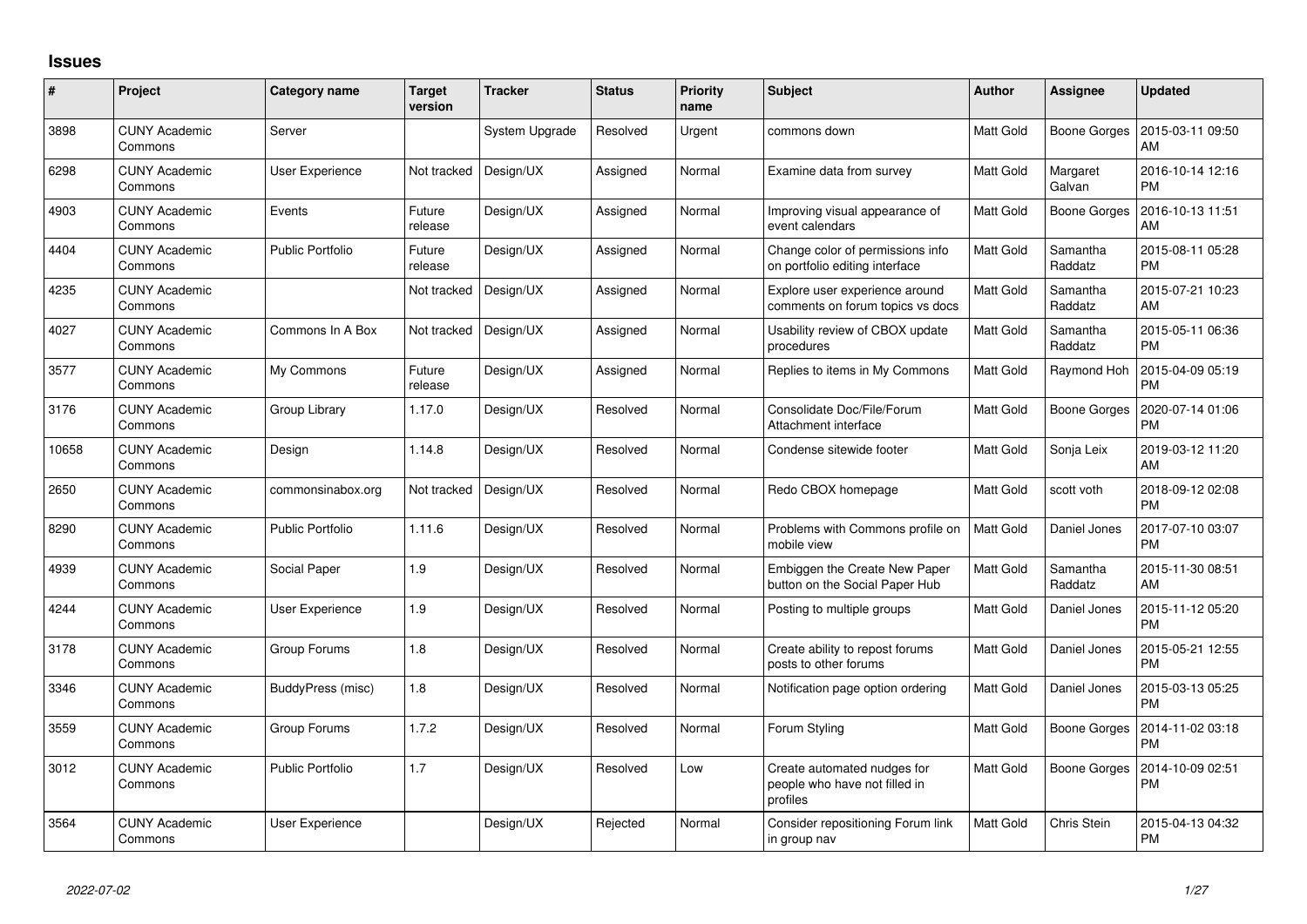| #     | Project                         | Category name     | <b>Target</b><br>version | <b>Tracker</b> | <b>Status</b>        | <b>Priority</b><br>name | <b>Subject</b>                                                    | <b>Author</b>    | Assignee            | <b>Updated</b>                |
|-------|---------------------------------|-------------------|--------------------------|----------------|----------------------|-------------------------|-------------------------------------------------------------------|------------------|---------------------|-------------------------------|
| 6014  | <b>CUNY Academic</b><br>Commons | Publicity         | Future<br>release        | Publicity      | Reporter<br>Feedback | Normal                  | Google search listing                                             | <b>Matt Gold</b> | Boone Gorges        | 2016-09-21 03:48<br><b>PM</b> |
| 10647 | <b>CUNY Academic</b><br>Commons | Publicity         |                          | Publicity      | Resolved             | Normal                  | Add JTD to list of Publications on<br>the Commmons                | Matt Gold        | scott voth          | 2018-11-01 01:33<br><b>PM</b> |
| 5693  | <b>CUNY Academic</b><br>Commons | Social Paper      | Not tracked              | Publicity      | Resolved             | Normal                  | Social Paper Stats for grant report                               | Matt Gold        | Boone Gorges        | 2016-06-14 09:21<br><b>PM</b> |
| 3410  | <b>CUNY Academic</b><br>Commons | cuny.is           | Not tracked              | Publicity      | Resolved             | Normal                  | DH Praxis cuny.is request                                         | Matt Gold        | Boone Gorges        | 2016-01-26 12:03<br><b>PM</b> |
| 3990  | <b>CUNY Academic</b><br>Commons | commonsinabox.org | Not tracked              | Publicity      | Resolved             | Normal                  | Update CBOX showcase                                              | Matt Gold        | scott voth          | 2015-04-16 10:27<br><b>PM</b> |
| 3932  | <b>CUNY Academic</b><br>Commons | commonsinabox.org | Not tracked              | Publicity      | Resolved             | Normal                  | Replace Islamic History Commons<br>screenshot                     | Matt Gold        | <b>Boone Gorges</b> | 2015-03-19 09:39<br><b>PM</b> |
| 3915  | <b>CUNY Academic</b><br>Commons | commonsinabox.org | Not tracked              | Publicity      | Resolved             | Normal                  | Add Futures Initiative to CBOX<br>showcase                        | <b>Matt Gold</b> | scott voth          | 2015-03-19 09:34<br><b>PM</b> |
| 3860  | CUNY Academic<br>Commons        | commonsinabox.org | Not tracked              | Publicity      | Resolved             | Normal                  | Review CBOX showcase sites                                        | Matt Gold        | scott voth          | 2015-03-07 10:53<br>AM        |
| 3820  | <b>CUNY Academic</b><br>Commons | commonsinabox.org | Not tracked              | Publicity      | Resolved             | Normal                  | Add Texas DH site to CBOX<br>showcase                             | Matt Gold        | scott voth          | 2015-03-04 09:24<br>AM        |
| 3727  | <b>CUNY Academic</b><br>Commons | Publicity         | Not tracked              | Publicity      | Resolved             | Normal                  | Happy new year homepage slide                                     | Matt Gold        | scott voth          | 2014-12-28 02:20<br><b>PM</b> |
| 3519  | <b>CUNY Academic</b><br>Commons | commonsinabox.org | Not tracked              | Publicity      | Resolved             | Normal                  | Add SUNY Geneseo English to<br>CBOX showcase & Rearrange<br>order | Matt Gold        | scott voth          | 2014-10-10 12:08<br>AM        |
| 3325  | <b>CUNY Academic</b><br>Commons | Publicity         | Not tracked              | Publicity      | Resolved             | Low                     | Create page documenting CAC<br>contributions to WP/BP core        | Matt Gold        | <b>Boone Gorges</b> | 2014-09-26 06:37<br><b>PM</b> |
| 3095  | <b>CUNY Academic</b><br>Commons | commonsinabox.org | Not tracked              | Publicity      | Resolved             | Normal                  | Add Hostos site to CBOX<br>showcase                               | Matt Gold        | scott voth          | 2014-08-20 07:06<br><b>PM</b> |
| 3352  | CUNY Academic<br>Commons        | commonsinabox.org | Not tracked              | Publicity      | Resolved             | Normal                  | Replace MLA Commons<br>screenshot on showcase                     | Matt Gold        | scott voth          | 2014-08-20 07:05<br><b>PM</b> |
| 3368  | <b>CUNY Academic</b><br>Commons | Publicity         | Not tracked              | Publicity      | Resolved             | Normal                  | Create homepage slide for ITP<br>projects site                    | Matt Gold        | scott voth          | 2014-08-20 07:05<br><b>PM</b> |
| 3349  | <b>CUNY Academic</b><br>Commons | Homepage Slides   | Not tracked              | Publicity      | Resolved             | Normal                  | create homepage slide for new<br>JITP issue                       | Matt Gold        | scott voth          | 2014-08-20 07:05<br><b>PM</b> |
| 3253  | <b>CUNY Academic</b><br>Commons | Home Page         | Not tracked              | Publicity      | Resolved             | Normal                  | Homepage slide for CUE<br>conference materials                    | Matt Gold        | scott voth          | 2014-08-20 07:04<br><b>PM</b> |
| 3334  | <b>CUNY Academic</b><br>Commons | Publicity         | Not tracked              | Publicity      | Resolved             | Normal                  | Update Commons Buzz and News<br>blog                              | Matt Gold        | scott voth          | 2014-08-20 07:04<br><b>PM</b> |
| 3359  | <b>CUNY Academic</b><br>Commons | Publicity         | Not tracked              | Publicity      | Resolved             | Normal                  | Three news blog posts                                             | Matt Gold        | scott voth          | 2014-08-20 07:03<br><b>PM</b> |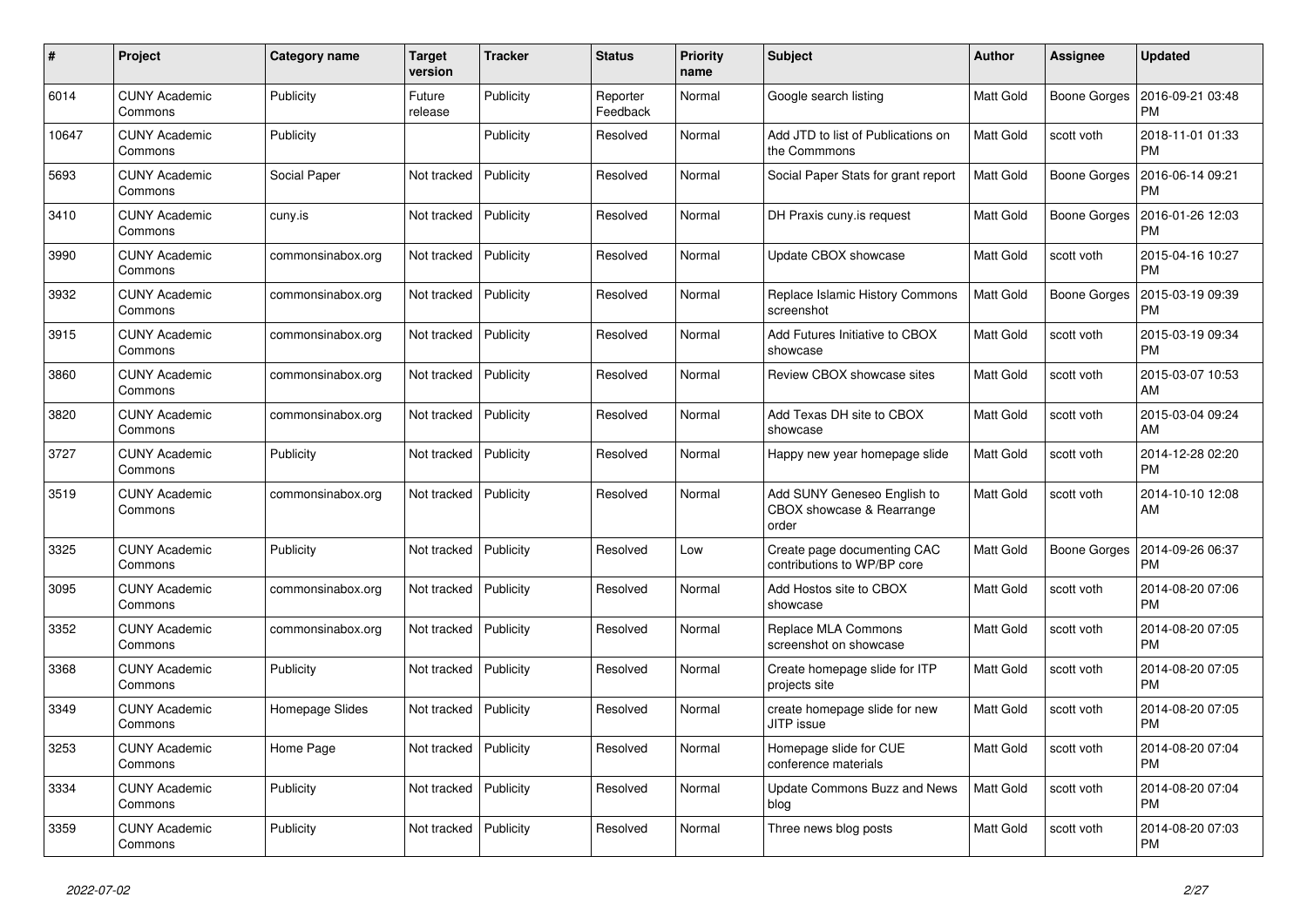| #    | Project                         | Category name            | <b>Target</b><br>version | <b>Tracker</b> | <b>Status</b> | <b>Priority</b><br>name | <b>Subject</b>                                                                      | Author           | <b>Assignee</b>     | <b>Updated</b>                         |
|------|---------------------------------|--------------------------|--------------------------|----------------|---------------|-------------------------|-------------------------------------------------------------------------------------|------------------|---------------------|----------------------------------------|
| 3327 | <b>CUNY Academic</b><br>Commons | Publicity                |                          | Publicity      | Resolved      | Normal                  | Create hero slide for publications<br>page                                          | <b>Matt Gold</b> | scott voth          | 2014-07-26 05:03<br><b>PM</b>          |
| 3291 | <b>CUNY Academic</b><br>Commons | Publicity                | Not tracked              | Publicity      | Resolved      | Normal                  | Create Publications page for the<br>Commons                                         | <b>Matt Gold</b> | scott voth          | 2014-07-02 02:30<br><b>PM</b>          |
| 3244 | <b>CUNY Academic</b><br>Commons | cuny.is                  | Not tracked              | Publicity      | Resolved      | Normal                  | <b>CUNY.is link</b>                                                                 | Matt Gold        | <b>Boone Gorges</b> | 2014-05-29 08:22<br><b>PM</b>          |
| 3072 | <b>CUNY Academic</b><br>Commons | commonsinabox.org        | Not tracked              | Publicity      | Resolved      | Normal                  | Add Digital Thoreau to CBOX<br>showcase                                             | <b>Matt Gold</b> | scott voth          | 2014-03-01 09:48<br>AM                 |
| 3053 | <b>CUNY Academic</b><br>Commons | Groups (misc)            | Not tracked              | Publicity      | Resolved      | High                    | Find groups to help publicize the<br>CUE conference                                 | Matt Gold        | Sarah<br>Morgano    | 2014-02-21 03:22<br>PM                 |
| 2984 | <b>CUNY Academic</b><br>Commons | commonsinabox.org        | Not tracked              | Publicity      | Resolved      | Normal                  | Feature Making Connections on<br><b>Commons Showcase</b>                            | <b>Matt Gold</b> | scott voth          | 2014-02-09 11:41<br>AM                 |
| 2626 | <b>CUNY Academic</b><br>Commons | commonsinabox.org        | Not tracked              | Publicity      | Resolved      | Normal                  | Add Digital Historians site to CBOX<br>Showcase                                     | Matt Gold        | scott voth          | 2014-02-08 02:38<br><b>PM</b>          |
| 2148 | <b>CUNY Academic</b><br>Commons |                          | Not tracked              | Publicity      | Resolved      | Normal                  | Feature SmashingMag article in<br>Commons Buzz, Gallery Slide                       | <b>Matt Gold</b> | scott voth          | 2014-02-08 02:38<br><b>PM</b>          |
| 1527 | <b>CUNY Academic</b><br>Commons |                          | Not tracked              | Publicity      | Resolved      | Normal                  | Add "THEME SONG FOR OUR<br>TIME: SLF, OWS, CUNY AC" to<br>Commons Buzz              | <b>Matt Gold</b> | scott voth          | 2014-02-08 02:37<br><b>PM</b>          |
| 1870 | <b>CUNY Academic</b><br>Commons |                          | Not tracked              | Publicity      | Resolved      | Normal                  | Create Homepage Slide for<br><b>Fashion Studies Conference</b>                      | <b>Matt Gold</b> | scott voth          | 2014-02-08 02:37<br><b>PM</b>          |
| 2702 | <b>CUNY Academic</b><br>Commons | WordPress (misc)         | Not tracked              | Publicity      | Resolved      | High                    | Revise GCDI text                                                                    | Matt Gold        | scott voth          | 2014-02-08 02:37<br><b>PM</b>          |
| 2689 | <b>CUNY Academic</b><br>Commons | commonsinabox.org        | Not tracked              | Publicity      | Resolved      | Normal                  | Add BLSCI site to CBOX showcase                                                     | Matt Gold        | scott voth          | 2014-02-08 01:39<br><b>PM</b>          |
| 2003 | <b>CUNY Academic</b><br>Commons |                          | Not tracked              | Publicity      | Resolved      | Low                     | Add Sloan-C award to wikipedia<br>page                                              | <b>Matt Gold</b> | scott voth          | 2012-08-06 10:15<br>AM                 |
| 1500 | <b>CUNY Academic</b><br>Commons |                          | Not tracked              | Publicity      | Resolved      | Normal                  | Make Article Titles on Commons<br><b>Buzz Links</b>                                 | <b>Matt Gold</b> | scott voth          | 2011-12-31 03:53<br><b>PM</b>          |
| 3924 | <b>CUNY Academic</b><br>Commons | Commons In A Box         | Not tracked              | Publicity      | Rejected      | Normal                  | Update CBOX showcase                                                                | <b>Matt Gold</b> | scott voth          | 2015-04-28 10:34<br><b>PM</b>          |
| 9015 | <b>CUNY Academic</b><br>Commons | Groups (misc)            | Not tracked              | Outreach       | Assigned      | Normal                  | Email group admins the email<br>addresses of their groups                           | <b>Matt Gold</b> | Matt Gold           | 2018-01-02 09:54<br>AM                 |
| 3369 | <b>CUNY Academic</b><br>Commons | Reply By Email           | Not tracked   Outreach   |                | Hold          | Normal                  | Release reply by email to WP<br>plugin directory                                    | Matt Gold        |                     | Raymond Hoh   2016-03-01 12:46<br>  PM |
| 3370 | <b>CUNY Academic</b><br>Commons | <b>WordPress Plugins</b> | Not tracked   Outreach   |                | Resolved      | Normal                  | Package Registration Plugin for<br><b>WP Repo Release</b>                           | Matt Gold        | Raymond Hoh         | 2016-03-08 11:57<br><b>AM</b>          |
| 1382 | <b>CUNY Academic</b><br>Commons | WordPress (misc)         | Not tracked              | Outreach       | Resolved      | Normal                  | <b>Add Recent Commons</b><br>Presentations to "Campus<br>Outreach" Tab on News Blog | Matt Gold        | scott voth          | 2016-03-04 08:48<br>AM                 |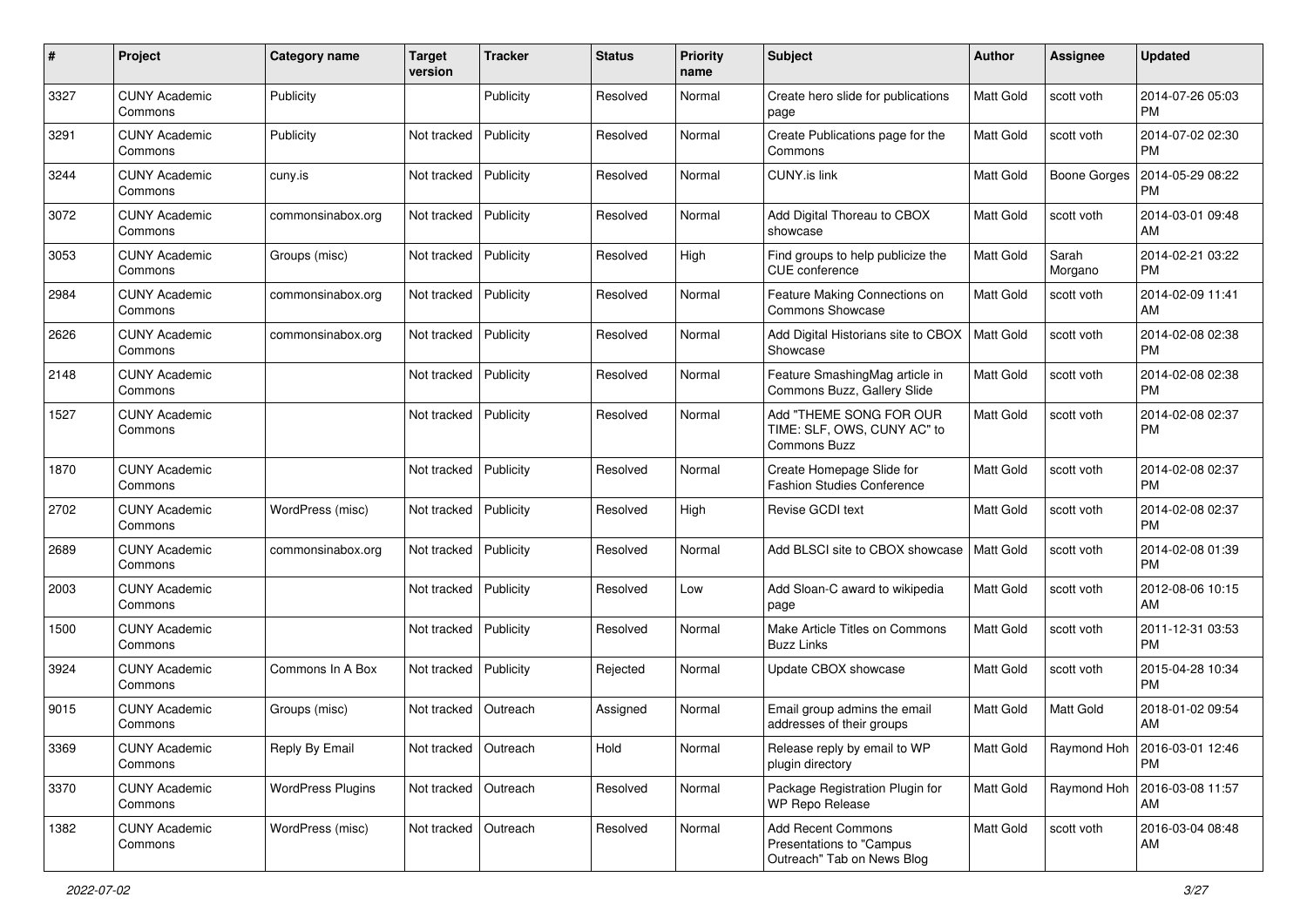| #    | Project                         | Category name     | Target<br>version | <b>Tracker</b> | <b>Status</b> | <b>Priority</b><br>name | <b>Subject</b>                                                              | <b>Author</b>    | Assignee         | <b>Updated</b>                |
|------|---------------------------------|-------------------|-------------------|----------------|---------------|-------------------------|-----------------------------------------------------------------------------|------------------|------------------|-------------------------------|
| 1260 | <b>CUNY Academic</b><br>Commons | WordPress (misc)  | Not tracked       | Outreach       | Resolved      | Normal                  | Send email blast                                                            | <b>Matt Gold</b> | Michael Smith    | 2016-01-26 11:01<br>AM        |
| 637  | <b>CUNY Academic</b><br>Commons | WordPress (misc)  | Not tracked       | Outreach       | Resolved      | Normal                  | Create Table of Contents for<br>Hour-Long Commons presentation              | Matt Gold        | Michael Smith    | 2016-01-26 10:55<br>AM        |
| 5131 | <b>CUNY Academic</b><br>Commons | Commons In A Box  |                   | Outreach       | Resolved      | Normal                  | Add digital archaeology commons<br>to CBOX showcase                         | Matt Gold        | scott voth       | 2016-01-16 03:27<br><b>PM</b> |
| 4178 | NYCDH Community Site            |                   |                   | Outreach       | Resolved      | Normal                  | Please export member email<br>addresses for a site-wide mailing             | Matt Gold        | Raymond Hoh      | 2015-06-19 04:40<br>AM        |
| 3479 | <b>CUNY Academic</b><br>Commons | Outreach          | Not tracked       | Outreach       | Resolved      | Normal                  | Create MailChimp draft of CBOX<br>email                                     | Matt Gold        | scott voth       | 2014-10-04 09:50<br><b>PM</b> |
| 3439 | <b>CUNY Academic</b><br>Commons | Commons In A Box  | Not tracked       | Outreach       | Resolved      | Normal                  | Draft welcome email to CBOX<br>mailing list                                 | Matt Gold        | scott voth       | 2014-09-21 07:47<br><b>PM</b> |
| 3450 | <b>CUNY Academic</b><br>Commons | cuny.is           | Not tracked       | Outreach       | Resolved      | Normal                  | two cuny.is requests                                                        | Matt Gold        | Boone Gorges     | 2014-09-08 03:46<br><b>PM</b> |
| 2999 | CUNY Academic<br>Commons        | Home Page         | Not tracked       | Outreach       | Resolved      | Normal                  | Fix Text formatting on MFA slide                                            | Matt Gold        | Sarah<br>Morgano | 2014-02-11 07:19<br><b>PM</b> |
| 3014 | <b>CUNY Academic</b><br>Commons |                   | Not tracked       | Outreach       | Resolved      | Normal                  | Create homepage slide for CUE<br>conference                                 | Matt Gold        | scott voth       | 2014-02-08 01:40<br><b>PM</b> |
| 1561 | <b>CUNY Academic</b><br>Commons | WordPress (misc)  | 1.3.12            | Outreach       | Resolved      | Normal                  | Add Social Media Icons back to top<br>of side column of News page           | Matt Gold        | Boone Gorges     | 2012-04-12 04:39<br><b>PM</b> |
| 1560 | <b>CUNY Academic</b><br>Commons | BuddyPress (misc) | 1.3.12            | Outreach       | Resolved      | Normal                  | Add social media icons/info to<br>About page and Contact Us page            | Matt Gold        | Boone Gorges     | 2012-04-12 09:07<br>AM        |
| 1473 | <b>CUNY Academic</b><br>Commons | WordPress (misc)  | 1.3.7             | Outreach       | Resolved      | Normal                  | Create News Blog Post on Akismet<br>for CUNY                                | <b>Matt Gold</b> | Matt Gold        | 2012-02-08 08:31<br><b>PM</b> |
| 1434 | <b>CUNY Academic</b><br>Commons | WordPress (misc)  | Not tracked       | Outreach       | Resolved      | Normal                  | Add Converge Article to Commons<br><b>Buzz</b>                              | Matt Gold        | scott voth       | 2011-12-31 03:54<br><b>PM</b> |
| 1385 | <b>CUNY Academic</b><br>Commons | WordPress (misc)  | Not tracked       | Outreach       | Resolved      | Normal                  | New Commons Buzz Posts                                                      | Matt Gold        | scott voth       | 2011-12-14 12:51<br><b>PM</b> |
| 1397 | <b>CUNY Academic</b><br>Commons | WordPress (misc)  | Not tracked       | Outreach       | Resolved      | Normal                  | Single Aggregation Post on<br>Commons Buzz for Commons in a<br>Box feedback | Matt Gold        | scott voth       | 2011-12-14 12:50<br><b>PM</b> |
| 8666 | <b>CUNY Academic</b><br>Commons | Teaching          | Not tracked       | Documentation  | Assigned      | Normal                  | Create Teaching on the Commons<br>Resource Page                             | Matt Gold        | Laurie Hurson    | 2019-09-23 03:16<br><b>PM</b> |
| 3524 | <b>CUNY Academic</b><br>Commons | Documentation     | Not tracked       | Documentation  | Assigned      | Normal                  | Post describing all you can do<br>when starting up a new blog/group         | Matt Gold        | scott voth       | 2014-10-04 12:56<br><b>PM</b> |
| 3758 | <b>CUNY Academic</b><br>Commons | Documentation     | Not tracked       | Documentation  | Resolved      | Normal                  | Update documentation on adding<br>users to blogs                            | Matt Gold        | scott voth       | 2019-09-23 03:25<br><b>PM</b> |
| 2389 | <b>CUNY Academic</b><br>Commons | commonsinabox.org | Not tracked       | Documentation  | Resolved      | Normal                  | <b>CBOX</b> slider documentation                                            | Matt Gold        | scott voth       | 2019-09-23 03:03<br><b>PM</b> |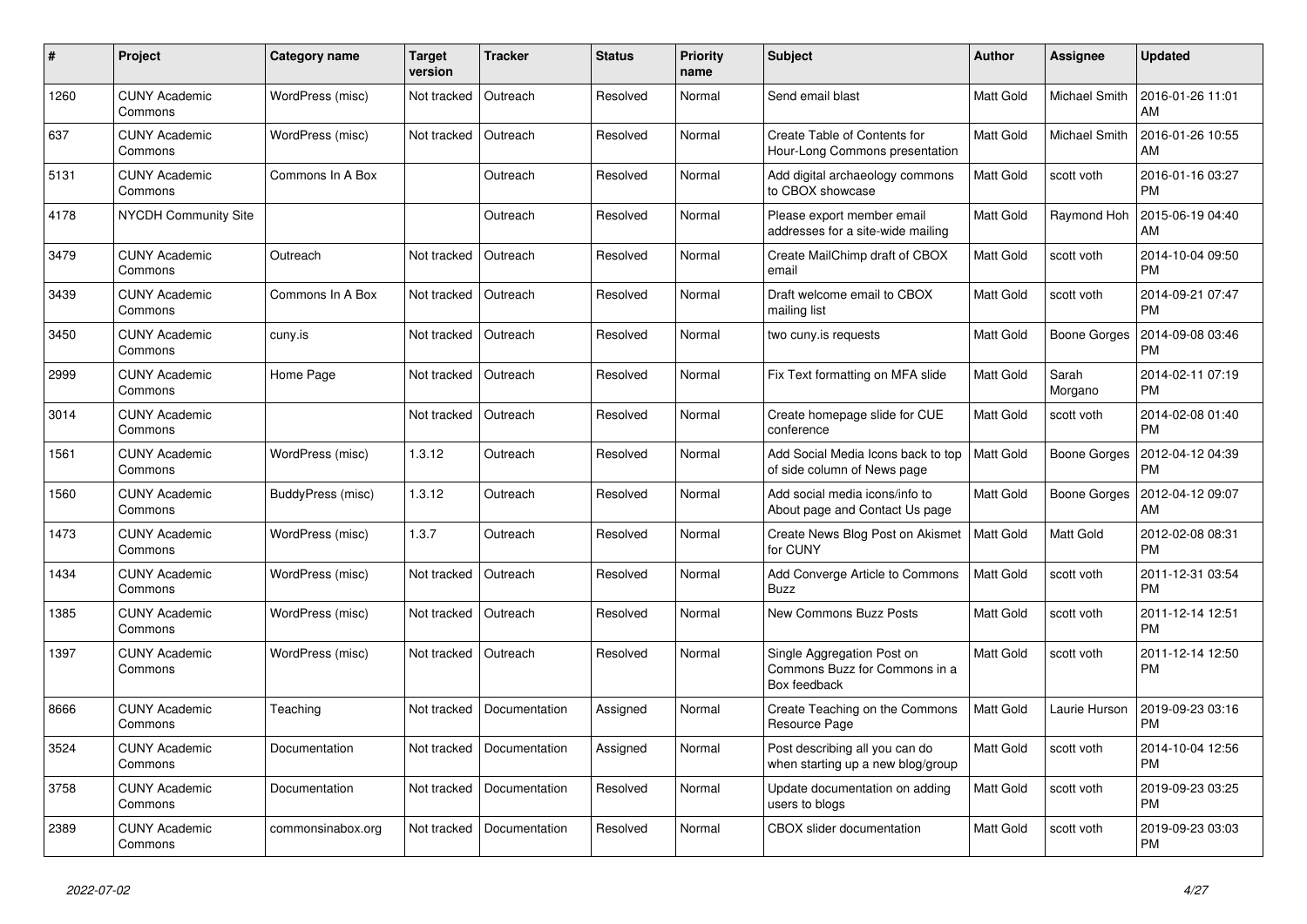| #     | Project                         | Category name            | <b>Target</b><br>version | <b>Tracker</b> | <b>Status</b> | <b>Priority</b><br>name | <b>Subject</b>                                                                     | <b>Author</b>    | Assignee            | <b>Updated</b>                |
|-------|---------------------------------|--------------------------|--------------------------|----------------|---------------|-------------------------|------------------------------------------------------------------------------------|------------------|---------------------|-------------------------------|
| 11084 | <b>CUNY Academic</b><br>Commons | Documentation            | Not tracked              | Documentation  | Resolved      | Normal                  | document new padlet, voicethread,<br>suturi functionality                          | <b>Matt Gold</b> | scott voth          | 2019-03-27 03:07<br><b>PM</b> |
| 9127  | <b>CUNY Academic</b><br>Commons | <b>WordPress Plugins</b> |                          | Documentation  | Resolved      | Normal                  | update taxonomy of plugins                                                         | Matt Gold        | scott voth          | 2018-02-12 12:03<br><b>PM</b> |
| 6456  | <b>CUNY Academic</b><br>Commons | Documentation            | Not tracked              | Documentation  | Resolved      | Normal                  | Update Dev Blog Free Software<br><b>Contributions Page</b>                         | Matt Gold        | Boone Gorges        | 2017-11-15 05:09<br><b>PM</b> |
| 6143  | <b>CUNY Academic</b><br>Commons | Events                   | 1.10.1                   | Documentation  | Resolved      | Normal                  | Calendar Embed documentation                                                       | Matt Gold        | scott voth          | 2016-11-11 11:02<br>AM        |
| 6220  | <b>CUNY Academic</b><br>Commons | Support                  | Not tracked              | Documentation  | Resolved      | Normal                  | Add password protection info to<br>privacy page                                    | Matt Gold        | scott voth          | 2016-10-16 11:36<br>AM        |
| 3153  | <b>CUNY Academic</b><br>Commons | Documentation            | Not tracked              | Documentation  | Resolved      | Normal                  | Update Sliders Page on Codex                                                       | <b>Matt Gold</b> | scott voth          | 2016-02-07 10:05<br><b>PM</b> |
| 3127  | <b>CUNY Academic</b><br>Commons | <b>WordPress Plugins</b> | Not tracked              | Documentation  | Resolved      | Normal                  | Document our Google Form embed                                                     | <b>Matt Gold</b> | scott voth          | 2016-01-26 11:27<br>AM        |
| 3942  | <b>CUNY Academic</b><br>Commons | Redmine                  | Not tracked              | Documentation  | Resolved      | Normal                  | <b>Preferred Redmine Statuses</b>                                                  | Matt Gold        | Boone Gorges        | 2015-03-21 09:25<br><b>PM</b> |
| 3796  | <b>CUNY Academic</b><br>Commons | Documentation            | Not tracked              | Documentation  | Resolved      | Normal                  | Add domain mapping info to Uses<br>sites page                                      | Matt Gold        | scott voth          | 2015-02-08 10:02<br><b>PM</b> |
| 2383  | <b>CUNY Academic</b><br>Commons | commonsinabox.org        | Not tracked              | Documentation  | Resolved      | Normal                  | CBOX documentation: site features                                                  | Matt Gold        | scott voth          | 2014-03-01 09:46<br>AM        |
| 2885  | <b>CUNY Academic</b><br>Commons | WordPress (misc)         | Not tracked              | Documentation  | Resolved      | Normal                  | Update analytics documentation                                                     | Matt Gold        | scott voth          | 2014-02-08 01:40<br><b>PM</b> |
| 9941  | <b>CUNY Academic</b><br>Commons | Wiki                     | Not tracked              | Support        | Assigned      | Normal                  | Wiki functionality                                                                 | Matt Gold        | Boone Gorges        | 2018-06-26 10:57<br>AM        |
| 4986  | <b>CUNY Academic</b><br>Commons | ZenDesk                  | Not tracked              | Support        | Assigned      | Normal                  | Prepare documentation for<br>Zendesk re web widget                                 | Matt Gold        | Samantha<br>Raddatz | 2016-02-25 03:09<br><b>PM</b> |
| 636   | <b>CUNY Academic</b><br>Commons | <b>WordPress (misc)</b>  | Not tracked              | Support        | Assigned      | Normal                  | Create Lynda.com-like Table of<br>Contents for Prospective Tutorial<br>Screencasts | Matt Gold        | scott voth          | 2016-02-23 03:12<br><b>PM</b> |
| 4070  | <b>CUNY Academic</b><br>Commons | Analytics                | Not tracked              | Support        | Assigned      | Normal                  | Request for JITP site analytics                                                    | Matt Gold        | Seth Persons        | 2016-02-23 03:09<br><b>PM</b> |
| 15171 | <b>NYCDH Community Site</b>     |                          |                          | Support        | Resolved      | Normal                  | Unclear how to delete account                                                      | Matt Gold        | Raymond Hoh         | 2022-01-10 12:04<br><b>PM</b> |
| 13243 | <b>CUNY Academic</b><br>Commons | Group Library            | Not tracked              | Support        | Resolved      | Normal                  | Request to copy group library                                                      | Matt Gold        | Boone Gorges        | 2020-08-27 06:05<br><b>PM</b> |
| 12957 | <b>CUNY Academic</b><br>Commons | BuddyPress (misc)        | 1.16.14                  | Support        | Resolved      | Normal                  | Export data question                                                               | Matt Gold        | Raymond Hoh         | 2020-06-23 10:53<br>AM        |
| 11864 | <b>CUNY Academic</b><br>Commons | Events                   | Not tracked              | Support        | Resolved      | Normal                  | Calendar notification question                                                     | Matt Gold        | Boone Gorges        | 2019-09-16 05:39<br><b>PM</b> |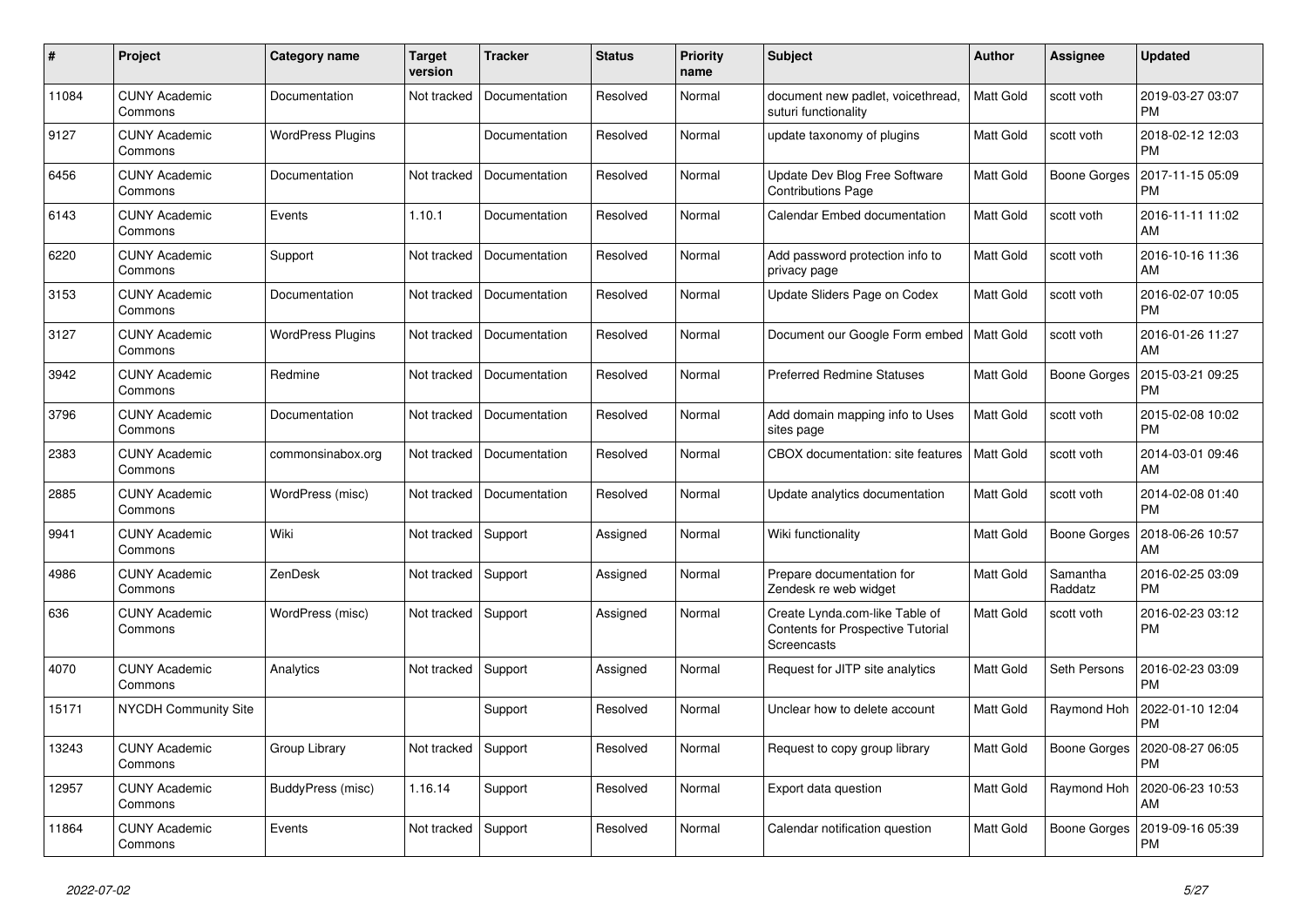| #     | Project                         | Category name            | <b>Target</b><br>version | <b>Tracker</b> | <b>Status</b> | <b>Priority</b><br>name | <b>Subject</b>                                                              | <b>Author</b>    | Assignee            | <b>Updated</b>                |
|-------|---------------------------------|--------------------------|--------------------------|----------------|---------------|-------------------------|-----------------------------------------------------------------------------|------------------|---------------------|-------------------------------|
| 10955 | <b>CUNY Academic</b><br>Commons | Home Page                | 1.14.5                   | Support        | Resolved      | Normal                  | Homepage help link                                                          | <b>Matt Gold</b> | Boone Gorges        | 2019-01-22 11:53<br>AM        |
| 10950 | <b>CUNY Academic</b><br>Commons |                          |                          | Support        | Resolved      | High                    | Create slide for system<br>maintenance                                      | Matt Gold        | scott voth          | 2019-01-12 10:23<br>AM        |
| 10859 | CUNY Academic<br>Commons        | WordPress (misc)         |                          | Support        | Resolved      | Low                     | Prevent trackbacks on previously<br>published pages and posts               | Matt Gold        | Boone Gorges        | 2018-12-23 07:17<br><b>PM</b> |
| 10360 | <b>CUNY Academic</b><br>Commons | Groups (misc)            |                          | Support        | Resolved      | Normal                  | Pruning groups                                                              | Matt Gold        | <b>Boone Gorges</b> | 2018-09-20 02:57<br><b>PM</b> |
| 9492  | <b>CUNY Academic</b><br>Commons | WordPress (misc)         | Not tracked              | Support        | Resolved      | Normal                  | Importing Wikispaces Articles to<br><b>Blogs in Academic Commons</b>        | Matt Gold        | Raymond Hoh         | 2018-05-21 03:58<br><b>PM</b> |
| 9748  | CUNY Academic<br>Commons        | Onboarding               | Not tracked              | Support        | Resolved      | Normal                  | Non-CUNY codes and the new<br>invitation system                             | Matt Gold        | Boone Gorges        | 2018-05-14 12:54<br><b>PM</b> |
| 5989  | <b>NYCDH Community Site</b>     |                          |                          | Support        | Resolved      | Normal                  | Buddypress/WP question                                                      | <b>Matt Gold</b> | Raymond Hoh         | 2018-02-21 07:16<br><b>PM</b> |
| 5430  | <b>NYCDH Community Site</b>     |                          |                          | Support        | Resolved      | Normal                  | Question about deleting account                                             | Matt Gold        | Raymond Hoh         | 2018-02-21 07:15<br>PM        |
| 9115  | CUNY Academic<br>Commons        |                          | Not tracked              | Support        | Resolved      | Normal                  | question about invite by email                                              | Matt Gold        | Matt Gold           | 2018-02-13 11:14<br>AM        |
| 9144  | <b>CUNY Academic</b><br>Commons | <b>WordPress Themes</b>  | Not tracked              | Support        | Resolved      | Normal                  | CSS question                                                                | Matt Gold        | Boone Gorges        | 2018-01-30 10:23<br><b>PM</b> |
| 6467  | <b>CUNY Academic</b><br>Commons | BuddyPress (misc)        | Not tracked              | Support        | Resolved      | Normal                  | Question about what happens<br>when people leave/are removed<br>from groups | Matt Gold        | Boone Gorges        | 2017-11-15 01:24<br>PM        |
| 8625  | CUNY Academic<br>Commons        | Group Blogs              | 1.11.11                  | Support        | Resolved      | Normal                  | Group / Blog user role syncing not<br>working                               | <b>Matt Gold</b> | Boone Gorges        | 2017-08-30 04:07<br><b>PM</b> |
| 8380  | <b>CUNY Academic</b><br>Commons | commonsinabox.org        | Not tracked              | Support        | Resolved      | Normal                  | Commons In a Box login issue                                                | <b>Matt Gold</b> | Raymond Hoh         | 2017-06-29 03:44<br><b>PM</b> |
| 8204  | <b>CUNY Academic</b><br>Commons | commonsinabox.org        | Not tracked              | Support        | Resolved      | Normal                  | How to create a group on<br>commonsinabox.org                               | Matt Gold        | Boone Gorges        | 2017-05-26 02:50<br>PM        |
| 6992  | <b>CUNY Academic</b><br>Commons | Registration             | Not tracked              | Support        | Resolved      | High                    | User cannot activate account                                                | Matt Gold        | Boone Gorges        | 2016-12-08 11:13<br>AM        |
| 6773  | <b>CUNY Academic</b><br>Commons | Registration             |                          | Support        | Resolved      | Normal                  | tracking non-CUNY sign-up codes                                             | <b>Matt Gold</b> | <b>Boone Gorges</b> | 2016-11-17 01:15<br>AM        |
| 5823  | <b>CUNY Academic</b><br>Commons | Domain Mapping           | 1.9.22                   | Support        | Resolved      | Normal                  | <b>Redirect CFR sites</b>                                                   | Matt Gold        | Boone Gorges        | 2016-08-01 11:58<br><b>PM</b> |
| 5736  | <b>CUNY Academic</b><br>Commons | WordPress (misc)         | Not tracked              | Support        | Resolved      | Normal                  | Create GCDI dev site                                                        | Matt Gold        | Boone Gorges        | 2016-06-27 04:23<br><b>PM</b> |
| 5504  | <b>CUNY Academic</b><br>Commons | <b>WordPress Plugins</b> |                          | Support        | Resolved      | Normal                  | Embedding CartoDB maps                                                      | <b>Matt Gold</b> | <b>Boone Gorges</b> | 2016-04-30 10:49<br>AM        |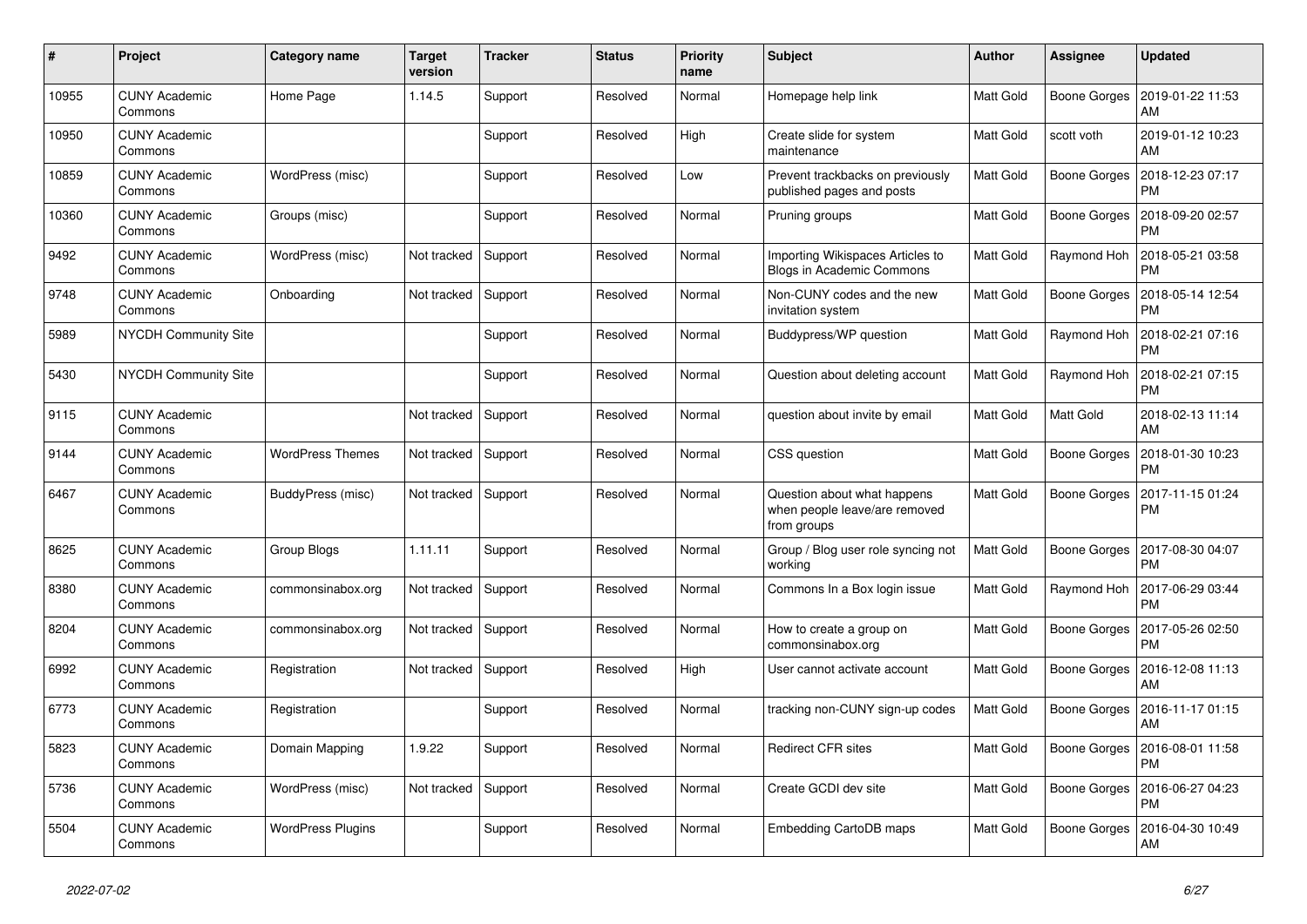| #    | Project                         | Category name            | <b>Target</b><br>version | <b>Tracker</b> | <b>Status</b> | <b>Priority</b><br>name | <b>Subject</b>                                                             | <b>Author</b>    | Assignee            | <b>Updated</b>                |
|------|---------------------------------|--------------------------|--------------------------|----------------|---------------|-------------------------|----------------------------------------------------------------------------|------------------|---------------------|-------------------------------|
| 5097 | <b>CUNY Academic</b><br>Commons | Registration             | Not tracked              | Support        | Resolved      | Normal                  | Bulk account creation                                                      | <b>Matt Gold</b> | Boone Gorges        | 2016-04-07 11:14<br>AM        |
| 3437 | <b>CUNY Academic</b><br>Commons | Registration             | Not tracked              | Support        | Resolved      | Normal                  | Unconfirmed question                                                       | Matt Gold        | <b>Boone Gorges</b> | 2016-01-26 12:07<br><b>PM</b> |
| 329  | CUNY Academic<br>Commons        |                          | Not tracked              | Support        | Resolved      | Normal                  | 10 Things to Do After You Sign Up                                          | Matt Gold        | <b>Brian Foote</b>  | 2016-01-26 10:51<br>AM        |
| 2106 | <b>CUNY Academic</b><br>Commons | BuddyPress (misc)        | Not tracked              | Support        | Resolved      | Normal                  | Blog posts part of group activity<br>feed                                  | <b>Matt Gold</b> | Boone Gorges        | 2016-01-26 12:30<br>AM        |
| 1103 | <b>CUNY Academic</b><br>Commons | WordPress (misc)         | Not tracked              | Support        | Resolved      | Normal                  | Slideshare Embeds?                                                         | Matt Gold        | Boone Gorges        | 2016-01-26 12:21<br>AM        |
| 402  | CUNY Academic<br>Commons        | BuddyPress (misc)        | Not tracked              | Support        | Resolved      | Normal                  | Name Change Request                                                        | <b>Matt Gold</b> | Boone Gorges        | 2016-01-26 12:15<br>AM        |
| 4923 | <b>CUNY Academic</b><br>Commons | WordPress (misc)         | Not tracked              | Support        | Resolved      | Normal                  | Comment posting censoring                                                  | <b>Matt Gold</b> | Boone Gorges        | 2015-11-20 10:37<br><b>PM</b> |
| 4151 | CUNY Academic<br>Commons        | <b>WordPress Themes</b>  | Not tracked              | Support        | Resolved      | Normal                  | CUNY GCDI homepage image<br>links broken                                   | Matt Gold        | Daniel Jones        | 2015-08-10 02:43<br><b>PM</b> |
| 4004 | <b>CUNY Academic</b><br>Commons | Group Forums             | Not tracked              | Support        | Resolved      | High                    | 'Duplicate topic detected" error<br>message when posting to group<br>forum | Matt Gold        | <b>Boone Gorges</b> | 2015-04-20 10:21<br>AM        |
| 3911 | <b>CUNY Academic</b><br>Commons | <b>SEO</b>               | Not tracked              | Support        | Resolved      | Normal                  | Subdomains blocking googlebot?                                             | <b>Matt Gold</b> | <b>Matt Gold</b>    | 2015-03-15 11:14<br>AM        |
| 3679 | CUNY Academic<br>Commons        | Support                  | Not tracked              | Support        | Resolved      | Normal                  | Outreach to hosting partners                                               | Matt Gold        | scott voth          | 2014-11-30 04:23<br><b>PM</b> |
| 3452 | <b>CUNY Academic</b><br>Commons | <b>WordPress Plugins</b> |                          | Support        | Resolved      | Normal                  | Github/Markdown Plugins and<br>Questions                                   | Matt Gold        | <b>Boone Gorges</b> | 2014-09-08 10:27<br>AM        |
| 3267 | <b>CUNY Academic</b><br>Commons | Server                   | Not tracked              | Support        | Resolved      | Normal                  | Alert Domain-Mapped Blog Owners<br>about upcoming downtime                 | <b>Matt Gold</b> | scott voth          | 2014-08-24 02:09<br><b>PM</b> |
| 3306 | CUNY Academic<br>Commons        | Group Invitations        | Not tracked              | Support        | Resolved      | Normal                  | <b>Rescind Group Invitation</b>                                            | Matt Gold        | Boone Gorges        | 2014-07-10 08:55<br>AM        |
| 3250 | <b>CUNY Academic</b><br>Commons | <b>WordPress Themes</b>  | Not tracked              | Support        | Resolved      | Normal                  | <b>Simplicity Slider Issue</b>                                             | Matt Gold        | Matt Gold           | 2014-06-11 08:05<br>AM        |
| 3202 | <b>CUNY Academic</b><br>Commons | WordPress (misc)         | Not tracked              | Support        | Resolved      | Normal                  | Replicate site content for staging<br>site                                 | <b>Matt Gold</b> | <b>Boone Gorges</b> | 2014-05-06 11:02<br>AM        |
| 2980 | CUNY Academic<br>Commons        |                          |                          | Support        | Resolved      | Normal                  | Create Instructions for Inviting<br>People to Groups and Blogs             | Matt Gold        | scott voth          | 2014-02-08 02:12<br><b>PM</b> |
| 2151 | <b>CUNY Academic</b><br>Commons | WordPress (misc)         | Not tracked              | Support        | Resolved      | Low                     | Slow page load on a blog                                                   | Matt Gold        | scott voth          | 2014-02-08 10:18<br>AM        |
| 1673 | CUNY Academic<br>Commons        | WordPress (misc)         | Not tracked              | Support        | Resolved      | Normal                  | Add link to redmine on help page                                           | Matt Gold        | scott voth          | 2014-02-08 09:50<br>AM        |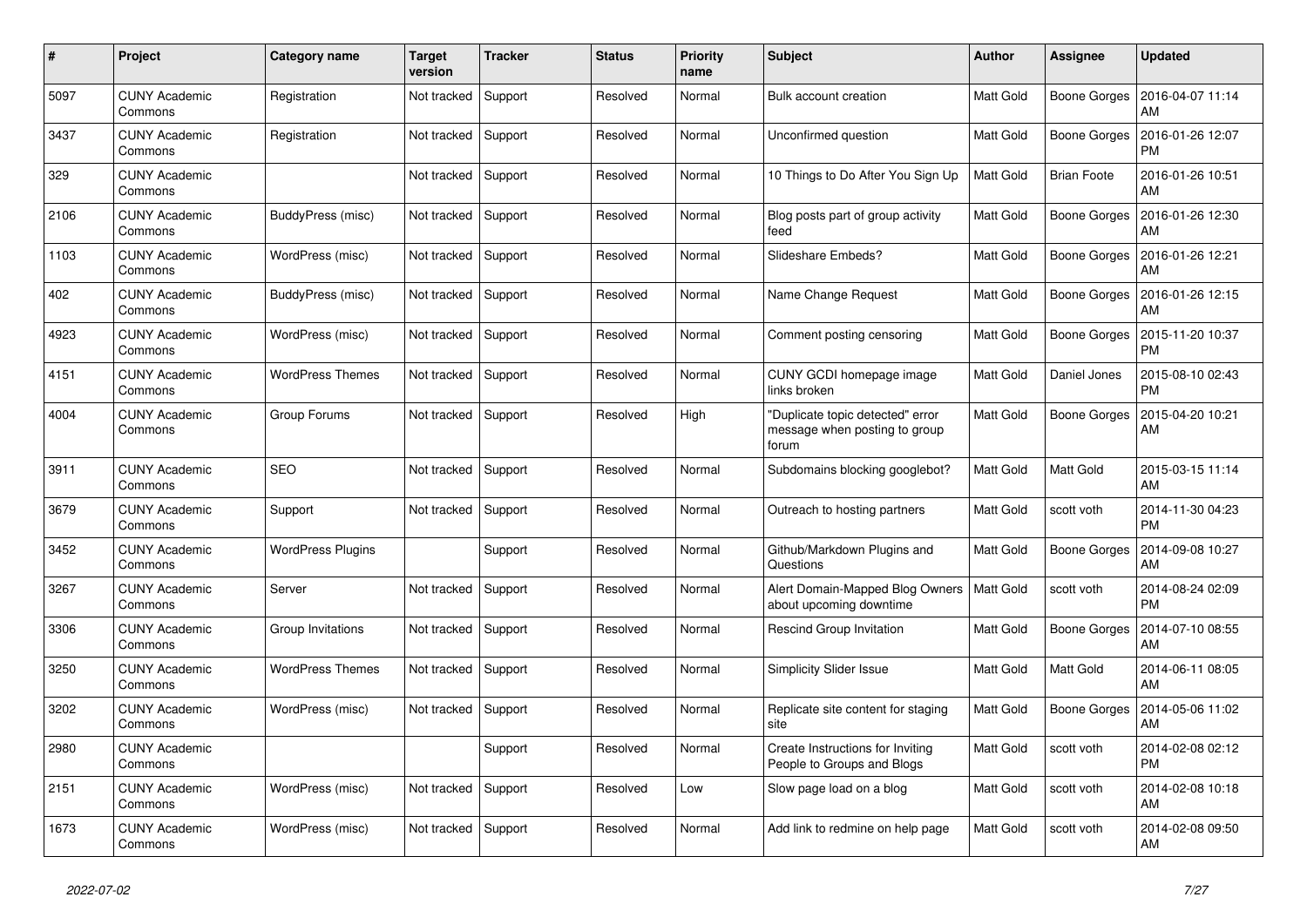| #    | Project                         | <b>Category name</b> | <b>Target</b><br>version | <b>Tracker</b> | <b>Status</b> | <b>Priority</b><br>name | <b>Subject</b>                                                                          | Author    | <b>Assignee</b>     | <b>Updated</b>                       |
|------|---------------------------------|----------------------|--------------------------|----------------|---------------|-------------------------|-----------------------------------------------------------------------------------------|-----------|---------------------|--------------------------------------|
| 2830 | <b>CUNY Academic</b><br>Commons | BuddyPress (misc)    | Not tracked              | Support        | Resolved      | Normal                  | User question: "How do I stop the<br>automatic underlining of things in<br>my profile?" | Matt Gold | <b>Boone Gorges</b> | 2013-10-15 03:32<br><b>PM</b>        |
| 374  | <b>CUNY Academic</b><br>Commons | WordPress (misc)     | Not tracked              | Support        | Resolved      | Normal                  | Ask CUNY Campuses to Whitelist<br>Commons Domain                                        | Matt Gold | Sarah<br>Morgano    | 2013-09-08 10:12<br>PM.              |
| 2731 | <b>CUNY Academic</b><br>Commons | BuddyPress (misc)    | Not tracked              | Support        | Resolved      | Normal                  | <b>Profile Positions Question</b>                                                       | Matt Gold | <b>Boone Gorges</b> | 2013-08-26 08:41<br>AM               |
| 2161 | <b>CUNY Academic</b><br>Commons | WordPress (misc)     | 1.5                      | Support        | Resolved      | Normal                  | <b>Account Confirmation Email Edits</b>                                                 | Matt Gold | Chris Stein         | 2013-08-21 04:54<br><b>PM</b>        |
| 2625 | <b>CUNY Academic</b><br>Commons | commonsinabox.org    | Not tracked              | Support        | Resolved      | Normal                  | CBOX Widget Documentation Page   Matt Gold                                              |           | scott voth          | 2013-06-23 12:50<br><b>PM</b>        |
| 2622 | NYCDH Community Site            |                      |                          | Support        | Resolved      | Normal                  | BuddyPress Members Widget on<br>Homepage doesn't show new<br>members                    | Matt Gold | Raymond Hoh         | 2013-06-19 09:37<br>AM               |
| 2635 | <b>CUNY Academic</b><br>Commons | WordPress (misc)     | Not tracked              | Support        | Resolved      | High                    | Recover content of deleted blog<br>from backup                                          | Matt Gold | <b>Matt Gold</b>    | 2013-06-17 10:53<br>AM               |
| 2233 | <b>CUNY Academic</b><br>Commons |                      | Not tracked              | Support        | Resolved      | Normal                  | Slider plugin                                                                           | Matt Gold |                     | 2013-03-01 11:06<br>AM               |
| 2468 | <b>CUNY Academic</b><br>Commons | BuddyPress (misc)    | Not tracked              | Support        | Resolved      | Normal                  | Group files total and individual size<br>limit?                                         | Matt Gold | Boone Gorges        | 2013-02-20 10:31<br><b>PM</b>        |
| 2388 | <b>CUNY Academic</b><br>Commons | commonsinabox.org    | Not tracked              | Support        | Resolved      | Normal                  | Prevent .zip attachments from<br>being added to cbox.org                                | Matt Gold | Boone Gorges        | 2013-02-13 02:54<br><b>PM</b>        |
| 2351 | <b>CUNY Academic</b><br>Commons | commonsinabox.org    | Not tracked              | Support        | Resolved      | Normal                  | Spam User/Forum post on CBOX                                                            | Matt Gold | Boone Gorges        | 2012-12-20 10:02<br>AM               |
| 2184 | <b>CUNY Academic</b><br>Commons | BuddyPress (misc)    | 1.4.9                    | Support        | Resolved      | Normal                  | Adjust Invite Directions to include<br>info about max invites                           | Matt Gold | Boone Gorges        | 2012-11-03 04:23<br><b>PM</b>        |
| 2206 | <b>CUNY Academic</b><br>Commons | BuddyPress (misc)    | 1.4.9                    | Support        | Resolved      | Normal                  | Change anchor location for "Post<br>New Topic" in group forums                          | Matt Gold | Dominic Giglio      | 2012-11-01 11:16<br>AM               |
| 2082 | <b>CUNY Academic</b><br>Commons | BuddyPress (misc)    | 1.4.8                    | Support        | Resolved      | High                    | Default: No Email?                                                                      | Matt Gold | Dominic Giglio      | 2012-10-19 04:55<br><b>PM</b>        |
| 2183 | <b>CUNY Academic</b><br>Commons | BuddyPress (misc)    | Not tracked              | Support        | Resolved      | Normal                  | Limit on group membership                                                               | Matt Gold | Boone Gorges        | 2012-10-12 03:40<br><b>PM</b>        |
| 2113 | <b>CUNY Academic</b><br>Commons | WordPress (misc)     | 1.4.6                    | Support        | Resolved      | Normal                  | Add google docs shortcode<br>documentation to plugin                                    | Matt Gold |                     | Raymond Hoh   2012-09-30 10:57<br>PM |
| 2068 | <b>CUNY Academic</b><br>Commons | WordPress (misc)     | Not tracked              | Support        | Resolved      | Urgent                  | User Blog Not Accessible                                                                | Matt Gold | Boone Gorges        | 2012-08-28 07:35<br>PM               |
| 2060 | <b>CUNY Academic</b><br>Commons | WordPress (misc)     | 1.4.3                    | Support        | Resolved      | Normal                  | Add Digital University Theme to<br>Commons                                              | Matt Gold | Dominic Giglio      | 2012-08-27 03:38<br><b>PM</b>        |
| 2039 | <b>CUNY Academic</b><br>Commons | BuddyPress (misc)    | 1.4.3                    | Support        | Resolved      | Normal                  | Create Failure function for RBE                                                         | Matt Gold | Raymond Hoh         | 2012-08-27 09:44<br>AM               |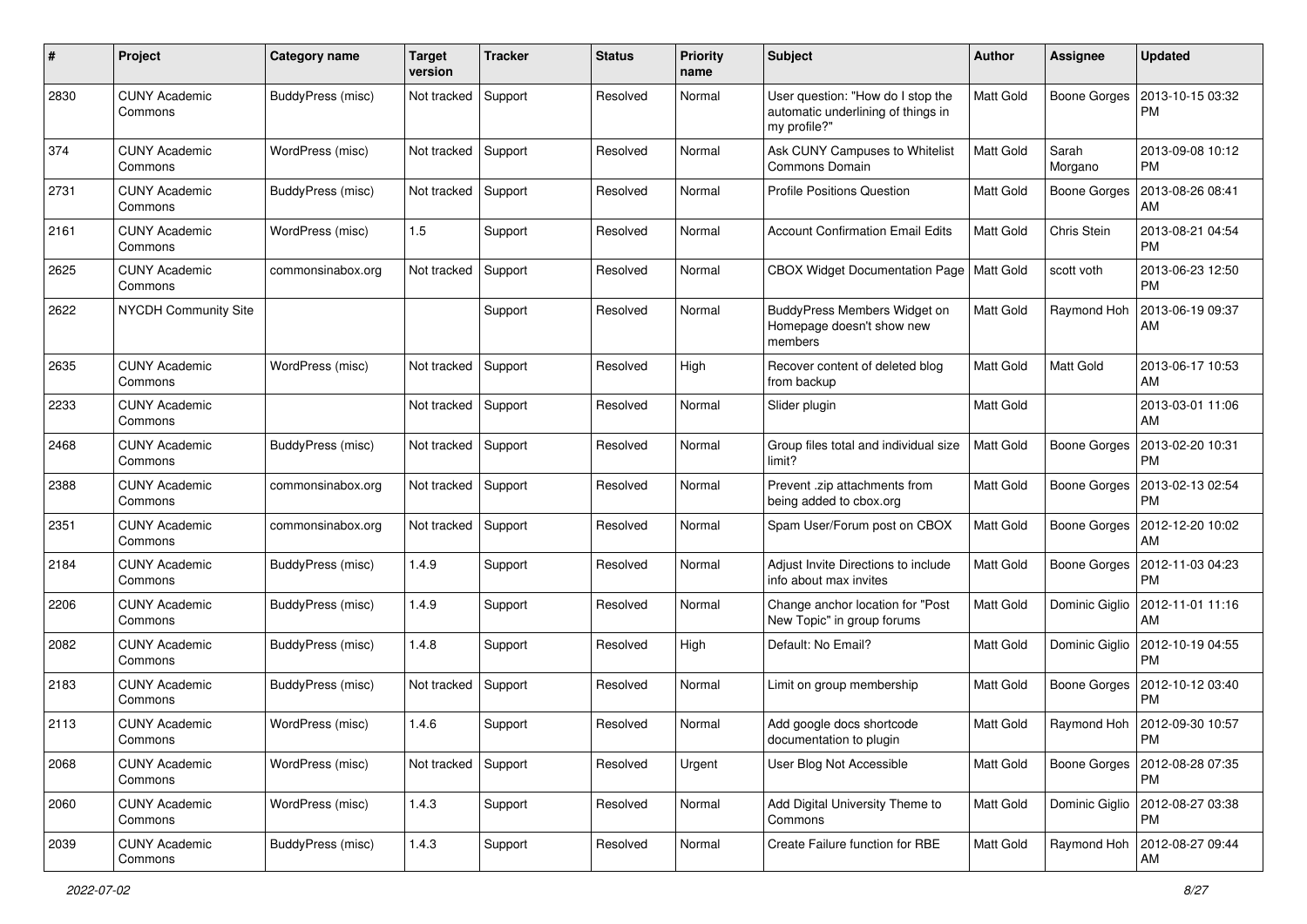| #    | Project                         | Category name     | <b>Target</b><br>version | <b>Tracker</b> | <b>Status</b> | <b>Priority</b><br>name | <b>Subject</b>                                                                                      | <b>Author</b>    | Assignee            | <b>Updated</b>                |
|------|---------------------------------|-------------------|--------------------------|----------------|---------------|-------------------------|-----------------------------------------------------------------------------------------------------|------------------|---------------------|-------------------------------|
| 2035 | <b>CUNY Academic</b><br>Commons | BuddyPress (misc) | 1.4.3                    | Support        | Resolved      | High                    | Reply by Email - some possible<br>confusion                                                         | <b>Matt Gold</b> | Raymond Hoh         | 2012-08-19 08:58<br>AM        |
| 1629 | <b>CUNY Academic</b><br>Commons | BuddyPress (misc) | 1.4                      | Support        | Resolved      | Normal                  | Deleting Group Announcements                                                                        | Matt Gold        | Dominic Giglio      | 2012-07-16 12:26<br><b>PM</b> |
| 1922 | CUNY Academic<br>Commons        | WordPress (misc)  | Not tracked              | Support        | Resolved      | Normal                  | Archiving files from a WP blog                                                                      | Matt Gold        | Boone Gorges        | 2012-06-12 11:33<br>AM        |
| 1869 | <b>CUNY Academic</b><br>Commons |                   | Not tracked              | Support        | Resolved      | Normal                  | Create Slide for Victorian<br>Conference                                                            | <b>Matt Gold</b> | scott voth          | 2012-06-08 10:29<br><b>PM</b> |
| 1891 | <b>CUNY Academic</b><br>Commons | WordPress (misc)  | Not tracked              | Support        | Resolved      | Normal                  | Question about PDF file names                                                                       | Matt Gold        | <b>Boone Gorges</b> | 2012-05-15 12:26<br><b>PM</b> |
| 1462 | <b>CUNY Academic</b><br>Commons | WordPress (misc)  | 1.3.13                   | Support        | Resolved      | Normal                  | Allowing registration by cuny tv<br>domains                                                         | Matt Gold        | Boone Gorges        | 2012-05-02 12:16<br><b>PM</b> |
| 1841 | <b>CUNY Academic</b><br>Commons | WordPress (misc)  | Not tracked              | Support        | Resolved      | Normal                  | Can't find network admin menu                                                                       | <b>Matt Gold</b> | Boone Gorges        | 2012-04-19 10:30<br><b>PM</b> |
| 1830 | <b>CUNY Academic</b><br>Commons |                   | Not tracked              | Support        | Resolved      | Normal                  | <b>Addition to Help Wanted Blog</b>                                                                 | Matt Gold        | scott voth          | 2012-04-16 09:47<br><b>PM</b> |
| 1742 | <b>CUNY Academic</b><br>Commons | WordPress (misc)  | Not tracked              | Support        | Resolved      | Normal                  | Create zip file of PDFs from JITP<br>directory                                                      | Matt Gold        | <b>Boone Gorges</b> | 2012-03-16 10:53<br>AM        |
| 1679 | <b>CUNY Academic</b><br>Commons | WordPress (misc)  | Not tracked              | Support        | Resolved      | Immediate               | Remove password-protection from<br><b>JITP</b>                                                      | Matt Gold        |                     | 2012-03-06 09:48<br>AM        |
| 1663 | <b>CUNY Academic</b><br>Commons | BuddyPress (misc) | 1.3.9                    | Support        | Resolved      | Normal                  | Please add info on Private --><br><b>Public Group Announcement</b><br><b>Functionality to Codex</b> | Matt Gold        | Sarah<br>Morgano    | 2012-03-01 10:26<br>AM        |
| 1501 | <b>CUNY Academic</b><br>Commons | WordPress (misc)  | Not tracked              | Support        | Resolved      | Normal                  | Help MALS Journal set up a<br>domain alias                                                          | Matt Gold        | Boone Gorges        | 2012-01-05 01:18<br><b>PM</b> |
| 1381 | <b>CUNY Academic</b><br>Commons | WordPress (misc)  | Not tracked              | Support        | Resolved      | Normal                  | <b>Upload New Terms of Service</b>                                                                  | <b>Matt Gold</b> | Matt Gold           | 2011-11-27 09:16<br><b>PM</b> |
| 1371 | <b>CUNY Academic</b><br>Commons | WordPress (misc)  | 1.2.6                    | Support        | Resolved      | Normal                  | Not allowed to create accounts for<br><b>Non-CUNY Members</b>                                       | Matt Gold        | <b>Boone Gorges</b> | 2011-11-21 02:49<br><b>PM</b> |
| 1365 | <b>CUNY Academic</b><br>Commons | WordPress (misc)  | Not tracked              | Support        | Resolved      | Normal                  | Revisions Screen Options not<br>checkable by non-admins?                                            | Matt Gold        | Boone Gorges        | 2011-11-21 09:12<br>AM        |
| 597  | <b>CUNY Academic</b><br>Commons | WordPress (misc)  | Not tracked              | Support        | Resolved      | Normal                  | Assist Lehman Project with<br><b>Account Registrations</b>                                          | Matt Gold        | Matt Gold           | 2011-11-03 10:20<br><b>PM</b> |
| 1149 | CUNY Academic<br>Commons        | Wiki              | Not tracked              | Support        | Resolved      | Normal                  | Question about our MediaWiki<br>setup                                                               | <b>Matt Gold</b> | Boone Gorges        | 2011-09-01 09:21<br>AM        |
| 929  | <b>CUNY Academic</b><br>Commons | BuddyPress (misc) | Not tracked              | Support        | Resolved      | Normal                  | Request: Change Member ID                                                                           | Matt Gold        | Boone Gorges        | 2011-07-08 02:25<br><b>PM</b> |
| 596  | CUNY Academic<br>Commons        | WordPress (misc)  | Not tracked              | Support        | Resolved      | Normal                  | Document Subscribe2<br>Plugin/Update Help Group Post                                                | Matt Gold        | scott voth          | 2011-04-17 11:34<br>AM        |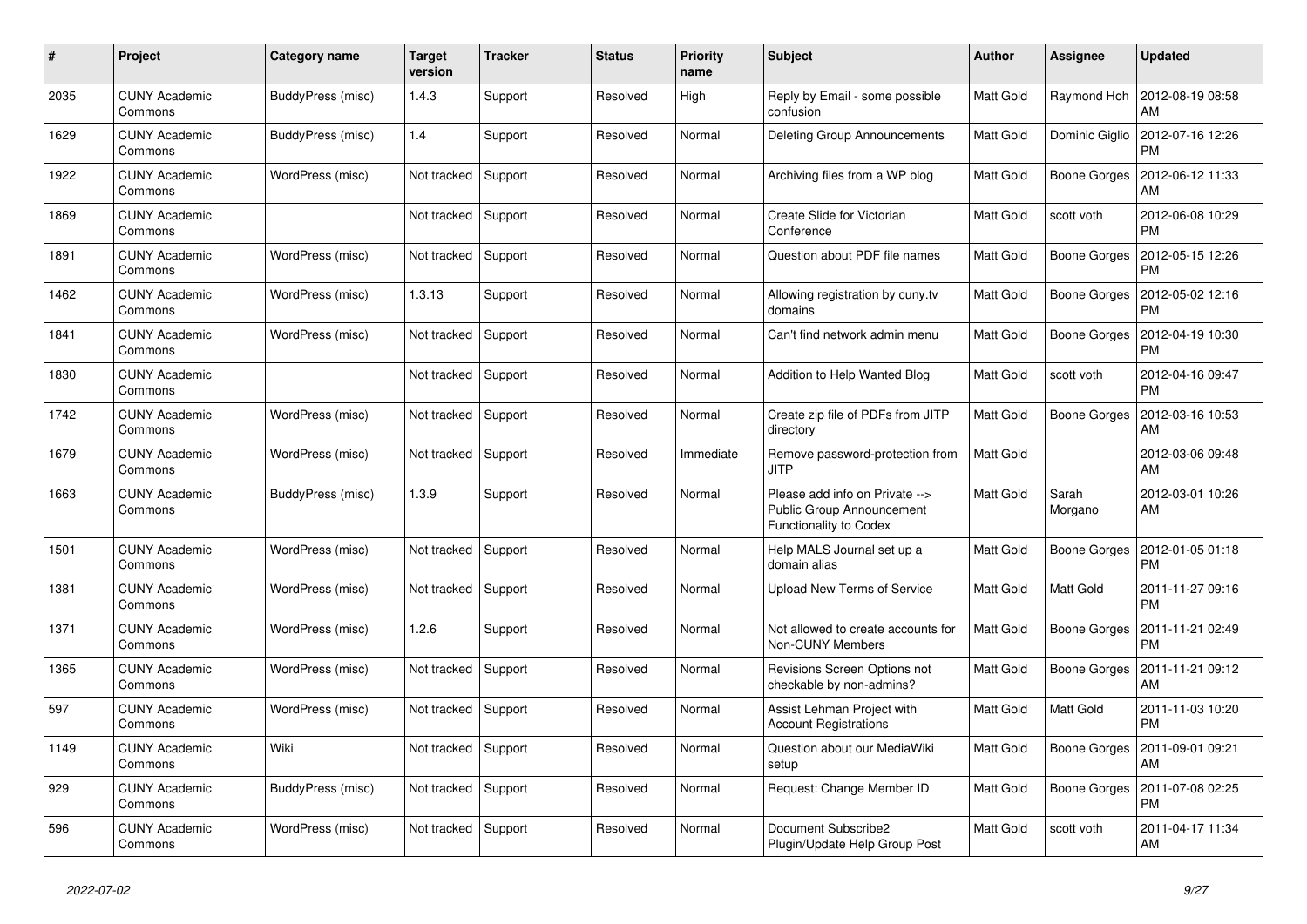| #     | Project                         | Category name              | <b>Target</b><br>version | <b>Tracker</b> | <b>Status</b> | <b>Priority</b><br>name | <b>Subject</b>                                                               | <b>Author</b>    | Assignee            | <b>Updated</b>                |
|-------|---------------------------------|----------------------------|--------------------------|----------------|---------------|-------------------------|------------------------------------------------------------------------------|------------------|---------------------|-------------------------------|
| 491   | <b>CUNY Academic</b><br>Commons | WordPress (misc)           | Not tracked              | Support        | Resolved      | Normal                  | Create better/more visible<br>documentation for WooThemes                    | <b>Matt Gold</b> | scott voth          | 2011-03-12 12:27<br><b>PM</b> |
| 410   | <b>CUNY Academic</b><br>Commons | WordPress (misc)           | 1.1                      | Support        | Resolved      | Normal                  | Problems embedding audio file                                                | Matt Gold        | <b>Boone Gorges</b> | 2010-11-23 02:01<br><b>PM</b> |
| 280   | CUNY Academic<br>Commons        | BuddyPress (misc)          |                          | Support        | Resolved      | Normal                  | Prospective Member has trouble<br>signing up                                 | Matt Gold        | Boone Gorges        | 2010-07-27 09:41<br>AM        |
| 184   | <b>CUNY Academic</b><br>Commons | BuddyPress (misc)          |                          | Support        | Resolved      | Normal                  | Allowing Users to Delete Accounts                                            | <b>Matt Gold</b> | Boone Gorges        | 2010-05-11 09:54<br><b>PM</b> |
| 16020 | <b>CUNY Academic</b><br>Commons |                            |                          | Support        | Rejected      | Normal                  | Metaslider Pro                                                               | Matt Gold        | Boone Gorges        | 2022-05-10 10:43<br>AM        |
| 14072 | <b>CUNY Academic</b><br>Commons | <b>Email Notifications</b> | Not tracked              | Support        | Rejected      | Low                     | Posting to multiple groups via email                                         | Matt Gold        | Raymond Hoh         | 2021-02-28 05:58<br><b>PM</b> |
| 2627  | <b>NYCDH Community Site</b>     |                            |                          | Support        | Rejected      | Normal                  | Users Marked as Spam showing up<br>in New Members Widget List on<br>Homepage | Matt Gold        | Raymond Hoh         | 2020-11-23 08:56<br><b>PM</b> |
| 3518  | <b>CUNY Academic</b><br>Commons | WordPress (misc)           | Not tracked              | Support        | Rejected      | Normal                  | Moderated comment spam                                                       | <b>Matt Gold</b> | Boone Gorges        | 2016-01-26 03:26<br><b>PM</b> |
| 3243  | <b>CUNY Academic</b><br>Commons | <b>Email Notifications</b> | Not tracked              | Support        | Rejected      | Normal                  | LAGCC email system stripping<br>links from email message                     | Matt Gold        | Micki Kaufman       | 2016-01-26 11:55<br>AM        |
| 2150  | <b>CUNY Academic</b><br>Commons | WordPress (misc)           | Not tracked              | Support        | Rejected      | Normal                  | Issue getting new member onto the<br>Commons                                 | <b>Matt Gold</b> | Matt Gold           | 2016-01-26 11:03<br>AM        |
| 2084  | <b>CUNY Academic</b><br>Commons | WordPress (misc)           | Not tracked              | Support        | Rejected      | Normal                  | User reports redirect error                                                  | Matt Gold        | Boone Gorges        | 2016-01-26 12:27<br>AM        |
| 1177  | <b>CUNY Academic</b><br>Commons | WordPress (misc)           | Not tracked              | Support        | Rejected      | Normal                  | Member claims that a previously<br>created account has disappeared           | Matt Gold        | Boone Gorges        | 2016-01-26 12:23<br>AM        |
| 708   | <b>CUNY Academic</b><br>Commons | WordPress (misc)           | Not tracked              | Support        | Rejected      | Normal                  | Question about Backup                                                        | <b>Matt Gold</b> | <b>Boone Gorges</b> | 2016-01-26 12:17<br>AM        |
| 1835  | <b>CUNY Academic</b><br>Commons | WordPress (misc)           | Not tracked              | Support        | Rejected      | Normal                  | Domain mapping request                                                       | Matt Gold        | Boone Gorges        | 2012-04-16 01:15<br>PM        |
| 1646  | <b>CUNY Academic</b><br>Commons | WordPress (misc)           | Not tracked              | Support        | Rejected      | Immediate               | Add ARC Plugins/Themes ASAP                                                  | Matt Gold        | Boone Gorges        | 2012-02-21 02:19<br><b>PM</b> |
| 1441  | <b>CUNY Academic</b><br>Commons | BuddyPress (misc)          | Not tracked              | Support        | Rejected      | Normal                  | Hiding BP Admin bar on a<br>subdomain blog                                   | <b>Matt Gold</b> | <b>Boone Gorges</b> | 2011-12-14 04:01<br><b>PM</b> |
| 1094  | <b>CUNY Academic</b><br>Commons | WordPress (misc)           | Not tracked              | Support        | Rejected      | Normal                  | Blog privacy question                                                        | Matt Gold        | Boone Gorges        | 2011-08-04 12:01<br><b>PM</b> |
| 8945  | <b>CUNY Academic</b><br>Commons | <b>BuddyPress Docs</b>     | Not tracked              | Support        | Duplicate     | Normal                  | Spam report                                                                  | Matt Gold        | Boone Gorges        | 2017-11-28 01:39<br><b>PM</b> |
| 3657  | <b>CUNY Academic</b><br>Commons | WordPress (misc)           | Not tracked              | Feature        | New           | Normal                  | Create alert for GC email<br>addresses                                       | Matt Gold        | Matt Gold           | 2016-04-14 11:29<br><b>PM</b> |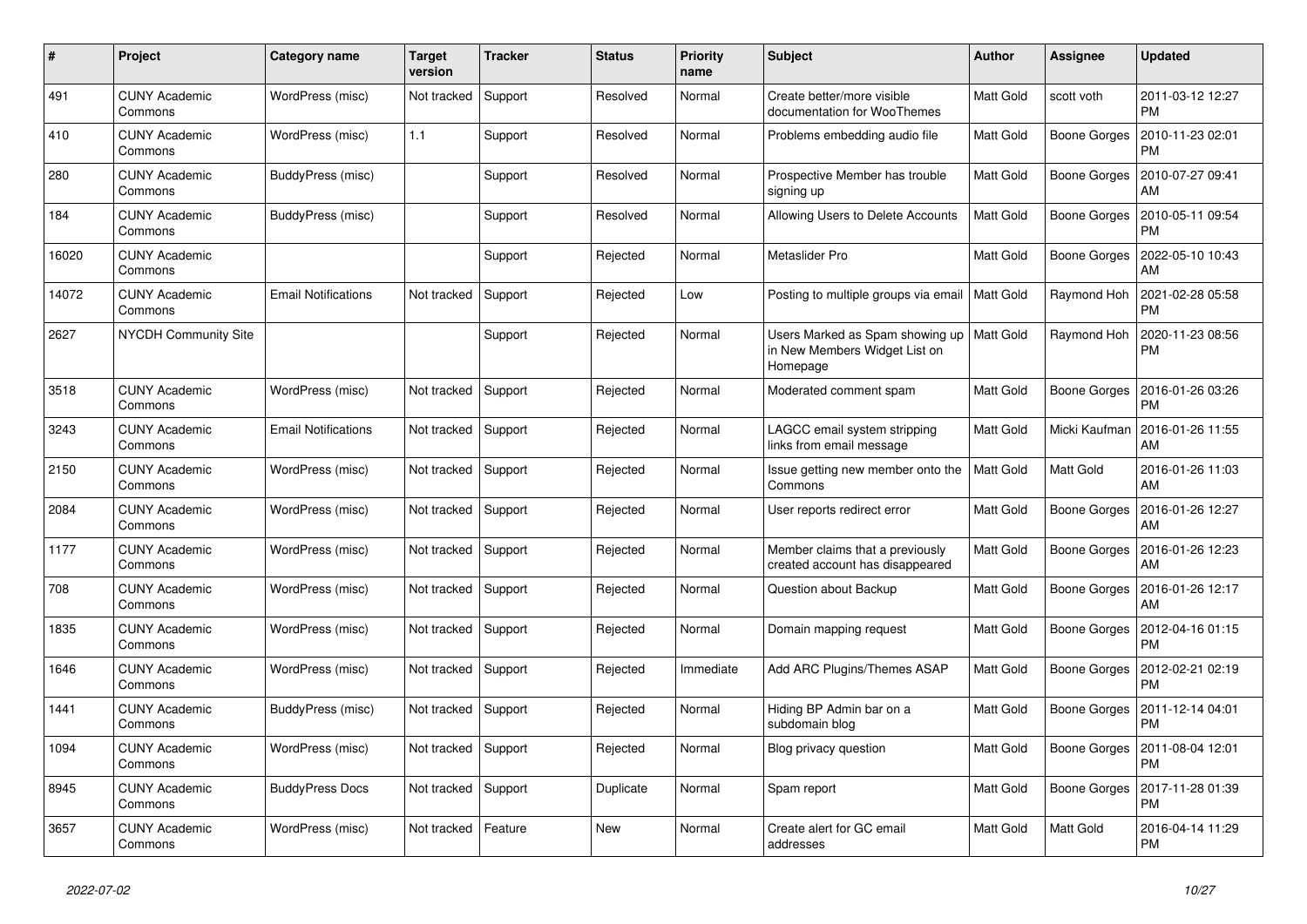| #     | Project                         | Category name              | <b>Target</b><br>version | <b>Tracker</b> | <b>Status</b> | <b>Priority</b><br>name | <b>Subject</b>                                                                        | <b>Author</b>    | Assignee            | <b>Updated</b>                |
|-------|---------------------------------|----------------------------|--------------------------|----------------|---------------|-------------------------|---------------------------------------------------------------------------------------|------------------|---------------------|-------------------------------|
| 364   | <b>CUNY Academic</b><br>Commons | <b>WordPress Plugins</b>   | Future<br>release        | Feature        | New           | Normal                  | <b>Bulletin Board</b>                                                                 | Matt Gold        |                     | 2015-01-05 08:50<br><b>PM</b> |
| 15604 | <b>CUNY Academic</b><br>Commons | <b>Email Notifications</b> | Future<br>release        | Feature        | Assigned      | Normal                  | Restructure Commons Group<br>Digest Email Messages                                    | Matt Gold        | <b>Boone Gorges</b> | 2022-05-26 10:45<br>AM        |
| 8900  | CUNY Academic<br>Commons        | Accessibility              | Future<br>release        | Feature        | Assigned      | Normal                  | Look into tools to enforce<br>accessibility in WP environment                         | Matt Gold        | Boone Gorges        | 2022-04-26 11:59<br>AM        |
| 8901  | <b>CUNY Academic</b><br>Commons | Accessibility              | Future<br>release        | Feature        | Assigned      | Normal                  | Theme analysis for accessibility                                                      | Matt Gold        | Boone Gorges        | 2022-04-26 11:59<br>AM        |
| 5581  | <b>CUNY Academic</b><br>Commons | Analytics                  | Future<br>release        | Feature        | Assigned      | Normal                  | <b>Explore alternatives to Google</b><br>Analytics                                    | Matt Gold        | Valerie<br>Townsend | 2020-04-17 03:12<br><b>PM</b> |
| 8836  | CUNY Academic<br>Commons        | Blogs (BuddyPress)         | Future<br>release        | Feature        | Assigned      | Normal                  | Redesign site launch process                                                          | Matt Gold        | <b>Boone Gorges</b> | 2019-10-03 02:49<br><b>PM</b> |
| 5016  | <b>CUNY Academic</b><br>Commons | Events                     | Future<br>release        | Feature        | Assigned      | Low                     | Allow comments to be posted on<br>events                                              | Matt Gold        | Raymond Hoh         | 2019-03-01 02:23<br><b>PM</b> |
| 10659 | <b>CUNY Academic</b><br>Commons | Group Forums               | Future<br>release        | Feature        | Assigned      | Normal                  | Post to multiple groups via email                                                     | Matt Gold        | Raymond Hoh         | 2018-11-15 12:54<br>AM        |
| 9028  | <b>CUNY Academic</b><br>Commons | Onboarding                 | Future<br>release        | Feature        | Assigned      | Normal                  | suggest groups to new members<br>during the registration process                      | Matt Gold        | Chris Stein         | 2018-10-24 12:34<br><b>PM</b> |
| 3768  | <b>CUNY Academic</b><br>Commons | <b>Public Portfolio</b>    | Future<br>release        | Feature        | Assigned      | Normal                  | Institutions/Past positions on public<br>portfolios                                   | Matt Gold        | Boone Gorges        | 2018-04-23 10:44<br>AM        |
| 8976  | <b>CUNY Academic</b><br>Commons | <b>Reply By Email</b>      | Not tracked              | Feature        | Assigned      | Normal                  | Package RBE new topics posting?                                                       | Matt Gold        | Raymond Hoh         | 2017-12-04 02:34<br><b>PM</b> |
| 8898  | <b>CUNY Academic</b><br>Commons | Social Paper               | Not tracked              | Feature        | Assigned      | Normal                  | Usage data on docs and social<br>paper                                                | Matt Gold        | Matt Gold           | 2017-11-16 11:32<br>AM        |
| 8837  | <b>CUNY Academic</b><br>Commons |                            | Not tracked              | Feature        | Assigned      | Normal                  | Create a form to request info from<br>people requesting premium themes<br>and plugins | Matt Gold        | Marilyn Weber       | 2017-11-14 03:35<br><b>PM</b> |
| 8902  | CUNY Academic<br>Commons        | Design                     | Not tracked              | Feature        | Assigned      | Normal                  | Report back on research on<br><b>BuddyPress themes</b>                                | Matt Gold        | Michael Smith       | 2017-11-10 12:31<br>PM        |
| 5316  | <b>CUNY Academic</b><br>Commons | <b>User Experience</b>     | Future<br>release        | Feature        | Assigned      | Normal                  | Prompt user email address updates                                                     | Matt Gold        | Stephen Real        | 2016-12-21 03:30<br><b>PM</b> |
| 4980  | <b>CUNY Academic</b><br>Commons | Home Page                  | Future<br>release        | Feature        | Assigned      | Normal                  | CAC Featured Content -- Adding<br>Randomization                                       | Matt Gold        | <b>Boone Gorges</b> | 2016-12-12 03:01<br><b>PM</b> |
| 6426  | CUNY Academic<br>Commons        | Spam/Spam<br>Prevention    | Future<br>release        | Feature        | Assigned      | Normal                  | Force captcha on all comments?                                                        | <b>Matt Gold</b> | <b>Tahir Butt</b>   | 2016-10-24 02:06<br><b>PM</b> |
| 3090  | <b>CUNY Academic</b><br>Commons | Twitter page               | Future<br>release        | Feature        | Assigned      | Normal                  | Prevent Retweets from showing up<br>on Commons twitter page                           | <b>Matt Gold</b> | <b>Tahir Butt</b>   | 2016-10-24 11:31<br>AM        |
| 5696  | CUNY Academic<br>Commons        | Events                     | Future<br>release        | Feature        | Assigned      | Normal                  | Events Calendar - display options /<br>calendar aggregation                           | <b>Matt Gold</b> | Boone Gorges        | 2016-10-13 11:44<br>AM        |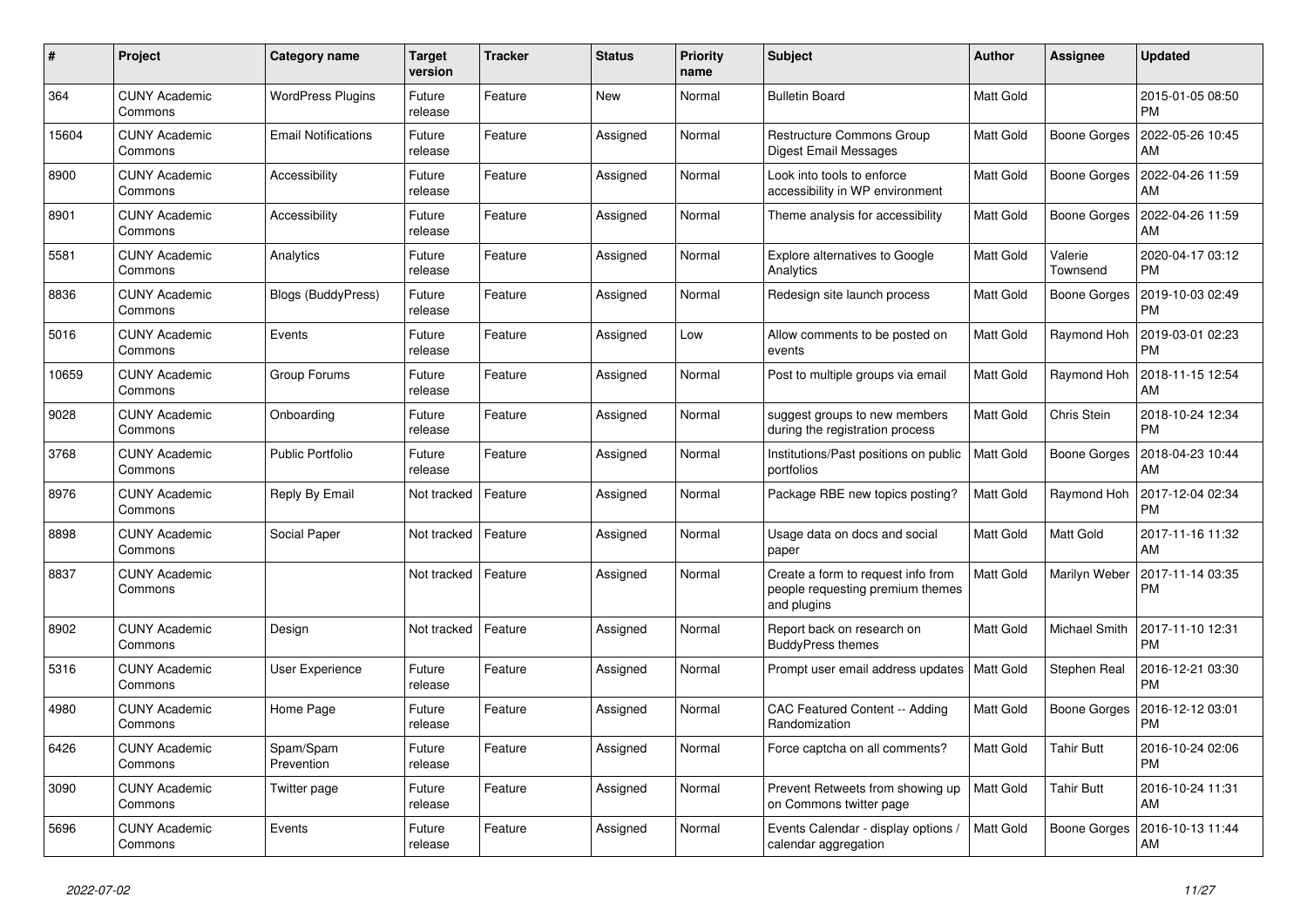| #    | Project                         | Category name              | <b>Target</b><br>version | <b>Tracker</b> | <b>Status</b> | <b>Priority</b><br>name | <b>Subject</b>                                                                | Author           | Assignee            | <b>Updated</b>                              |
|------|---------------------------------|----------------------------|--------------------------|----------------|---------------|-------------------------|-------------------------------------------------------------------------------|------------------|---------------------|---------------------------------------------|
| 6115 | <b>CUNY Academic</b><br>Commons | Publicity                  | Not tracked              | Feature        | Assigned      | Normal                  | create digital signage for GC                                                 | Matt Gold        | scott voth          | 2016-10-11 10:09<br><b>PM</b>               |
| 5955 | <b>CUNY Academic</b><br>Commons | Outreach                   | Future<br>release        | Feature        | Assigned      | Normal                  | Create auto-newsletter for<br>commons members                                 | <b>Matt Gold</b> | <b>Luke Waltzer</b> | 2016-08-30 10:34<br>AM                      |
| 1105 | <b>CUNY Academic</b><br>Commons | WordPress (misc)           | Future<br>release        | Feature        | Assigned      | Normal                  | Rephrase Blog Privacy Options                                                 | Matt Gold        | Samantha<br>Raddatz | 2015-11-09 06:19<br><b>PM</b>               |
| 554  | <b>CUNY Academic</b><br>Commons | BuddyPress (misc)          | Future<br>release        | Feature        | Assigned      | Normal                  | Add Trackback notifications to<br>site-wide activity feed                     | Matt Gold        | <b>Boone Gorges</b> | 2015-11-09 06:19<br><b>PM</b>               |
| 365  | <b>CUNY Academic</b><br>Commons | WordPress (misc)           | Future<br>release        | Feature        | Assigned      | Normal                  | <b>Create Mouseover Tooltips</b><br>throughout Site                           | Matt Gold        | Chris Stein         | 2015-11-09 06:18<br><b>PM</b>               |
| 497  | <b>CUNY Academic</b><br>Commons | <b>WordPress Plugins</b>   | Future<br>release        | Feature        | Assigned      | Normal                  | Drag and Drop Ordering on Gallery<br>Post Plugin                              | Matt Gold        | Ron Rennick         | 2015-11-09 06:18<br><b>PM</b>               |
| 287  | <b>CUNY Academic</b><br>Commons | WordPress (misc)           | Future<br>release        | Feature        | Assigned      | Normal                  | Create troubleshooting tool for<br>account sign-up                            | Matt Gold        | Boone Gorges        | 2015-11-09 06:17<br><b>PM</b>               |
| 2523 | <b>CUNY Academic</b><br>Commons | <b>BuddyPress Docs</b>     | Future<br>release        | Feature        | Assigned      | Normal                  | Allow Users to Upload Images to<br><b>BP</b> Docs                             | Matt Gold        | Boone Gorges        | 2015-11-09 06:14<br><b>PM</b>               |
| 2013 | <b>CUNY Academic</b><br>Commons | <b>Public Portfolio</b>    | Future<br>release        | Feature        | Assigned      | Low                     | Have Profile Privacy Options show<br>up only for filled-in fields             | Matt Gold        | Boone Gorges        | 2015-11-09 06:09<br><b>PM</b>               |
| 333  | <b>CUNY Academic</b><br>Commons | <b>Email Notifications</b> | Future<br>release        | Feature        | Assigned      | Low                     | Delay Forum Notification Email<br>Delivery Until After Editing Period<br>Ends | Matt Gold        | Raymond Hoh         | 2015-11-09 06:01<br><b>PM</b>               |
| 1192 | <b>CUNY Academic</b><br>Commons | <b>Group Files</b>         | Future<br>release        | Feature        | Assigned      | Low                     | When posting group files, allow<br>users to add a category without<br>saving  | <b>Matt Gold</b> | Raymond Hoh         | 2015-11-09 05:53<br><b>PM</b>               |
| 653  | <b>CUNY Academic</b><br>Commons | Group Blogs                | Future<br>release        | Feature        | Assigned      | Normal                  | Redesign Integration of Groups and<br><b>Blogs</b>                            | Matt Gold        | Samantha<br>Raddatz | 2015-11-09 05:40<br><b>PM</b>               |
| 310  | <b>CUNY Academic</b><br>Commons | BuddyPress (misc)          | Future<br>release        | Feature        | Assigned      | Low                     | <b>Friend Request Email</b>                                                   | Matt Gold        | Samantha<br>Raddatz | 2015-11-09 05:08<br><b>PM</b>               |
| 3517 | <b>CUNY Academic</b><br>Commons | My Commons                 | Future<br>release        | Feature        | Assigned      | Normal                  | Mute/Unmute My Commons<br>updates                                             | Matt Gold        | Raymond Hoh         | 2015-11-09 01:19<br><b>PM</b>               |
| 4238 | <b>CUNY Academic</b><br>Commons | Events                     | Future<br>release        | Feature        | Assigned      | Normal                  | Copy Events to Other Groups?                                                  | Matt Gold        | Boone Gorges        | 2015-07-02 10:08<br>AM                      |
| 4053 | <b>CUNY Academic</b><br>Commons | Events                     | Future<br>release        | Feature        | Assigned      | Normal                  | Create new tab for past events                                                | Matt Gold        |                     | Boone Gorges   2015-05-12 02:10<br>PM       |
| 3536 | <b>CUNY Academic</b><br>Commons | My Commons                 | Future<br>release        | Feature        | Assigned      | Normal                  | Infinite Scroll on My Commons<br>page                                         | Matt Gold        | Raymond Hoh         | 2015-04-13 04:42<br>PM                      |
| 3662 | <b>CUNY Academic</b><br>Commons | SEO                        | Future<br>release        | Feature        | Assigned      | Normal                  | Duplicate Content/SEO/Google<br>issues                                        | Matt Gold        |                     | Raymond Hoh   2015-04-13 04:37<br><b>PM</b> |
| 370  | <b>CUNY Academic</b><br>Commons | Registration               | Future<br>release        | Feature        | Assigned      | High                    | <b>Guest Accounts</b>                                                         | Matt Gold        | Matt Gold           | 2015-04-09 09:33<br>PM.                     |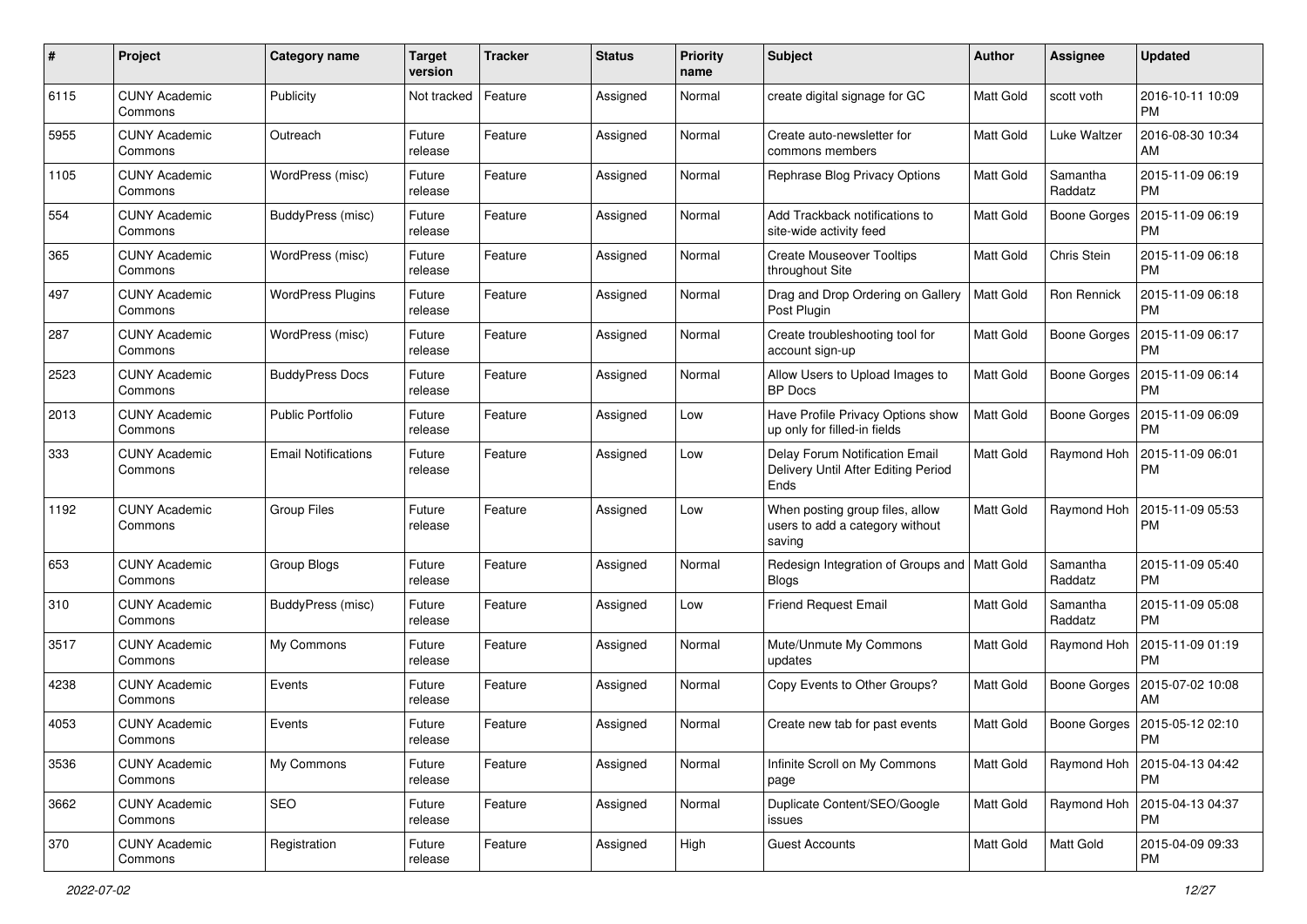| $\#$ | Project                         | Category name            | <b>Target</b><br>version | <b>Tracker</b> | <b>Status</b>        | <b>Priority</b><br>name | <b>Subject</b>                                                       | <b>Author</b>    | Assignee            | <b>Updated</b>                |
|------|---------------------------------|--------------------------|--------------------------|----------------|----------------------|-------------------------|----------------------------------------------------------------------|------------------|---------------------|-------------------------------|
| 3770 | <b>CUNY Academic</b><br>Commons | <b>Public Portfolio</b>  | Future<br>release        | Feature        | Assigned             | Normal                  | Improve Layout/Formatting of<br>Positions Area on Public Portfolios  | <b>Matt Gold</b> | Chris Stein         | 2015-04-01 09:17<br>PM        |
| 3308 | <b>CUNY Academic</b><br>Commons | Group Invitations        | Future<br>release        | Feature        | Assigned             | Normal                  | Allow members to rescind group<br>invitations                        | <b>Matt Gold</b> | Boone Gorges        | 2015-04-01 08:53<br><b>PM</b> |
| 3759 | <b>CUNY Academic</b><br>Commons | WordPress (misc)         | Future<br>release        | Feature        | Assigned             | Normal                  | Review Interface for Adding Users<br>to Blogs                        | <b>Matt Gold</b> | Boone Gorges        | 2015-03-24 05:52<br><b>PM</b> |
| 3042 | <b>CUNY Academic</b><br>Commons | <b>Public Portfolio</b>  | Future<br>release        | Feature        | Assigned             | Normal                  | Browsing member interests                                            | <b>Matt Gold</b> | Boone Gorges        | 2015-03-21 09:04<br><b>PM</b> |
| 1562 | <b>CUNY Academic</b><br>Commons | <b>WordPress Plugins</b> | Future<br>release        | Feature        | Assigned             | Low                     | Play with NYT Collaborative<br><b>Authoring Tool</b>                 | Matt Gold        | Boone Gorges        | 2015-01-05 08:47<br><b>PM</b> |
| 658  | <b>CUNY Academic</b><br>Commons | <b>WordPress Plugins</b> | Future<br>release        | Feature        | Assigned             | Normal                  | Rebulid Sitewide Tag Suggestion                                      | Matt Gold        | Boone Gorges        | 2015-01-05 08:47<br><b>PM</b> |
| 412  | <b>CUNY Academic</b><br>Commons | <b>WordPress Themes</b>  | Future<br>release        | Feature        | Assigned             | Normal                  | <b>Featured Themes</b>                                               | <b>Matt Gold</b> | Dominic Giglio      | 2015-01-05 08:44<br><b>PM</b> |
| 2223 | <b>CUNY Academic</b><br>Commons | <b>WordPress Plugins</b> | Future<br>release        | Feature        | Assigned             | Low                     | Add Participad to the CUNY<br><b>Academic Commons</b>                | <b>Matt Gold</b> | Boone Gorges        | 2014-09-17 10:03<br><b>PM</b> |
| 3354 | <b>CUNY Academic</b><br>Commons | Group Files              | Future<br>release        | Feature        | Assigned             | Low                     | Allow Group Download of Multiple<br><b>Selected Files</b>            | Matt Gold        | Chris Stein         | 2014-08-01 08:50<br>AM        |
| 3220 | <b>CUNY Academic</b><br>Commons | <b>Public Portfolio</b>  | Future<br>release        | Feature        | Assigned             | Normal                  | Add indent/outdent option to<br>Formatting Buttons on Profile Page   | <b>Matt Gold</b> | Boone Gorges        | 2014-05-21 10:39<br><b>PM</b> |
| 3080 | <b>CUNY Academic</b><br>Commons | Group Files              | Future<br>release        | Feature        | Assigned             | Low                     | Create a system to keep track of<br>file changes                     | <b>Matt Gold</b> | Boone Gorges        | 2014-02-26 10:04<br><b>PM</b> |
| 940  | <b>CUNY Academic</b><br>Commons | Redmine                  | Future<br>release        | Feature        | Assigned             | Low                     | Communication with users after<br>releases                           | Matt Gold        | Dominic Giglio      | 2012-09-09 04:36<br><b>PM</b> |
| 599  | <b>CUNY Academic</b><br>Commons | BuddyPress (misc)        | Future<br>release        | Feature        | Assigned             | Normal                  | Consider adding rating plugins for<br><b>BuddyPress/BBPress</b>      | <b>Matt Gold</b> | Boone Gorges        | 2011-08-22 06:50<br><b>PM</b> |
| 635  | <b>CUNY Academic</b><br>Commons | BuddyPress (misc)        | Future<br>release        | Feature        | Assigned             | Normal                  | Big Blue Button -<br>Videoconferencing in Groups and<br><b>Blogs</b> | <b>Matt Gold</b> | Boone Gorges        | 2011-03-14 03:24<br><b>PM</b> |
| 500  | <b>CUNY Academic</b><br>Commons | BuddyPress (misc)        | Future<br>release        | Feature        | Assigned             | Normal                  | <b>Export Group Data</b>                                             | Matt Gold        | Boone Gorges        | 2010-12-19 12:09<br><b>PM</b> |
| 435  | <b>CUNY Academic</b><br>Commons | BuddyPress (misc)        | Future<br>release        | Feature        | Assigned             | Normal                  | Include Avatar Images in Forum<br><b>Post Notification Emails</b>    | <b>Matt Gold</b> | <b>Boone Gorges</b> | 2010-12-08 12:40<br><b>PM</b> |
| 377  | <b>CUNY Academic</b><br>Commons | BuddyPress (misc)        | Future<br>release        | Feature        | Assigned             | Normal                  | Like buttons                                                         | <b>Matt Gold</b> | Boone Gorges        | 2010-11-16 05:13<br><b>PM</b> |
| 8756 | <b>CUNY Academic</b><br>Commons | Group Blogs              | Future<br>release        | Feature        | Hold                 | Normal                  | Connect multiple blogs to one<br>group?                              | Matt Gold        | Boone Gorges        | 2017-09-30 10:42<br>AM        |
| 7115 | <b>CUNY Academic</b><br>Commons | Groups (misc)            | Future<br>release        | Feature        | Reporter<br>Feedback | Normal                  | make licensing info clear during<br>group creation                   | <b>Matt Gold</b> | Raymond Hoh         | 2020-12-08 11:32<br>AM        |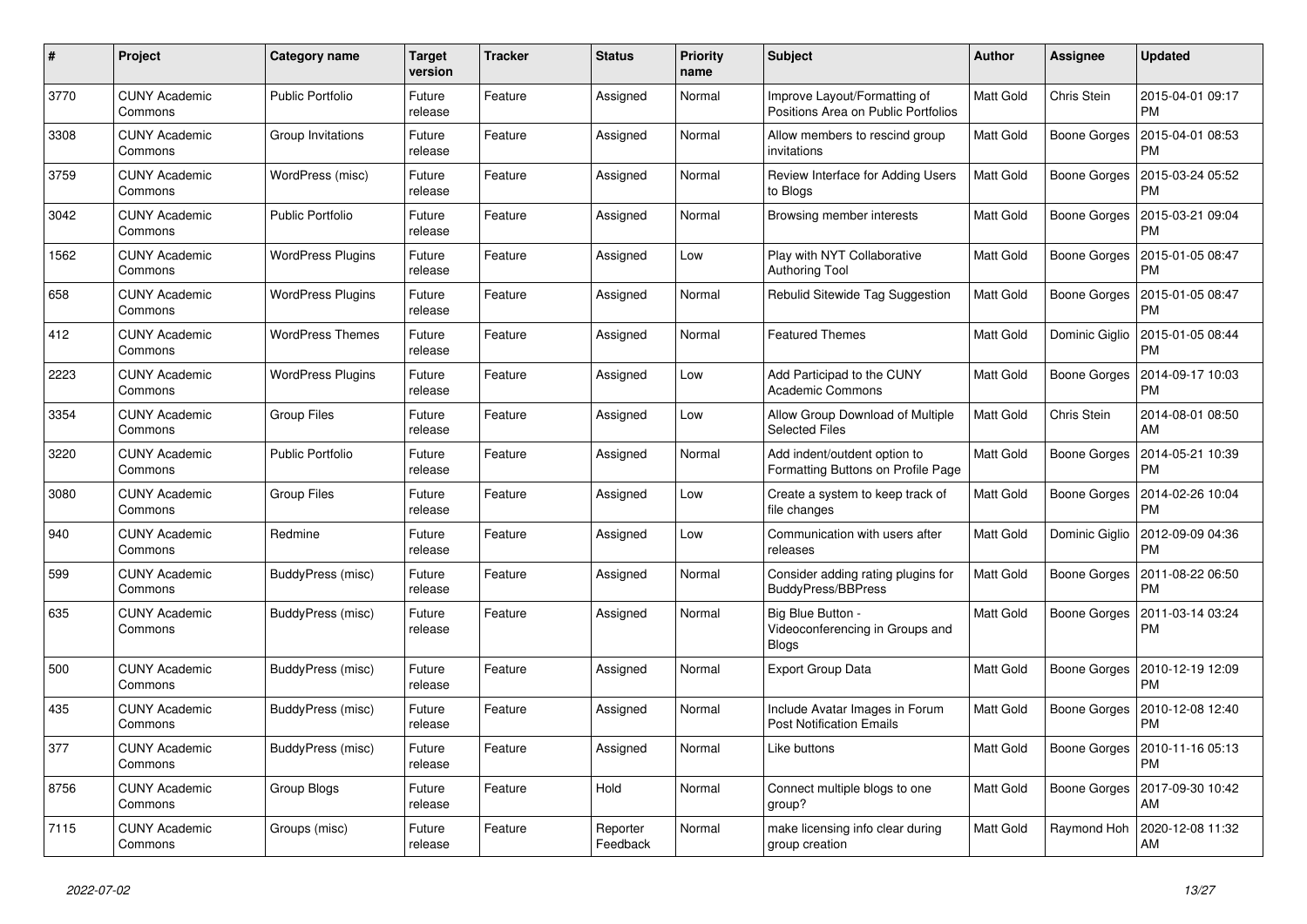| $\#$  | Project                         | Category name              | <b>Target</b><br>version | <b>Tracker</b> | <b>Status</b>        | <b>Priority</b><br>name | <b>Subject</b>                                                                                             | <b>Author</b>    | Assignee            | <b>Updated</b>                |
|-------|---------------------------------|----------------------------|--------------------------|----------------|----------------------|-------------------------|------------------------------------------------------------------------------------------------------------|------------------|---------------------|-------------------------------|
| 1544  | <b>CUNY Academic</b><br>Commons | Groups (misc)              | Future<br>release        | Feature        | Reporter<br>Feedback | Normal                  | Group Filtering and Sorting                                                                                | <b>Matt Gold</b> | Chris Stein         | 2019-03-01 02:25<br><b>PM</b> |
| 9947  | <b>CUNY Academic</b><br>Commons | <b>WordPress Plugins</b>   | Future<br>release        | Feature        | Reporter<br>Feedback | Normal                  | Install H5P quiz plugin                                                                                    | <b>Matt Gold</b> | <b>Boone Gorges</b> | 2018-09-11 11:01<br>AM        |
| 1456  | <b>CUNY Academic</b><br>Commons | Group Invitations          | Future<br>release        | Feature        | Reporter<br>Feedback | Low                     | Invite to Group Button from Profile<br>Field                                                               | Matt Gold        | Samantha<br>Raddatz | 2015-11-09 05:59<br><b>PM</b> |
| 15675 | <b>CUNY Academic</b><br>Commons | <b>Email Notifications</b> | Not tracked              | Feature        | Resolved             | Normal                  | Group Email Subject line edit                                                                              | <b>Matt Gold</b> | Raymond Hoh         | 2022-03-19 05:08<br><b>PM</b> |
| 15123 | <b>CUNY Academic</b><br>Commons | BuddyPress (misc)          | 1.19.1                   | Feature        | Resolved             | Low                     | Actions in notification list unclear?                                                                      | Matt Gold        | Boone Gorges        | 2022-01-11 04:41<br><b>PM</b> |
| 13458 | <b>CUNY Academic</b><br>Commons | Registration               | 1.18.0                   | Feature        | Resolved             | Normal                  | Simplifying/Reducing verbiage on<br><b>Registration Page</b>                                               | <b>Matt Gold</b> | <b>Boone Gorges</b> | 2020-12-08 11:31<br>AM        |
| 13347 | <b>CUNY Academic</b><br>Commons | <b>Public Portfolio</b>    | 1.18.0                   | Feature        | Resolved             | Normal                  | Add Preferred Gender Pronouns to<br><b>CAC Profile</b>                                                     | <b>Matt Gold</b> | Boone Gorges        | 2020-12-08 11:31<br>AM        |
| 12155 | <b>CUNY Academic</b><br>Commons | DiRT Integration           | 1.18.0                   | Feature        | Resolved             | Normal                  | Update DiRT Tools with new API                                                                             | Matt Gold        | Boone Gorges        | 2020-12-08 11:06<br>AM        |
| 5521  | <b>NYCDH Community Site</b>     |                            |                          | Feature        | Resolved             | Normal                  | Add help text to registration<br>process re Announcement group<br>add                                      | Matt Gold        | Raymond Hoh         | 2020-11-23 08:53<br><b>PM</b> |
| 10263 | <b>CUNY Academic</b><br>Commons | Groups (misc)              | 1.17.0                   | Feature        | Resolved             | Normal                  | Accept multiple group membership<br>requests                                                               | Matt Gold        | Boone Gorges        | 2020-07-28 11:09<br>AM        |
| 12966 | <b>CUNY Academic</b><br>Commons | BuddyPress (misc)          | 1.16.15                  | Feature        | Resolved             | Normal                  | Adjust export data page language<br>to indicate that you should not<br>leave the page                      | <b>Matt Gold</b> | Raymond Hoh         | 2020-07-14 12:07<br>PM        |
| 12505 | <b>CUNY Academic</b><br>Commons | <b>Email Notifications</b> | 1.16.8                   | Feature        | Resolved             | Normal                  | Email subject lines                                                                                        | <b>Matt Gold</b> | Luke Waltzer        | 2020-03-24 11:43<br>AM        |
| 12332 | <b>CUNY Academic</b><br>Commons | Events                     | 1.16.8                   | Feature        | Resolved             | Low                     | Limit length of email subject<br>triggered by event activity when<br>activity is linked to multiple groups | <b>Matt Gold</b> | Raymond Hoh         | 2020-03-24 11:43<br>AM        |
| 342   | <b>CUNY Academic</b><br>Commons | <b>Blogs (BuddyPress)</b>  | 1.10.2                   | Feature        | Resolved             | Low                     | <b>Blog Listing Displays User Avatars</b><br>Instead of Blog Avatars                                       | Matt Gold        | Boone Gorges        | 2019-12-06 11:08<br>AM        |
| 11795 | <b>CUNY Academic</b><br>Commons | Events                     | 1.16                     | Feature        | Resolved             | Normal                  | Import Events to group calendars                                                                           | <b>Matt Gold</b> | Raymond Hoh         | 2019-12-04 10:51<br>AM        |
| 11223 | <b>CUNY Academic</b><br>Commons | Design                     | 1.15                     | Feature        | Resolved             | Normal                  | Adjust CC licensing statement on<br>sitewide footer                                                        | Matt Gold        | Sonja Leix          | 2019-05-07 02:31<br><b>PM</b> |
| 4331  | <b>CUNY Academic</b><br>Commons | Group Forums               | Future<br>release        | Feature        | Resolved             | Normal                  | Improve visibility of forum "post by<br>email" information                                                 | Matt Gold        | Chris Stein         | 2019-03-12 12:39<br>AM        |
| 7112  | <b>CUNY Academic</b><br>Commons | WordPress (misc)           | 1.14                     | Feature        | Resolved             | Normal                  | Add Copyright option/question to<br>users on blog creation wizard                                          | <b>Matt Gold</b> | Raymond Hoh         | 2018-11-14 10:34<br>AM        |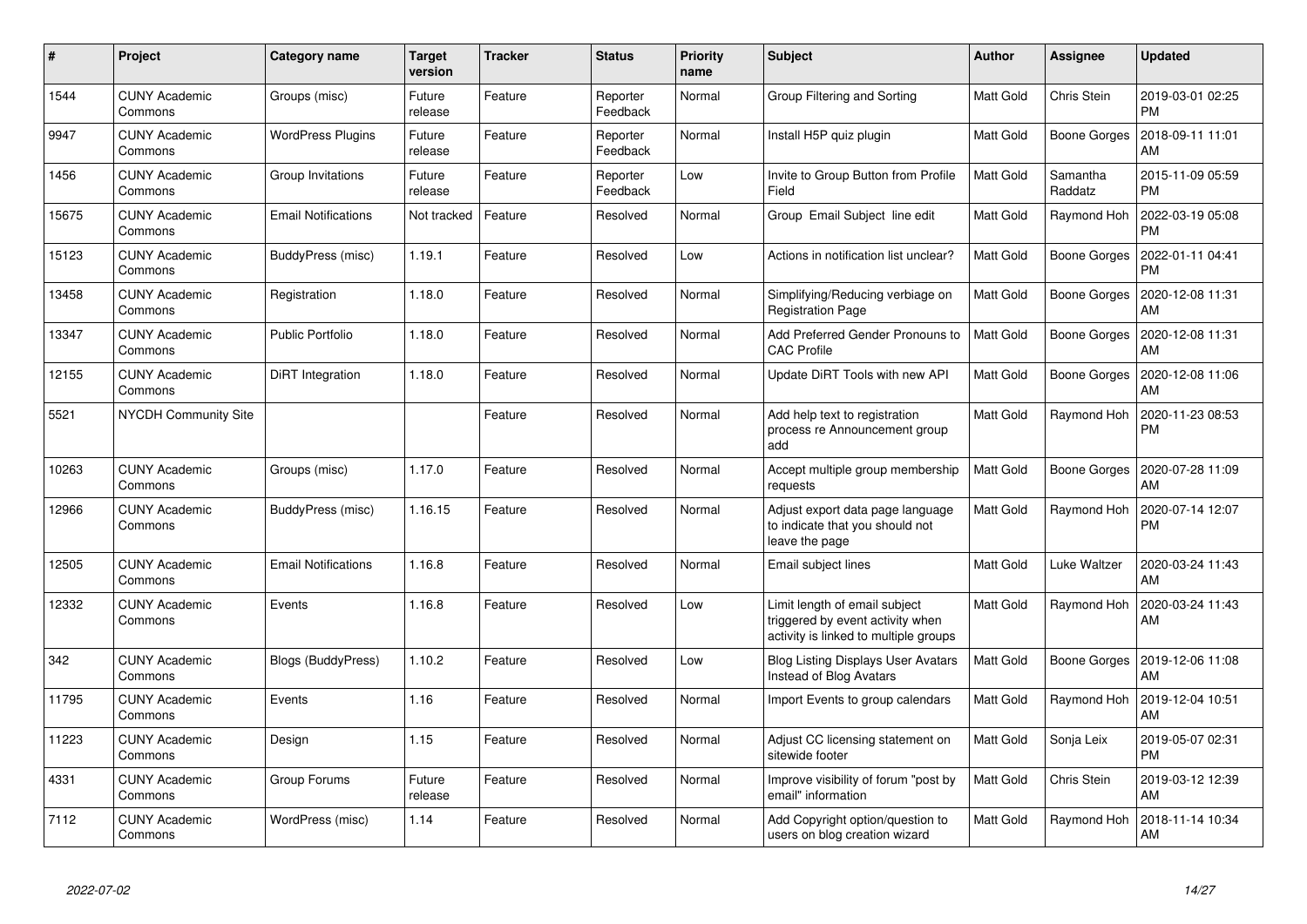| $\#$  | Project                         | <b>Category name</b>        | <b>Target</b><br>version | <b>Tracker</b> | <b>Status</b> | <b>Priority</b><br>name | <b>Subject</b>                                                                     | <b>Author</b>    | <b>Assignee</b>     | <b>Updated</b>                               |
|-------|---------------------------------|-----------------------------|--------------------------|----------------|---------------|-------------------------|------------------------------------------------------------------------------------|------------------|---------------------|----------------------------------------------|
| 9801  | <b>CUNY Academic</b><br>Commons | Courses                     | 1.14                     | Feature        | Resolved      | Normal                  | Add courses item to main<br>Commons nav                                            | Matt Gold        | Boone Gorges        | 2018-11-13 02:15<br><b>PM</b>                |
| 10229 | <b>CUNY Academic</b><br>Commons | Information<br>Architecture | 1.14                     | Feature        | Resolved      | Normal                  | Remove 1 item from main nav bar<br>when we add courses                             | <b>Matt Gold</b> | Chris Stein         | 2018-10-25 02:59<br><b>PM</b>                |
| 6584  | <b>CUNY Academic</b><br>Commons | cuny.is                     | Not tracked              | Feature        | Resolved      | Normal                  | Create form for requesting cuny.is<br>links                                        | <b>Matt Gold</b> | scott voth          | 2018-09-12 02:07<br><b>PM</b>                |
| 8929  | <b>CUNY Academic</b><br>Commons | Groups (misc)               | 1.13                     | Feature        | Resolved      | Normal                  | Editing group forum email address                                                  | <b>Matt Gold</b> | Raymond Hoh         | 2018-05-07 12:44<br><b>PM</b>                |
| 9010  | <b>CUNY Academic</b><br>Commons | Groups (misc)               | 1.13                     | Feature        | Resolved      | Normal                  | Add group email address in<br>prominent way to Group homepage                      | <b>Matt Gold</b> | <b>Erik Trainer</b> | 2018-05-07 12:32<br>l PM                     |
| 8899  | <b>CUNY Academic</b><br>Commons | Accessibility               | 1.13                     | Feature        | Resolved      | Normal                  | <b>Accessibility Fixes</b>                                                         | Matt Gold        | Boone Gorges        | 2018-04-23 10:55<br>AM                       |
| 9622  | <b>CUNY Academic</b><br>Commons | WordPress (misc)            | 1.12.13                  | Feature        | Resolved      | Normal                  | <b>Redirect site URL</b>                                                           | <b>Matt Gold</b> | Boone Gorges        | 2018-04-19 11:45<br>AM                       |
| 8935  | <b>CUNY Academic</b><br>Commons | <b>Public Portfolio</b>     | 1.13                     | Feature        | Resolved      | Normal                  | Create a better-looking null state<br>for Portfolios without About You<br>sections | <b>Matt Gold</b> | <b>Boone Gorges</b> | 2018-03-23 04:37<br><b>PM</b>                |
| 8406  | <b>NYCDH Community Site</b>     |                             |                          | Feature        | Resolved      | Normal                  | Error message for WP-Cerber<br>lockouts                                            | <b>Matt Gold</b> | Raymond Hoh         | 2018-02-22 09:26<br>AM                       |
| 2888  | <b>NYCDH Community Site</b>     |                             |                          | Feature        | Resolved      | Normal                  | Make Text Posting the Default?                                                     | <b>Matt Gold</b> | Raymond Hoh         | 2018-02-21 07:14<br>PM                       |
| 8670  | <b>CUNY Academic</b><br>Commons | <b>Email Notifications</b>  | 1.11.15                  | Feature        | Resolved      | Normal                  | Group Forum Notifications                                                          | Matt Gold        | Raymond Hoh         | 2017-10-03 02:38<br>PM                       |
| 8676  | <b>CUNY Academic</b><br>Commons | Group Files                 | 1.12                     | Feature        | Resolved      | Normal                  | Share file description when a file is<br>uploaded in Email Notification            | <b>Matt Gold</b> | Paige Dupont        | 2017-09-28 03:58<br><b>PM</b>                |
| 8460  | <b>CUNY Academic</b><br>Commons | <b>Public Portfolio</b>     | 1.11.9                   | Feature        | Resolved      | Normal                  | ORCID should be a social<br>networking field                                       | <b>Matt Gold</b> | Boone Gorges        | 2017-08-13 06:40<br><b>PM</b>                |
| 6683  | <b>CUNY Academic</b><br>Commons | Groups (misc)               | 1.11.2                   | Feature        | Resolved      | Normal                  | Update social network connection<br>options during group creation                  | <b>Matt Gold</b> | Daniel Jones        | 2017-06-01 11:39<br><b>PM</b>                |
| 2880  | <b>CUNY Academic</b><br>Commons | BuddyPress (misc)           | 1.11                     | Feature        | Resolved      | Normal                  | RBE Group Post New Topic<br><b>Shortlink Addresses</b>                             | Matt Gold        | Raymond Hoh         | 2017-05-18 01:04<br><b>PM</b>                |
| 588   | <b>CUNY Academic</b><br>Commons | Group Forums                | 1.11                     | Feature        | Resolved      | Low                     | Quote feature on forums                                                            | <b>Matt Gold</b> | Raymond Hoh         | 2017-05-18 12:49<br><b>PM</b>                |
| 3175  | <b>CUNY Academic</b><br>Commons | Group Forums                | 1.11                     | Feature        | Resolved      | Normal                  | Replace Announcements with a<br>force-email option on new forum<br>posts           | Matt Gold        | Daniel Jones        | 2017-04-24 02:54<br>l PM                     |
| 7823  | <b>CUNY Academic</b><br>Commons | Home Page                   |                          | Feature        | Resolved      | High                    | animated gif on frontpage                                                          | Matt Gold        |                     | Boone Gorges   2017-03-22 04:36<br><b>PM</b> |
| 7262  | <b>CUNY Academic</b><br>Commons | Home Page                   | 1.10.6                   | Feature        | Resolved      | Normal                  | replace "take a tour" widget on<br>CAC homepage                                    | Matt Gold        |                     | Boone Gorges   2016-12-28 03:34<br><b>PM</b> |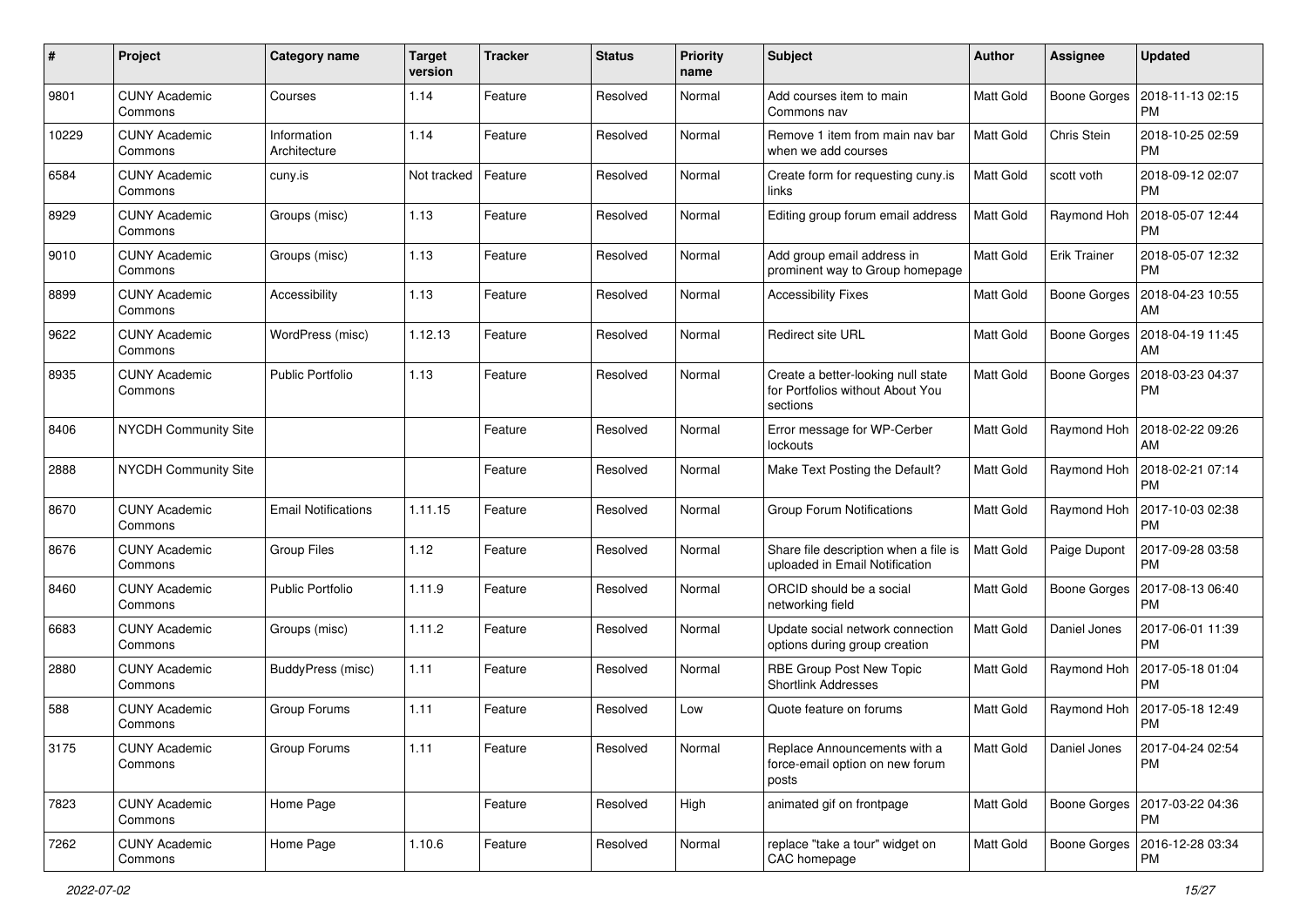| $\#$ | Project                         | <b>Category name</b>     | <b>Target</b><br>version | <b>Tracker</b> | <b>Status</b> | <b>Priority</b><br>name | <b>Subject</b>                                                                     | Author           | <b>Assignee</b>     | <b>Updated</b>                        |
|------|---------------------------------|--------------------------|--------------------------|----------------|---------------|-------------------------|------------------------------------------------------------------------------------|------------------|---------------------|---------------------------------------|
| 7127 | <b>CUNY Academic</b><br>Commons | cuny.is                  |                          | Feature        | Resolved      | Normal                  | Remove cuny.is form                                                                | <b>Matt Gold</b> | Matt Gold           | 2016-12-18 02:06<br><b>PM</b>         |
| 6680 | <b>CUNY Academic</b><br>Commons | Groups (misc)            | 1.10.2                   | Feature        | Resolved      | Normal                  | Make "All email" default on group<br>creation                                      | <b>Matt Gold</b> | Boone Gorges        | 2016-11-11 04:20<br><b>PM</b>         |
| 2049 | <b>CUNY Academic</b><br>Commons | Group Forums             | 1.10                     | Feature        | Resolved      | Normal                  | Rich-text forum posts                                                              | Matt Gold        | Raymond Hoh         | 2016-11-01 11:21<br>AM                |
| 5342 | <b>CUNY Academic</b><br>Commons | Registration             | 1.10                     | Feature        | Resolved      | Normal                  | Create auto-emails to people on<br>Unconfirmed list to nudge towards<br>completion | <b>Matt Gold</b> | <b>Boone Gorges</b> | 2016-10-31 01:48<br><b>PM</b>         |
| 6404 | <b>CUNY Academic</b><br>Commons | Registration             | 1.9.32                   | Feature        | Resolved      | Normal                  | Registration page text change                                                      | Matt Gold        | <b>Boone Gorges</b> | 2016-10-25 01:47<br><b>PM</b>         |
| 2695 | <b>CUNY Academic</b><br>Commons | WordPress (misc)         | 1.10                     | Feature        | Resolved      | Normal                  | Create Private File Uploads for<br>Blogs                                           | <b>Matt Gold</b> | <b>Boone Gorges</b> | 2016-10-18 09:45<br>AM                |
| 4082 | <b>CUNY Academic</b><br>Commons | Events                   | 1.10                     | Feature        | Resolved      | Normal                  | Events Calendar: Expose sitewide<br>events listings                                | Matt Gold        | Samantha<br>Raddatz | 2016-10-13 03:58<br>PM                |
| 5954 | <b>CUNY Academic</b><br>Commons |                          | Not tracked              | Feature        | Resolved      | Normal                  | replace video on homepage with<br>featured sites/groups                            | Matt Gold        | Boone Gorges        | 2016-09-23 02:23<br><b>PM</b>         |
| 5978 | <b>CUNY Academic</b><br>Commons | BuddyPress (misc)        | Not tracked              | Feature        | Resolved      | Normal                  | Add Undergraduate Student to<br>Checkable filters on People page                   | <b>Matt Gold</b> | <b>Boone Gorges</b> | 2016-09-04 09:48<br><b>PM</b>         |
| 5977 | <b>CUNY Academic</b><br>Commons | Registration             | Not tracked              | Feature        | Resolved      | Normal                  | Add Undergraduate Student to list<br>of Profile choices upon registration          | <b>Matt Gold</b> | Boone Gorges        | 2016-09-04 09:47<br><b>PM</b>         |
| 5925 | <b>CUNY Academic</b><br>Commons | <b>WordPress Plugins</b> | 1.9.26                   | Feature        | Resolved      | High                    | Add Github Embed plugin                                                            | Matt Gold        | Boone Gorges        | 2016-08-24 12:56<br><b>PM</b>         |
| 5879 | <b>CUNY Academic</b><br>Commons | Group Forums             | 1.10                     | Feature        | Resolved      | Normal                  | Enable Group Forums By Default                                                     | <b>Matt Gold</b> | <b>Boone Gorges</b> | 2016-08-11 10:40<br><b>PM</b>         |
| 5767 | <b>CUNY Academic</b><br>Commons | WordPress (misc)         | 1.9.20                   | Feature        | Resolved      | Normal                  | Migrate the social paper cbox site<br>into the Commons                             | Matt Gold        | Boone Gorges        | 2016-07-21 03:52<br><b>PM</b>         |
| 5519 | NYCDH Community Site            |                          |                          | Feature        | Resolved      | Normal                  | Add all NYCDH members to the<br><b>Announcements Group</b>                         | Matt Gold        | Raymond Hoh         | 2016-07-20 07:30<br>PM                |
| 5631 | <b>CUNY Academic</b><br>Commons | <b>WordPress Plugins</b> | 1.9.17                   | Feature        | Resolved      | Normal                  | WP Super Edit Plugin                                                               | Matt Gold        | Boone Gorges        | 2016-06-01 11:57<br><b>PM</b>         |
| 5606 | <b>CUNY Academic</b><br>Commons | Group Forums             | Not tracked              | Feature        | Resolved      | Normal                  | Allow .txt files as forum post<br>attachments                                      | <b>Matt Gold</b> | <b>Boone Gorges</b> | 2016-05-24 07:37<br>AM                |
| 5512 | <b>CUNY Academic</b><br>Commons | <b>WordPress Plugins</b> | 1.9.15                   | Feature        | Resolved      | Normal                  | Update premium plugin -- Google<br>Drive                                           | Matt Gold        |                     | Boone Gorges   2016-05-11 11:12<br>PM |
| 5411 | <b>CUNY Academic</b><br>Commons | <b>WordPress Themes</b>  | 1.10                     | Feature        | Resolved      | Normal                  | Child theme for the MALS program                                                   | Matt Gold        | Daniel Jones        | 2016-05-09 08:51<br>PM                |
| 5520 | NYCDH Community Site            |                          |                          | Feature        | Resolved      | Normal                  | Auto-Add Newly Registered<br>Members to the Announcements<br>Group                 | Matt Gold        | Raymond Hoh         | 2016-05-03 07:25<br>PM                |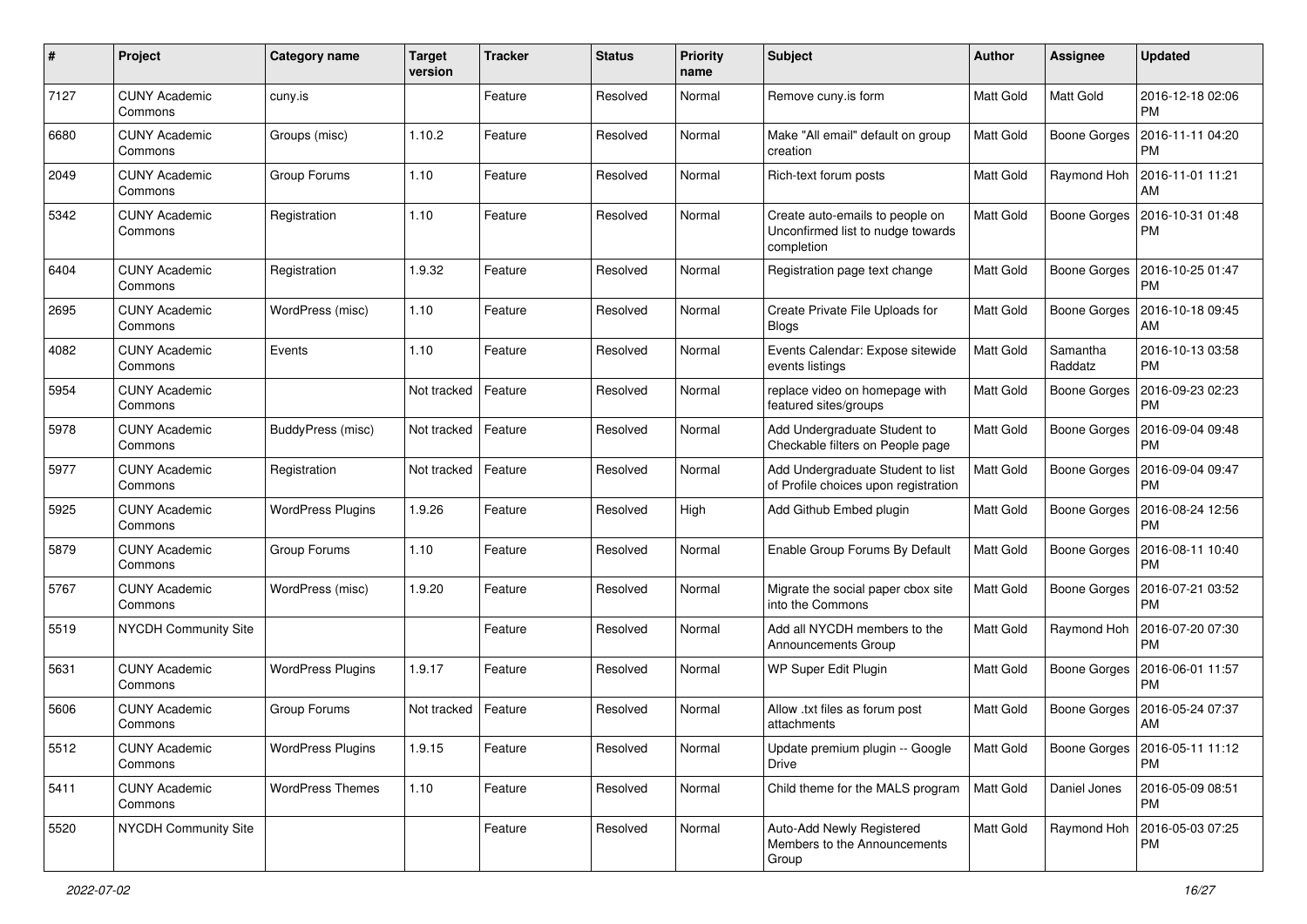| $\#$ | Project                         | Category name              | <b>Target</b><br>version | <b>Tracker</b> | <b>Status</b> | <b>Priority</b><br>name | <b>Subject</b>                                                                        | <b>Author</b> | Assignee     | <b>Updated</b>                        |
|------|---------------------------------|----------------------------|--------------------------|----------------|---------------|-------------------------|---------------------------------------------------------------------------------------|---------------|--------------|---------------------------------------|
| 5222 | <b>CUNY Academic</b><br>Commons | <b>Email Notifications</b> | Not tracked              | Feature        | Resolved      | Normal                  | Change email address in the footer<br>of email notifications                          | Matt Gold     | Matt Gold    | 2016-04-08 11:49<br>AM                |
| 4676 | <b>CUNY Academic</b><br>Commons | Events                     | 1.9.12                   | Feature        | Resolved      | Normal                  | Offer silent option (no email<br>notification) for events calendar in<br>groups       | Matt Gold     | Daniel Jones | 2016-03-28 03:57<br><b>PM</b>         |
| 5237 | <b>CUNY Academic</b><br>Commons | <b>Email Invitations</b>   | 1.9.8                    | Feature        | Resolved      | Normal                  | Remove restrictions on undergrad<br>student email domains                             | Matt Gold     | Boone Gorges | 2016-02-19 03:16<br><b>PM</b>         |
| 5231 | <b>CUNY Academic</b><br>Commons | Registration               | 1.9.8                    | Feature        | Resolved      | Normal                  | Create role that allows community<br>facilitators to access the<br>Unconfirmed tool   | Matt Gold     | Boone Gorges | 2016-02-19 01:31<br>AM                |
| 3706 | <b>CUNY Academic</b><br>Commons | commonsinabox.org          | Not tracked              | Feature        | Resolved      | Normal                  | CBOX nav bar                                                                          | Matt Gold     | scott voth   | 2016-01-26 05:26<br><b>PM</b>         |
| 3489 | <b>CUNY Academic</b><br>Commons | commonsinabox.org          | Not tracked              | Feature        | Resolved      | Normal                  | Tighten security on CBOX demo<br>site registration                                    | Matt Gold     | Boone Gorges | 2016-01-26 04:32<br><b>PM</b>         |
| 2355 | <b>CUNY Academic</b><br>Commons | commonsinabox.org          | Not tracked              | Feature        | Resolved      | Normal                  | Set up cbox.org                                                                       | Matt Gold     | Boone Gorges | 2016-01-26 12:34<br>AM                |
| 2271 | <b>CUNY Academic</b><br>Commons | commonsinabox.org          | Not tracked              | Feature        | Resolved      | Normal                  | CBOX forum posts include "notify<br>by email" checkbox                                | Matt Gold     | Boone Gorges | 2016-01-26 12:33<br>AM                |
| 812  | <b>CUNY Academic</b><br>Commons | <b>WordPress Plugins</b>   | Not tracked              | Feature        | Resolved      | Normal                  | Wiki Inc on the Main Commons<br>blog                                                  | Matt Gold     | Boone Gorges | 2016-01-26 12:19<br>AM                |
| 120  | <b>CUNY Academic</b><br>Commons | BuddyPress (misc)          | 1.4                      | Feature        | Resolved      | Normal                  | <b>Consider Adding Privacy Options</b><br><b>Plugin for Profiles</b>                  | Matt Gold     |              | Boone Gorges   2015-11-12 01:02<br>AM |
| 2707 | <b>CUNY Academic</b><br>Commons | Group Invitations          | 1.9                      | Feature        | Resolved      | Normal                  | Revise Group Invitation<br><b>Explanatory Text</b>                                    | Matt Gold     | Boone Gorges | 2015-11-09 01:00<br><b>PM</b>         |
| 4802 | <b>CUNY Academic</b><br>Commons | Events                     | Not tracked              | Feature        | Resolved      | Normal                  | Calendar Display                                                                      | Matt Gold     | Boone Gorges | 2015-10-25 01:38<br><b>PM</b>         |
| 4803 | <b>CUNY Academic</b><br>Commons | <b>WordPress Plugins</b>   | 1.8.14                   | Feature        | Resolved      | Normal                  | <b>Update Slider Revolution Plugin</b>                                                | Matt Gold     | Boone Gorges | 2015-10-22 03:26<br>AM                |
| 4078 | <b>CUNY Academic</b><br>Commons | Events                     | 1.8.12                   | Feature        | Resolved      | Normal                  | Add iCal link to Event Calendar<br>notification emails                                | Matt Gold     | Raymond Hoh  | 2015-09-25 09:39<br><b>PM</b>         |
| 4202 | <b>CUNY Academic</b><br>Commons | <b>WordPress Themes</b>    | 1.8.4                    | Feature        | Resolved      | Normal                  | Upload new version of premium<br>Bridge theme                                         | Matt Gold     | Boone Gorges | 2015-07-02 10:12<br>AM                |
| 4187 | <b>CUNY Academic</b><br>Commons | <b>WordPress Themes</b>    | 1.8.4                    | Feature        | Resolved      | Normal                  | Upload new version of premium<br>Planar theme                                         | Matt Gold     | Boone Gorges | 2015-07-02 10:11<br>AM                |
| 3941 | <b>CUNY Academic</b><br>Commons | <b>Email Notifications</b> | 1.8.1                    | Feature        | Resolved      | Normal                  | Group forums -- Edited comment<br>notifications                                       | Matt Gold     | Daniel Jones | 2015-05-11 04:08<br><b>PM</b>         |
| 4039 | <b>CUNY Academic</b><br>Commons | Group Files                | 1.7.21                   | Feature        | Resolved      | Normal                  | Redirect to login when<br>non-logged-in user tries to view file<br>from private group | Matt Gold     | Boone Gorges | 2015-05-11 11:30<br>AM                |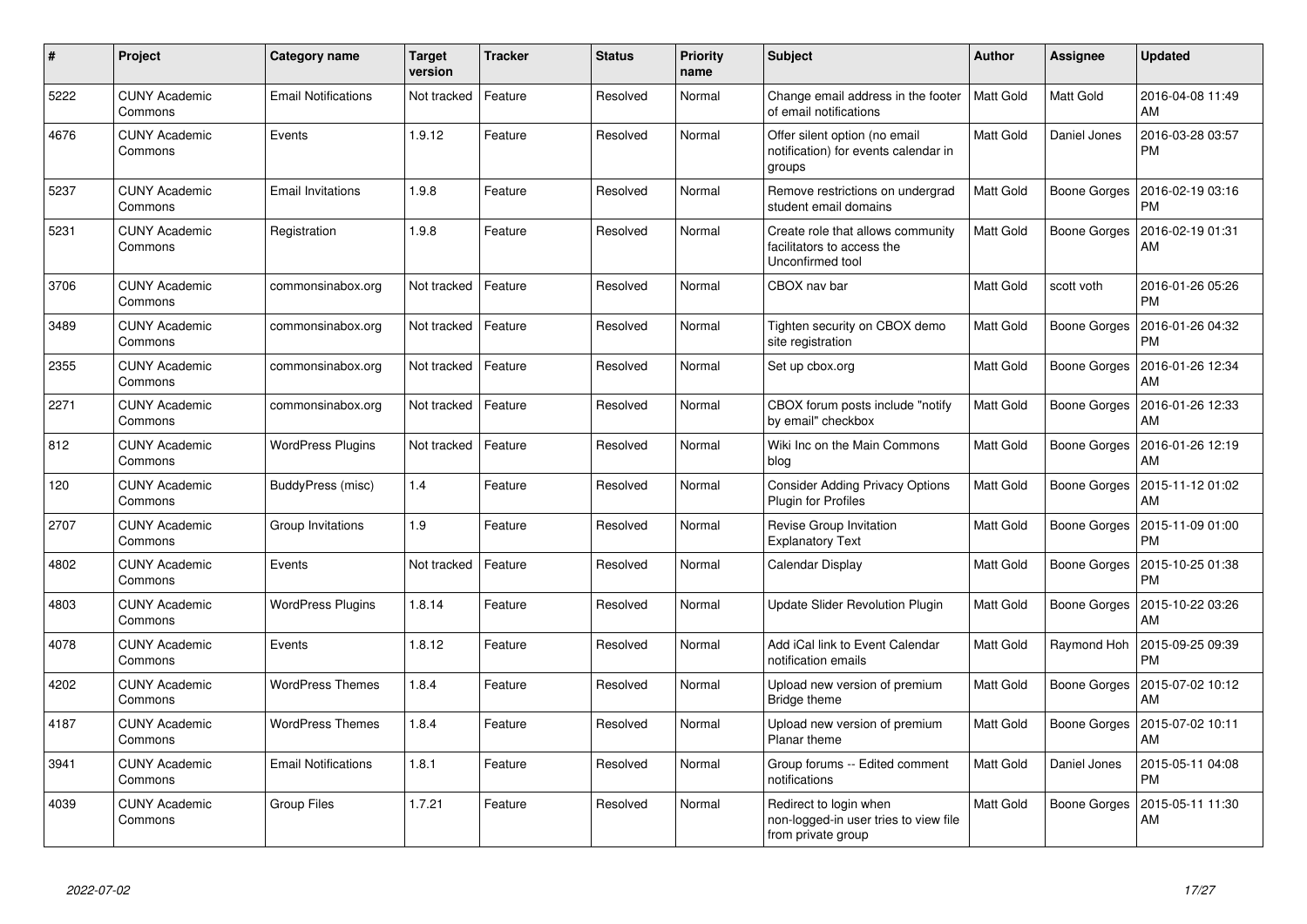| #    | Project                         | <b>Category name</b>     | <b>Target</b><br>version | <b>Tracker</b> | <b>Status</b> | <b>Priority</b><br>name | <b>Subject</b>                                               | Author           | <b>Assignee</b>     | <b>Updated</b>                               |
|------|---------------------------------|--------------------------|--------------------------|----------------|---------------|-------------------------|--------------------------------------------------------------|------------------|---------------------|----------------------------------------------|
| 3914 | <b>CUNY Academic</b><br>Commons | <b>WordPress Plugins</b> | 1.7.15.1                 | Feature        | Resolved      | High                    | Upgrade Yoast's SEO plugin                                   | <b>Matt Gold</b> | Boone Gorges        | 2015-03-13 05:30<br><b>PM</b>                |
| 3660 | CUNY Academic<br>Commons        | Layout                   | 1.8                      | Feature        | Resolved      | Normal                  | ZenDesk Placement                                            | Matt Gold        | Raymond Hoh         | 2015-03-11 02:10<br><b>PM</b>                |
| 446  | <b>CUNY Academic</b><br>Commons | WordPress (misc)         | 1.8                      | Feature        | Resolved      | Normal                  | Create better account activation<br>error messages           | <b>Matt Gold</b> | Daniel Jones        | 2015-03-05 11:23<br>AM                       |
| 3760 | CUNY Academic<br>Commons        | <b>WordPress Plugins</b> | 1.7.11                   | Feature        | Resolved      | Normal                  | Add WP Accessiblity Plugin                                   | Matt Gold        | Raymond Hoh         | 2015-02-02 02:30<br>AM                       |
| 3729 | <b>CUNY Academic</b><br>Commons | WordPress (misc)         | 1.7.11                   | Feature        | Resolved      | Normal                  | Add 'contact us' line to failed login<br>screen              | Matt Gold        | Daniel Jones        | 2015-02-02 01:16<br>AM                       |
| 3714 | <b>CUNY Academic</b><br>Commons | cuny.is                  | 1.7.7                    | Feature        | Resolved      | Normal                  | cuny.is access                                               | Matt Gold        | Boone Gorges        | 2014-12-22 02:19<br><b>PM</b>                |
| 3692 | <b>CUNY Academic</b><br>Commons | commonsinabox.org        | Not tracked              | Feature        | Resolved      | Normal                  | Tighten registration security on<br>commonsinabox.org        | Matt Gold        | Boone Gorges        | 2014-12-03 03:06<br><b>PM</b>                |
| 3680 | <b>CUNY Academic</b><br>Commons | commonsinabox.org        | Not tracked              | Feature        | Resolved      | Low                     | Deep Time site on CBOX<br>showcase                           | Matt Gold        | scott voth          | 2014-11-30 04:59<br><b>PM</b>                |
| 3672 | <b>CUNY Academic</b><br>Commons | <b>WordPress Plugins</b> | 1.7.4                    | Feature        | Resolved      | Normal                  | Force captcha on existing contact<br>forms                   | Matt Gold        | Boone Gorges        | 2014-11-21 12:20<br><b>PM</b>                |
| 3659 | <b>CUNY Academic</b><br>Commons | Home Page                | 1.7.4                    | Feature        | Resolved      | Normal                  | Remove UserVoice                                             | Matt Gold        | Boone Gorges        | 2014-11-21 10:53<br>AM                       |
| 3676 | <b>CUNY Academic</b><br>Commons | WordPress (misc)         | 1.7.4                    | Feature        | Resolved      | High                    | Update WP to 4.0.1                                           | Matt Gold        | <b>Boone Gorges</b> | 2014-11-21 10:49<br>AM                       |
| 2924 | <b>CUNY Academic</b><br>Commons | WordPress (misc)         | 1.7.4                    | Feature        | Resolved      | Normal                  | Make header of Help blog a<br>clickable link to the homepage | Matt Gold        | Dominic Giglio      | 2014-11-14 04:35<br><b>PM</b>                |
| 3520 | <b>CUNY Academic</b><br>Commons | Security                 | 1.7.3                    | Feature        | Resolved      | Normal                  | Encourage or Require CAPTCHA<br>on forms?                    | Matt Gold        | Daniel Jones        | 2014-11-06 03:40<br><b>PM</b>                |
| 3610 | <b>CUNY Academic</b><br>Commons | Home Page                | 1.7.3                    | Feature        | Resolved      | Normal                  | Add Susana's Video to the<br>Homepage                        | Matt Gold        | Dominic Giglio      | 2014-11-04 03:42<br><b>PM</b>                |
| 3611 | <b>CUNY Academic</b><br>Commons | Publicity                | 1.7.3                    | Feature        | Resolved      | Normal                  | Add Susana's Video to a<br>Standalone page on the Commons    | Matt Gold        | Dominic Giglio      | 2014-11-04 02:07<br><b>PM</b>                |
| 3561 | <b>CUNY Academic</b><br>Commons | Group Forums             | 1.7.1                    | Feature        | Resolved      | Normal                  | Add Post New Topics link to top of<br>forums                 | <b>Matt Gold</b> |                     | Boone Gorges   2014-10-21 06:48<br><b>PM</b> |
| 2757 | <b>CUNY Academic</b><br>Commons | Group Files              | 1.7                      | Feature        | Resolved      | Normal                  | Create "Download All" Capabilities<br>for Files in a Folder  | Matt Gold        | Boone Gorges        | 2014-10-14 03:09<br><b>PM</b>                |
| 28   | <b>CUNY Academic</b><br>Commons | Group Forums             | 1.7                      | Feature        | Resolved      | Low                     | Add threaded replies to forum posts   Matt Gold              |                  | Raymond Hoh         | 2014-10-13 09:38<br><b>PM</b>                |
| 2563 | CUNY Academic<br>Commons        | My Commons               | 1.7                      | Feature        | Resolved      | Normal                  | <b>Favorite Follow Blogs</b>                                 | Matt Gold        | Raymond Hoh         | 2014-10-09 10:49<br>AM                       |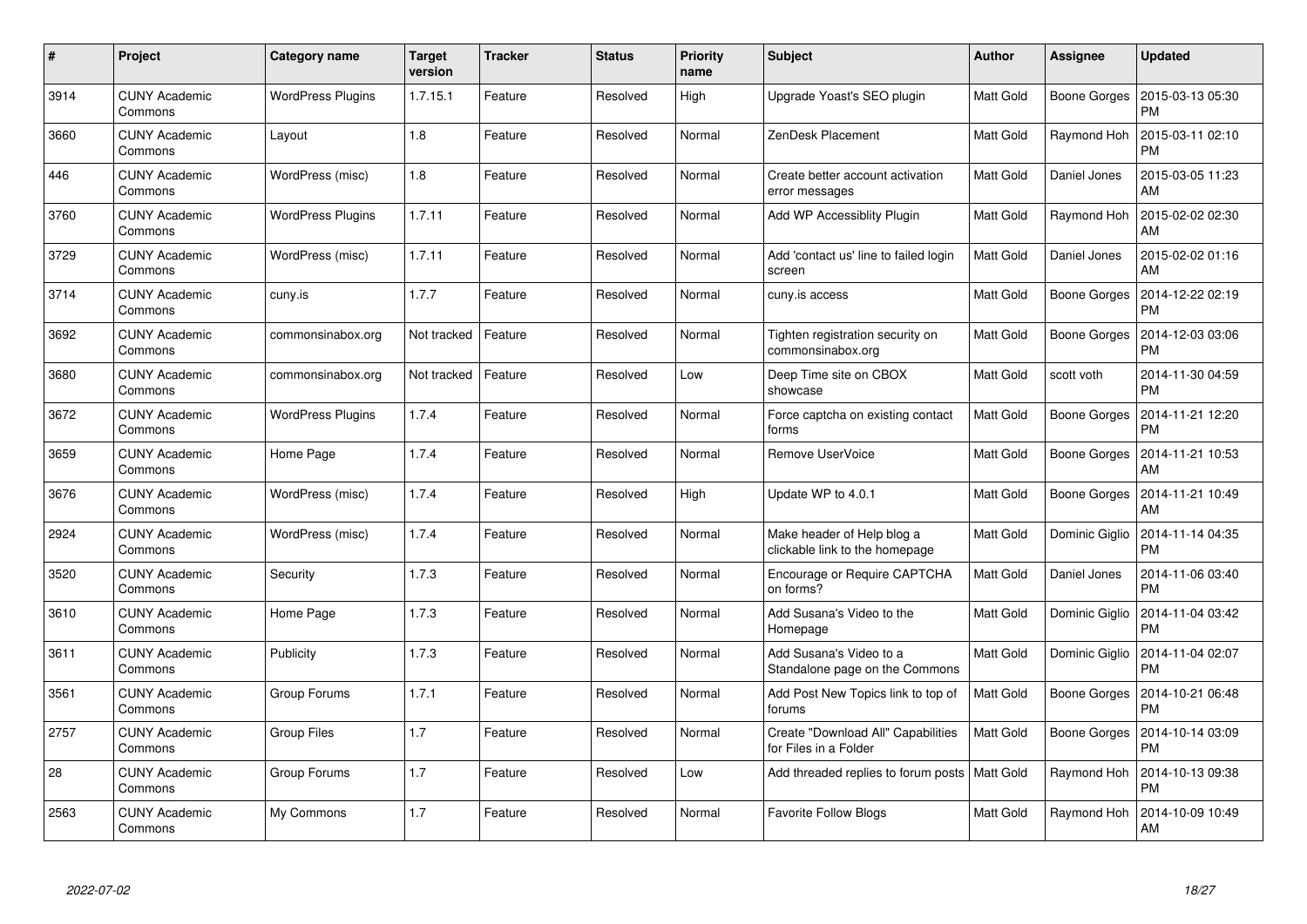| $\pmb{\#}$ | Project                         | Category name               | <b>Target</b><br>version | <b>Tracker</b> | <b>Status</b> | <b>Priority</b><br>name | <b>Subject</b>                                                                   | <b>Author</b>    | Assignee     | <b>Updated</b>                |
|------------|---------------------------------|-----------------------------|--------------------------|----------------|---------------|-------------------------|----------------------------------------------------------------------------------|------------------|--------------|-------------------------------|
| 3045       | <b>CUNY Academic</b><br>Commons | <b>Public Portfolio</b>     | 1.7                      | Feature        | Resolved      | Normal                  | Create 'clear formatting' button for<br>profile editor                           | <b>Matt Gold</b> | Boone Gorges | 2014-10-08 03:53<br><b>PM</b> |
| 3486       | <b>CUNY Academic</b><br>Commons | My Commons                  | 1.7                      | Feature        | Resolved      | Normal                  | Minor Issues on My-Commons<br>page                                               | Matt Gold        | Raymond Hoh  | 2014-10-03 10:44<br>AM        |
| 3177       | <b>CUNY Academic</b><br>Commons | Group Forums                | 1.7                      | Feature        | Resolved      | Normal                  | Upgrade bbPress to 2.x                                                           | Matt Gold        | Boone Gorges | 2014-09-30 01:35<br><b>PM</b> |
| 3418       | <b>CUNY Academic</b><br>Commons | <b>Email Notifications</b>  | 1.7                      | Feature        | Resolved      | Normal                  | Revisions/Additions to email<br>notifications about group<br>membership requests | Matt Gold        | Boone Gorges | 2014-09-30 01:14<br><b>PM</b> |
| 3411       | <b>CUNY Academic</b><br>Commons | My Commons                  | 1.7                      | Feature        | Resolved      | Normal                  | Placement of Personal Homepage                                                   | Matt Gold        | Raymond Hoh  | 2014-09-22 08:45<br><b>PM</b> |
| 3151       | <b>CUNY Academic</b><br>Commons | Toolbar                     | 1.7                      | Feature        | Resolved      | Low                     | Add submenu items in Help section<br>of WP Admin Bar                             | Matt Gold        | Daniel Jones | 2014-07-11 08:14<br><b>PM</b> |
| 3282       | <b>CUNY Academic</b><br>Commons | Groups (misc)               | 1.7                      | Feature        | Resolved      | Normal                  | Search/sort users within group                                                   | Matt Gold        | Boone Gorges | 2014-06-25 09:16<br><b>PM</b> |
| 3203       | <b>CUNY Academic</b><br>Commons | commonsinabox.org           | Not tracked              | Feature        | Resolved      | Low                     | Upgrade CBOX demo site                                                           | Matt Gold        | Boone Gorges | 2014-05-06 02:45<br><b>PM</b> |
| 3129       | <b>CUNY Academic</b><br>Commons | Information<br>Architecture | Not tracked              | Feature        | Resolved      | Normal                  | Help Nav Tab Changes                                                             | Matt Gold        | Matt Gold    | 2014-04-25 11:37<br>AM        |
| 2135       | <b>CUNY Academic</b><br>Commons | Group Blogs                 | 1.6                      | Feature        | Resolved      | Normal                  | Creating a Blog, Creating a Group                                                | Matt Gold        | Chris Stein  | 2014-04-01 11:59<br>AM        |
| 3119       | <b>CUNY Academic</b><br>Commons | cdev.gc.cuny.edu            | Not tracked              | Feature        | Resolved      | Low                     | Sync CDEV Data                                                                   | Matt Gold        | Boone Gorges | 2014-04-01 10:21<br>AM        |
| 2726       | <b>CUNY Academic</b><br>Commons | <b>Public Portfolio</b>     | 1.6                      | Feature        | Resolved      | Normal                  | <b>Reorder Positions in Profile Field</b>                                        | Matt Gold        | Chris Stein  | 2014-03-31 10:51<br><b>PM</b> |
| 1098       | <b>CUNY Academic</b><br>Commons | Blogs (BuddyPress)          | 1.6                      | Feature        | Resolved      | Low                     | Create way for people to search<br>through authors on blog listings              | Matt Gold        | Boone Gorges | 2014-03-31 07:01<br><b>PM</b> |
| 589        | <b>CUNY Academic</b><br>Commons | Group Forums                | 1.6                      | Feature        | Resolved      | Normal                  | <b>Preview of Forum Posts</b>                                                    | Matt Gold        | Boone Gorges | 2014-03-27 03:11<br><b>PM</b> |
| 3126       | <b>CUNY Academic</b><br>Commons | <b>WordPress Themes</b>     | Not tracked              | Feature        | Resolved      | Normal                  | Network enable recently added<br>themes                                          | Matt Gold        | Boone Gorges | 2014-03-24 10:24<br>AM        |
| 2192       | <b>CUNY Academic</b><br>Commons | <b>Group Files</b>          | 1.6                      | Feature        | Resolved      | Normal                  | Allow members to replace files                                                   | Matt Gold        | Boone Gorges | 2014-03-21 03:37<br><b>PM</b> |
| 3118       | <b>CUNY Academic</b><br>Commons | Registration                | Not tracked              | Feature        | Resolved      | Normal                  | Delete user account                                                              | Matt Gold        | Matt Gold    | 2014-03-19 10:36<br>AM        |
| 2736       | <b>CUNY Academic</b><br>Commons | <b>Public Portfolio</b>     | 1.6                      | Feature        | Resolved      | Normal                  | Enable Rich Text for Profile Fields                                              | Matt Gold        | Boone Gorges | 2014-02-20 07:52<br><b>PM</b> |
| 2530       | <b>CUNY Academic</b><br>Commons | commonsinabox.org           | Not tracked              | Feature        | Resolved      | Normal                  | Redo CBOX Showcase Page                                                          | Matt Gold        | scott voth   | 2014-02-09 11:39<br>AM        |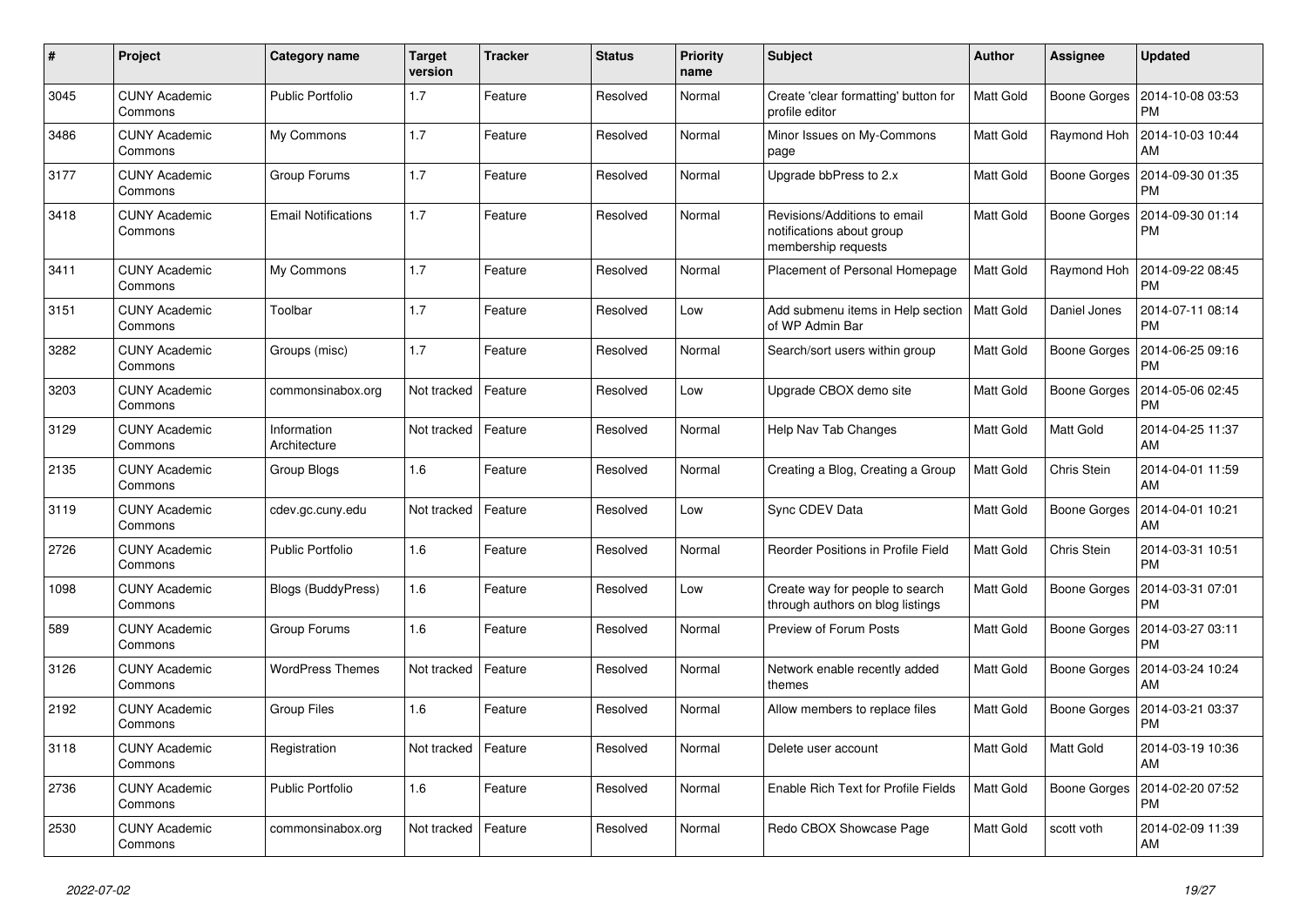| $\#$ | Project                         | Category name     | <b>Target</b><br>version | <b>Tracker</b> | <b>Status</b> | <b>Priority</b><br>name | <b>Subject</b>                                                                        | <b>Author</b>    | Assignee            | <b>Updated</b>                |
|------|---------------------------------|-------------------|--------------------------|----------------|---------------|-------------------------|---------------------------------------------------------------------------------------|------------------|---------------------|-------------------------------|
| 2641 | <b>CUNY Academic</b><br>Commons | commonsinabox.org | Not tracked              | Feature        | Resolved      | Normal                  | Add UAA to CBOX Showcase                                                              | <b>Matt Gold</b> | scott voth          | 2014-02-08 10:19<br>AM        |
| 2362 | <b>CUNY Academic</b><br>Commons | commonsinabox.org | Not tracked              | Feature        | Resolved      | Low                     | Add border to showcase images on<br>cbox site                                         | Matt Gold        | scott voth          | 2014-02-08 10:16<br>AM        |
| 2590 | <b>CUNY Academic</b><br>Commons |                   | Not tracked              | Feature        | Resolved      | Normal                  | Show Marilyn and Erika how to<br>create homepage slides                               | Matt Gold        | scott voth          | 2014-02-08 10:09<br>AM        |
| 2976 | <b>CUNY Academic</b><br>Commons | BuddyPress (misc) | 1.5.16                   | Feature        | Resolved      | Normal                  | Allow users to permanently dismiss<br>notification of new profiles on<br>profile page | Matt Gold        | Boone Gorges        | 2014-02-01 02:56<br><b>PM</b> |
| 2967 | <b>CUNY Academic</b><br>Commons | commonsinabox.org | Not tracked              | Feature        | Resolved      | Normal                  | Add ccss5 to CBOX showcase                                                            | Matt Gold        | scott voth          | 2014-01-26 01:24<br><b>PM</b> |
| 2814 | NYCDH Community Site            |                   |                          | Feature        | Resolved      | Normal                  | Restricting Sign-Ups                                                                  | Matt Gold        | Raymond Hoh         | 2014-01-24 09:16<br><b>PM</b> |
| 2975 | <b>CUNY Academic</b><br>Commons | WordPress (misc)  | Not tracked              | Feature        | Resolved      | Normal                  | cuny.is shortlink request                                                             | Matt Gold        | Boone Gorges        | 2014-01-24 12:29<br>AM        |
| 2948 | <b>CUNY Academic</b><br>Commons | WordPress (misc)  | Not tracked              | Feature        | Resolved      | Normal                  | Allow epub file uploads to blogs                                                      | Matt Gold        | Boone Gorges        | 2014-01-02 02:58<br><b>PM</b> |
| 2942 | <b>CUNY Academic</b><br>Commons | WordPress (misc)  | Not tracked              | Feature        | Resolved      | Normal                  | Create cuny.is redirect for Digital<br>GC site                                        | Matt Gold        | Boone Gorges        | 2013-12-20 08:54<br>AM        |
| 2847 | <b>CUNY Academic</b><br>Commons | WordPress (misc)  | 1.5.7                    | Feature        | Resolved      | Normal                  | Add Archive.org WP Plugin                                                             | Matt Gold        | <b>Boone Gorges</b> | 2013-11-01 02:41<br><b>PM</b> |
| 2839 | <b>CUNY Academic</b><br>Commons | WordPress (misc)  | 1.5.6                    | Feature        | Resolved      | Normal                  | <b>Add Storify Plugin</b>                                                             | Matt Gold        | <b>Boone Gorges</b> | 2013-10-26 07:21<br><b>PM</b> |
| 2800 | <b>CUNY Academic</b><br>Commons | BuddyPress (misc) | 1.5.6                    | Feature        | Resolved      | Normal                  | Add Vimeo & Github social media<br>account fields to Profiles                         | Matt Gold        | Dominic Giglio      | 2013-10-14 04:51<br><b>PM</b> |
| 2771 | <b>CUNY Academic</b><br>Commons | BuddyPress (misc) | 1.5.2                    | Feature        | Resolved      | Normal                  | Change Brief Descriptor Text Color<br>Again                                           | Matt Gold        | Boone Gorges        | 2013-09-10 06:07<br>AM        |
| 2780 | <b>CUNY Academic</b><br>Commons | WordPress (misc)  |                          | Feature        | Resolved      | Normal                  | Shortlink request                                                                     | Matt Gold        | Boone Gorges        | 2013-09-09 11:38<br>AM        |
| 2178 | <b>CUNY Academic</b><br>Commons | WordPress (misc)  | 1.5.1                    | Feature        | Resolved      | Low                     | Show More Link at bottom of Who's<br>Online Homepage list                             | Matt Gold        | Dominic Giglio      | 2013-09-01 01:57<br><b>PM</b> |
| 2713 | <b>CUNY Academic</b><br>Commons | BuddyPress (misc) | 1.5.1                    | Feature        | Resolved      | Normal                  | Lighten Brief Descriptor Text Color                                                   | Matt Gold        | Boone Gorges        | 2013-08-28 12:58<br><b>PM</b> |
| 2732 | <b>CUNY Academic</b><br>Commons | BuddyPress (misc) | 1.5.1                    | Feature        | Resolved      | Normal                  | Return users to profile public view<br>after editing save                             | Matt Gold        | Boone Gorges        | 2013-08-28 12:53<br><b>PM</b> |
| 2711 | <b>CUNY Academic</b><br>Commons | BuddyPress (misc) | 1.5.1                    | Feature        | Resolved      | Normal                  | Add Change Avatar Link/Interface<br>to Profile Editing Page                           | Matt Gold        | Boone Gorges        | 2013-08-28 12:40<br><b>PM</b> |
| 2697 | <b>CUNY Academic</b><br>Commons | WordPress (misc)  | 1.5                      | Feature        | Resolved      | Normal                  | <b>Add WP Document Revisions</b><br>Plugin                                            | Matt Gold        | Boone Gorges        | 2013-08-22 11:28<br>AM        |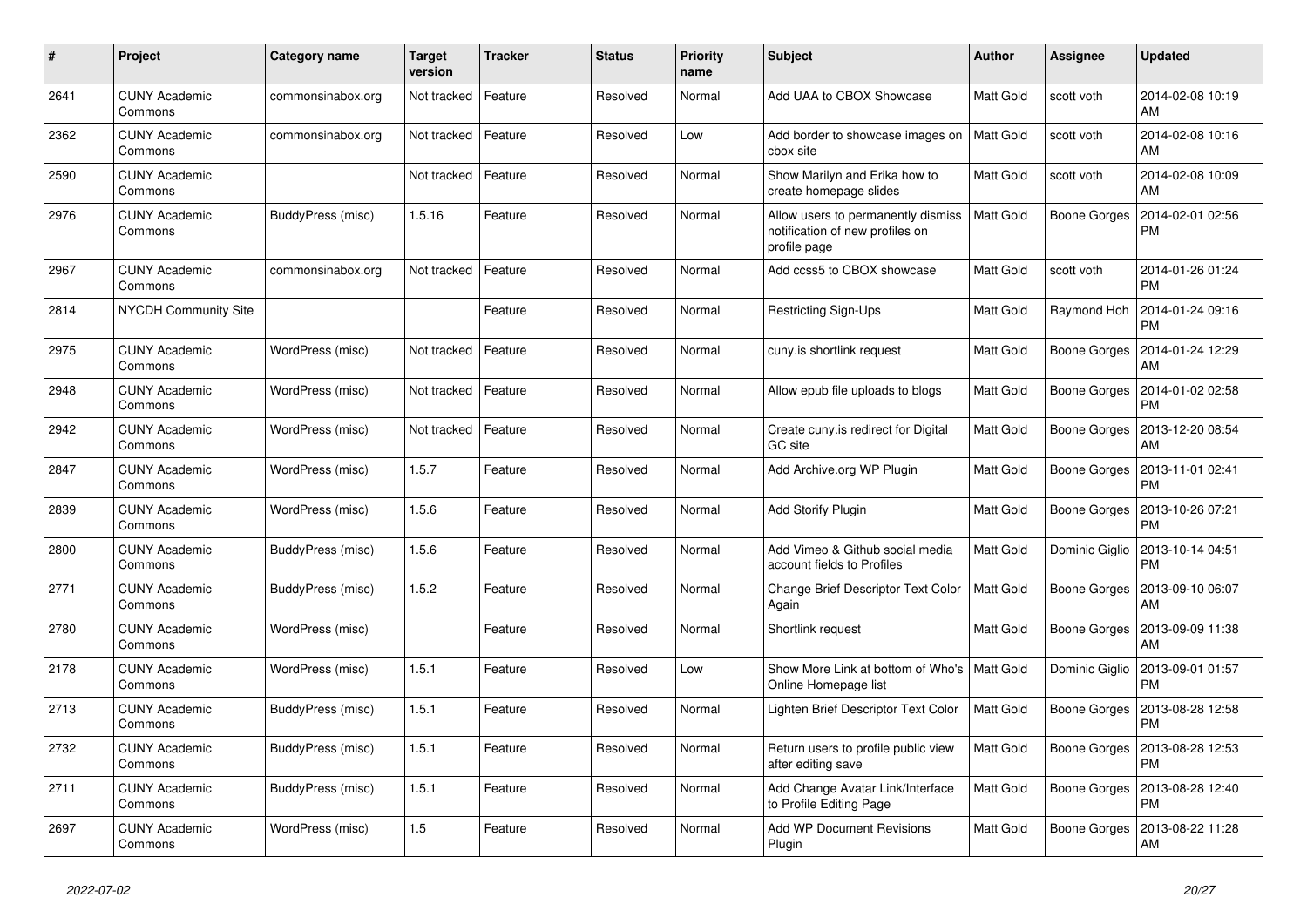| #    | Project                         | Category name     | <b>Target</b><br>version | <b>Tracker</b> | <b>Status</b> | <b>Priority</b><br>name | <b>Subject</b>                                                                     | <b>Author</b>    | Assignee            | <b>Updated</b>                          |
|------|---------------------------------|-------------------|--------------------------|----------------|---------------|-------------------------|------------------------------------------------------------------------------------|------------------|---------------------|-----------------------------------------|
| 85   | <b>CUNY Academic</b><br>Commons | WordPress (misc)  | 1.5                      | Feature        | Resolved      | Low                     | <b>Twitter List Page</b>                                                           | Matt Gold        |                     | Dominic Giglio   2013-08-22 10:11<br>AM |
| 2322 | <b>CUNY Academic</b><br>Commons | BuddyPress (misc) | 1.5                      | Feature        | Resolved      | Normal                  | Allow File uploads to be added<br>'quietly" (without email notification)           | Matt Gold        | Dominic Giglio      | 2013-08-21 05:23<br><b>PM</b>           |
| 2000 | CUNY Academic<br>Commons        | WordPress (misc)  | 1.5                      | Feature        | Resolved      | Normal                  | Inconsistent Font sizes in site<br>footer                                          | Matt Gold        | Dominic Giglio      | 2013-08-21 02:39<br><b>PM</b>           |
| 1458 | <b>CUNY Academic</b><br>Commons | WordPress (misc)  | 1.5                      | Feature        | Resolved      | Low                     | HTTPS for the Commons?                                                             | Matt Gold        | Raymond Hoh         | 2013-08-20 10:07<br>AM                  |
| 2694 | <b>CUNY Academic</b><br>Commons | commonsinabox.org | Not tracked              | Feature        | Resolved      | Normal                  | CBOX - Redirect to previous page<br>on login                                       | Matt Gold        | Boone Gorges        | 2013-08-11 12:32<br><b>PM</b>           |
| 2066 | CUNY Academic<br>Commons        | BuddyPress (misc) | 1.5                      | Feature        | Resolved      | Low                     | Public Blog Posts Associated with<br>Private Groups showing up in<br>Sitewide feed | <b>Matt Gold</b> | Boone Gorges        | 2013-08-09 08:24<br><b>PM</b>           |
| 2360 | <b>CUNY Academic</b><br>Commons | BuddyPress (misc) | 1.5                      | Feature        | Resolved      | Low                     | <b>Confirmation before File Deletion</b>                                           | <b>Matt Gold</b> | Boone Gorges        | 2013-08-01 09:08<br><b>PM</b>           |
| 2101 | <b>CUNY Academic</b><br>Commons | BuddyPress (misc) | 1.5                      | Feature        | Resolved      | Low                     | Provide Site Admins Access to<br>Send Invites Menus                                | Matt Gold        | Boone Gorges        | 2013-08-01 09:07<br><b>PM</b>           |
| 2661 | <b>CUNY Academic</b><br>Commons | WordPress (misc)  | 1.4.31                   | Feature        | Resolved      | Normal                  | Install Password-Protected Plugin                                                  | Matt Gold        | Boone Gorges        | 2013-07-11 11:44<br>AM                  |
| 2653 | <b>CUNY Academic</b><br>Commons | WordPress (misc)  | 1.4.31                   | Feature        | Resolved      | Normal                  | Add AR2 beta theme                                                                 | Matt Gold        | Boone Gorges        | 2013-07-11 11:42<br>AM                  |
| 2528 | CUNY Academic<br>Commons        | BuddyPress (misc) | 1.4.31                   | Feature        | Resolved      | Low                     | BP emails sent from secondary<br>sites should use main site headers                | Matt Gold        | Raymond Hoh         | 2013-07-11 11:14<br>AM                  |
| 2640 | <b>CUNY Academic</b><br>Commons | WordPress (misc)  | 1.4.31                   | Feature        | Resolved      | Normal                  | Plugin Request: Page Excerpt                                                       | Matt Gold        | Boone Gorges        | 2013-07-10 11:30<br>AM                  |
| 2483 | <b>CUNY Academic</b><br>Commons | WordPress (misc)  | 1.4.21                   | Feature        | Resolved      | Normal                  | Advanced iFrame plugin request                                                     | <b>Matt Gold</b> | <b>Boone Gorges</b> | 2013-03-11 03:06<br><b>PM</b>           |
| 2478 | CUNY Academic<br>Commons        | WordPress (misc)  | 1.4.21                   | Feature        | Resolved      | Normal                  | Ensure that sitewide footer is<br>responsive                                       | Matt Gold        | Chris Stein         | 2013-03-01 04:17<br><b>PM</b>           |
| 2469 | <b>CUNY Academic</b><br>Commons | BuddyPress (misc) | Not tracked              | Feature        | Resolved      | Normal                  | cuny.is shortlink request                                                          | Matt Gold        | Sarah<br>Morgano    | 2013-02-21 07:56<br><b>PM</b>           |
| 2423 | <b>CUNY Academic</b><br>Commons |                   | Not tracked              | Feature        | Resolved      | Normal                  | Incorporate posts from Brian's<br>Footnotes blog into the News blog?               | Matt Gold        | <b>Brian Foote</b>  | 2013-02-13 07:24<br>AM                  |
| 2282 | CUNY Academic<br>Commons        | commonsinabox.org | Not tracked              | Feature        | Resolved      | Normal                  | Enable RBE on commonsinbox.org                                                     | Matt Gold        | Raymond Hoh         | 2013-01-10 11:44<br>AM                  |
| 2366 | <b>CUNY Academic</b><br>Commons | WordPress (misc)  | 1.4.16                   | Feature        | Resolved      | Low                     | Remove Kingsize plugin                                                             | Matt Gold        | Boone Gorges        | 2013-01-08 04:23<br><b>PM</b>           |
| 2346 | CUNY Academic<br>Commons        | WordPress (misc)  | 1.4.16                   | Feature        | Resolved      | Normal                  | Add Enable Media Replace Plugin                                                    | <b>Matt Gold</b> | Boone Gorges        | 2013-01-08 03:53<br><b>PM</b>           |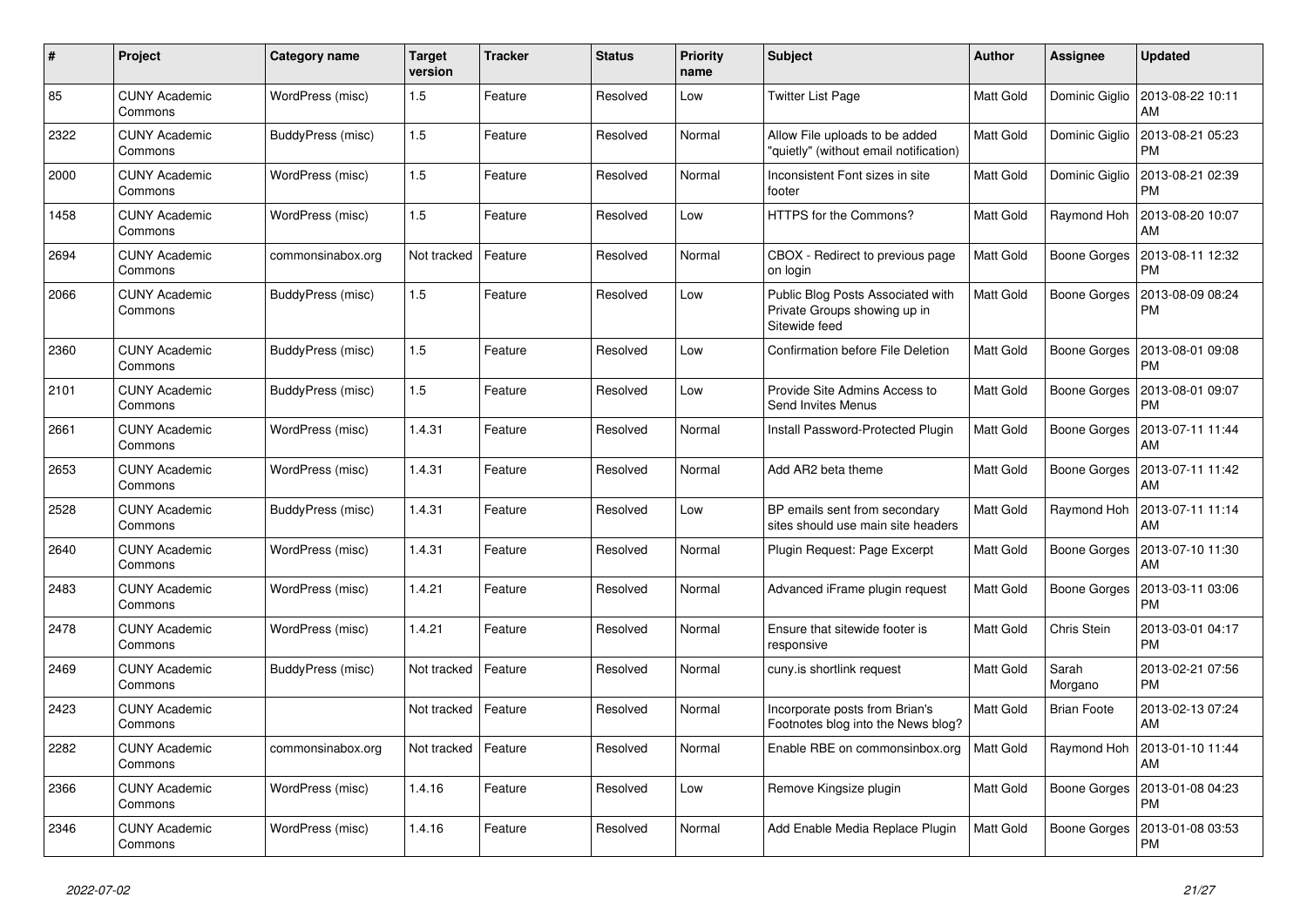| #    | Project                         | Category name     | <b>Target</b><br>version | <b>Tracker</b> | <b>Status</b> | <b>Priority</b><br>name | <b>Subject</b>                                                        | <b>Author</b>    | <b>Assignee</b>     | <b>Updated</b>                                 |
|------|---------------------------------|-------------------|--------------------------|----------------|---------------|-------------------------|-----------------------------------------------------------------------|------------------|---------------------|------------------------------------------------|
| 2361 | <b>CUNY Academic</b><br>Commons | WordPress (misc)  | 1.4.15                   | Feature        | Resolved      | Urgent                  | Add KingSize Theme                                                    | <b>Matt Gold</b> | Boone Gorges        | 2013-01-02 11:41<br>AM                         |
| 1386 | <b>CUNY Academic</b><br>Commons | BuddyPress (misc) | 1.5                      | Feature        | Resolved      | Low                     | Create way to create custom order<br>BP Profile Field checklist items | Matt Gold        | Dominic Giglio      | 2012-12-18 10:38<br>AM                         |
| 2312 | <b>CUNY Academic</b><br>Commons | WordPress (misc)  | 1.4.12                   | Feature        | Resolved      | Normal                  | <b>Upload Gravity Forms Plugin</b>                                    | Matt Gold        | Dominic Giglio      | 2012-12-03 07:58<br><b>PM</b>                  |
| 2296 | CUNY Academic<br>Commons        | WordPress (misc)  | 1.4.12                   | Feature        | Resolved      | Normal                  | Add WP Retina Plugin                                                  | <b>Matt Gold</b> | Dominic Giglio      | 2012-12-02 09:10<br>AM                         |
| 2323 | <b>CUNY Academic</b><br>Commons | WordPress (misc)  | 1.4.12                   | Feature        | Resolved      | Normal                  | Add four themeforest themes                                           | <b>Matt Gold</b> |                     | Dominic Giglio   2012-12-01 02:30<br><b>PM</b> |
| 2299 | <b>CUNY Academic</b><br>Commons | WordPress (misc)  | 1.4.12                   | Feature        | Resolved      | Normal                  | Add Shaken Grid Premium Theme                                         | Matt Gold        | Dominic Giglio      | 2012-11-29 04:01<br><b>PM</b>                  |
| 2313 | <b>CUNY Academic</b><br>Commons | WordPress (misc)  | 1.4.12                   | Feature        | Resolved      | Normal                  | <b>Add Recovery Theme</b>                                             | <b>Matt Gold</b> | Dominic Giglio      | 2012-11-29 04:01<br><b>PM</b>                  |
| 2301 | CUNY Academic<br>Commons        | WordPress (misc)  | 1.4.12                   | Feature        | Resolved      | Normal                  | Add Twenty Twelve JP365 Child<br>Theme                                | Matt Gold        |                     | Dominic Giglio   2012-11-29 03:41<br><b>PM</b> |
| 2248 | <b>CUNY Academic</b><br>Commons | BuddyPress (misc) | 1.4.11                   | Feature        | Resolved      | Low                     | Create Profile link to academia.edu<br>profile                        | <b>Matt Gold</b> | Dominic Giglio      | 2012-11-21 11:55<br><b>PM</b>                  |
| 2281 | <b>CUNY Academic</b><br>Commons | commonsinabox.org |                          | Feature        | Resolved      | Low                     | Rework download button                                                | Matt Gold        | Chris Stein         | 2012-11-21 01:37<br><b>PM</b>                  |
| 2283 | <b>CUNY Academic</b><br>Commons | commonsinabox.org |                          | Feature        | Resolved      | Normal                  | Update commonsinabox.org                                              | Matt Gold        | <b>Boone Gorges</b> | 2012-11-20 08:13<br><b>PM</b>                  |
| 2262 | <b>CUNY Academic</b><br>Commons | commonsinabox.org |                          | Feature        | Resolved      | Normal                  | Add new favicon to<br>commonsinabox.org                               | Matt Gold        | Boone Gorges        | 2012-11-18 10:51<br><b>PM</b>                  |
| 2241 | <b>CUNY Academic</b><br>Commons | WordPress (misc)  | Not tracked              | Feature        | Resolved      | Normal                  | New premium themes                                                    | Matt Gold        | Boone Gorges        | 2012-11-11 10:09<br><b>PM</b>                  |
| 2203 | <b>CUNY Academic</b><br>Commons | WordPress (misc)  | 1.4.9                    | Feature        | Resolved      | Normal                  | Enable uploading of sav files                                         | Matt Gold        | Boone Gorges        | 2012-11-03 04:37<br><b>PM</b>                  |
| 1939 | <b>CUNY Academic</b><br>Commons | WordPress (misc)  | Not tracked              | Feature        | Resolved      | Low                     | <b>Give Community Facilitators</b><br>Access to Image Credits Page    | Matt Gold        | Boone Gorges        | 2012-11-01 11:33<br><b>PM</b>                  |
| 2185 | <b>CUNY Academic</b><br>Commons | BuddyPress (misc) | 1.4.8                    | Feature        | Resolved      | Normal                  | Add WP Touch plugin                                                   | Matt Gold        |                     | Dominic Giglio   2012-10-15 01:33<br><b>PM</b> |
| 2169 | <b>CUNY Academic</b><br>Commons | BuddyPress (misc) | Not tracked              | Feature        | Resolved      | Normal                  | Increase Maximum Number of<br>Invite Anyone Invites                   | Matt Gold        | Boone Gorges        | 2012-10-04 07:36<br>AM                         |
| 2053 | CUNY Academic<br>Commons        | BuddyPress (misc) | 1.4.6                    | Feature        | Resolved      | Normal                  | RBE on BP Docs                                                        | <b>Matt Gold</b> | Boone Gorges        | 2012-10-01 04:14<br><b>PM</b>                  |
| 2002 | CUNY Academic<br>Commons        | WordPress (misc)  | 1.4.6                    | Feature        | Resolved      | Normal                  | Create Livestream video<br>space/channel for the Commons              | <b>Matt Gold</b> | Michael Smith       | 2012-09-30 05:52<br><b>PM</b>                  |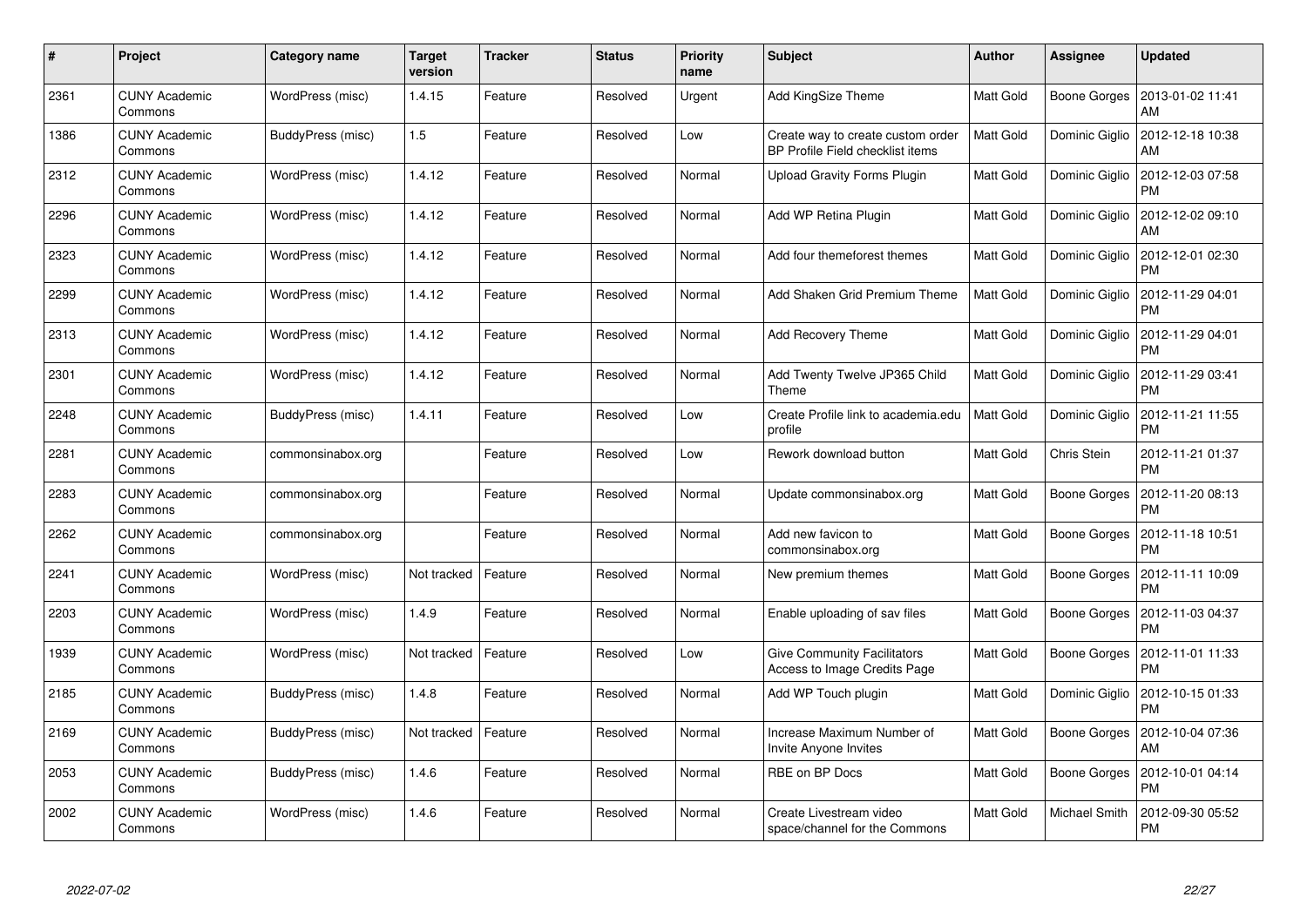| #    | <b>Project</b>                  | Category name     | <b>Target</b><br>version | <b>Tracker</b> | <b>Status</b> | <b>Priority</b><br>name | <b>Subject</b>                                                         | <b>Author</b>    | Assignee            | <b>Updated</b>                |
|------|---------------------------------|-------------------|--------------------------|----------------|---------------|-------------------------|------------------------------------------------------------------------|------------------|---------------------|-------------------------------|
| 1867 | <b>CUNY Academic</b><br>Commons | WordPress (misc)  | 1.4                      | Feature        | Resolved      | Normal                  | Homepage redesign join/login/tour<br>space                             | <b>Matt Gold</b> | Raymond Hoh         | 2012-08-07 01:49<br><b>PM</b> |
| 2015 | <b>CUNY Academic</b><br>Commons | WordPress (misc)  | 1.4                      | Feature        | Resolved      | Low                     | <b>Add Minimatica Theme</b>                                            | Matt Gold        | Boone Gorges        | 2012-08-06 01:33<br><b>PM</b> |
| 1199 | <b>CUNY Academic</b><br>Commons | BuddyPress (misc) | 1.4                      | Feature        | Resolved      | Normal                  | Add Option for Open Text Field to<br><b>BP Profile Checkbox Fields</b> | <b>Matt Gold</b> | <b>Boone Gorges</b> | 2012-08-01 05:23<br><b>PM</b> |
| 2008 | <b>CUNY Academic</b><br>Commons | BuddyPress (misc) | 1.4                      | Feature        | Resolved      | Normal                  | Show Recently Active Users on<br>Commons Homepage                      | Matt Gold        | Raymond Hoh         | 2012-08-01 05:23<br><b>PM</b> |
| 1504 | <b>CUNY Academic</b><br>Commons | BuddyPress (misc) | 1.4                      | Feature        | Resolved      | Normal                  | Allow members to choose multiple<br>colleges on Profile pages          | <b>Matt Gold</b> | <b>Boone Gorges</b> | 2012-08-01 03:34<br><b>PM</b> |
| 1623 | <b>CUNY Academic</b><br>Commons | WordPress (misc)  | 1.4                      | Feature        | Resolved      | Low                     | <b>Install Anthologize</b>                                             | Matt Gold        | Boone Gorges        | 2012-08-01 03:25<br><b>PM</b> |
| 1999 | <b>CUNY Academic</b><br>Commons | WordPress (misc)  | 1.4                      | Feature        | Resolved      | Normal                  | <b>Update Registration Page</b>                                        | Matt Gold        | Boone Gorges        | 2012-08-01 08:11<br>AM        |
| 2007 | CUNY Academic<br>Commons        | WordPress (misc)  | 1.3.17                   | Feature        | Resolved      | Normal                  | Add Events Manager Plugin                                              | Matt Gold        | <b>Boone Gorges</b> | 2012-07-30 09:19<br>AM        |
| 1411 | <b>CUNY Academic</b><br>Commons | BuddyPress (misc) | 1.3.17                   | Feature        | Resolved      | Low                     | <b>Deleting Docs</b>                                                   | Matt Gold        | Boone Gorges        | 2012-07-02 12:43<br><b>PM</b> |
| 1934 | <b>CUNY Academic</b><br>Commons | WordPress (misc)  | 1.3.14                   | Feature        | Resolved      | Normal                  | Add Q and A Plugin                                                     | Matt Gold        | Boone Gorges        | 2012-06-12 09:12<br>AM        |
| 1933 | <b>CUNY Academic</b><br>Commons | WordPress (misc)  | 1.3.14                   | Feature        | Resolved      | Normal                  | Add WP-Markdown Plugin                                                 | Matt Gold        | Boone Gorges        | 2012-06-12 08:56<br>AM        |
| 1930 | CUNY Academic<br>Commons        | WordPress (misc)  | 1.3.14                   | Feature        | Resolved      | Normal                  | <b>Install CollabPress</b>                                             | Matt Gold        | Boone Gorges        | 2012-06-12 08:44<br>AM        |
| 1920 | <b>CUNY Academic</b><br>Commons | WordPress (misc)  | Not tracked              | Feature        | Resolved      | Normal                  | Create A Page on the Commons --<br>Landing Page for email              | Matt Gold        | scott voth          | 2012-06-08 11:02<br><b>PM</b> |
| 1395 | <b>CUNY Academic</b><br>Commons | WordPress (misc)  | Not tracked              | Feature        | Resolved      | Normal                  | Create Commons Buzz Post about<br>Digital Campus Episode               | <b>Matt Gold</b> | scott voth          | 2012-06-08 10:31<br><b>PM</b> |
| 1557 | <b>CUNY Academic</b><br>Commons | WordPress (misc)  | 1.4                      | Feature        | Resolved      | Normal                  | Confirmation Message on Adding<br>New Users to Blog                    | Matt Gold        | Boone Gorges        | 2012-05-31 01:53<br>AM        |
| 1911 | <b>CUNY Academic</b><br>Commons | WordPress (misc)  | 1.3.13                   | Feature        | Resolved      | Normal                  | Install TheThe Tabs and<br><b>Accordions Plugin</b>                    | Matt Gold        | Boone Gorges        | 2012-05-23 04:13<br><b>PM</b> |
| 1889 | <b>CUNY Academic</b><br>Commons | WordPress (misc)  | 1.3.13                   | Feature        | Resolved      | Normal                  | Add jQuery Lightbox plugin                                             | Matt Gold        | Boone Gorges        | 2012-05-17 11:11<br>AM        |
| 1863 | <b>CUNY Academic</b><br>Commons | WordPress (misc)  | 1.3.13                   | Feature        | Resolved      | Normal                  | <b>Add WP Publication Repository</b><br>plugin                         | Matt Gold        | Boone Gorges        | 2012-05-10 01:57<br>AM        |
| 1457 | CUNY Academic<br>Commons        | BuddyPress (misc) | 1.4                      | Feature        | Resolved      | Low                     | Allow people to clear old status<br>updates                            | <b>Matt Gold</b> | Dominic Giglio      | 2012-04-24 10:35<br>AM        |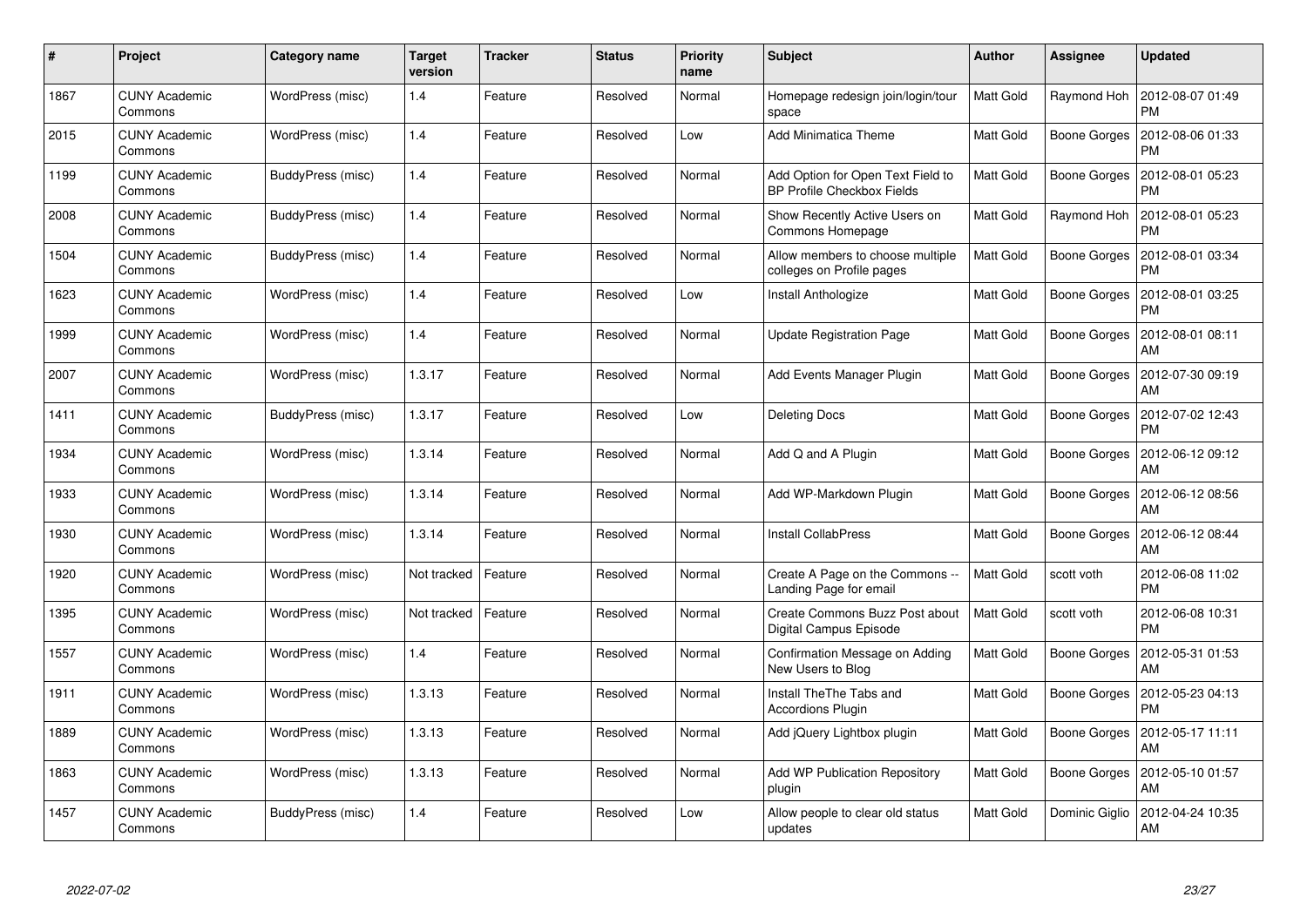| #    | Project                         | <b>Category name</b> | <b>Target</b><br>version | <b>Tracker</b> | <b>Status</b> | <b>Priority</b><br>name | <b>Subject</b>                                                                        | Author           | Assignee            | <b>Updated</b>                               |
|------|---------------------------------|----------------------|--------------------------|----------------|---------------|-------------------------|---------------------------------------------------------------------------------------|------------------|---------------------|----------------------------------------------|
| 1197 | <b>CUNY Academic</b><br>Commons |                      | 1.3.13                   | Feature        | Resolved      | Low                     | <b>Remove Quotation Marks from</b><br><b>Email Notifications of Uploaded</b><br>Files | <b>Matt Gold</b> | <b>Boone Gorges</b> | 2012-04-16 03:11<br><b>PM</b>                |
| 1827 | <b>CUNY Academic</b><br>Commons | WordPress (misc)     | Not tracked              | Feature        | Resolved      | Normal                  | Domain mapping request                                                                | Matt Gold        |                     | 2012-04-16 01:20<br><b>PM</b>                |
| 1818 | <b>CUNY Academic</b><br>Commons | WordPress (misc)     | 1.3.12                   | Feature        | Resolved      | High                    | Add news announcement scroll<br>plugin                                                | Matt Gold        | Boone Gorges        | 2012-04-09 03:15<br><b>PM</b>                |
| 1812 | <b>CUNY Academic</b><br>Commons | WordPress (misc)     | 1.3.11                   | Feature        | Resolved      | Normal                  | Please remove Catablog plugin                                                         | Matt Gold        | <b>Boone Gorges</b> | 2012-04-05 07:36<br><b>PM</b>                |
| 1809 | <b>CUNY Academic</b><br>Commons | WordPress (misc)     | 1.3.11                   | Feature        | Resolved      | Normal                  | Add CataBlog Plugin                                                                   | <b>Matt Gold</b> | <b>Boone Gorges</b> | 2012-04-04 10:03<br>AM                       |
| 1390 | <b>CUNY Academic</b><br>Commons | BuddyPress (misc)    | 1.4                      | Feature        | Resolved      | Normal                  | Show "Kitchen Sink" by Default in<br><b>TinyMCE</b>                                   | Matt Gold        | Dominic Giglio      | 2012-02-28 10:37<br>AM                       |
| 1648 | <b>CUNY Academic</b><br>Commons | BuddyPress (misc)    | 1.3.9                    | Feature        | Resolved      | Urgent                  | Add Password Protect WordPress<br>Plugin                                              | Matt Gold        |                     | 2012-02-24 10:22<br>AM                       |
| 1613 | <b>CUNY Academic</b><br>Commons | WordPress (misc)     | Not tracked              | Feature        | Resolved      | Normal                  | JITP cuny.is shortlink                                                                | <b>Matt Gold</b> | Boone Gorges        | 2012-02-22 10:02<br><b>PM</b>                |
| 1637 | <b>CUNY Academic</b><br>Commons | WordPress (misc)     | 1.3.7.1                  | Feature        | Resolved      | Urgent                  | Add Clean Child Theme for ARC<br>Project                                              | <b>Matt Gold</b> | Boone Gorges        | 2012-02-21 06:13<br><b>PM</b>                |
| 1641 | <b>CUNY Academic</b><br>Commons | WordPress (misc)     | 1.3.7                    | Feature        | Resolved      | Urgent                  | Create shortcode to embed fora.tv<br>videos                                           | Matt Gold        | Boone Gorges        | 2012-02-21 05:22<br><b>PM</b>                |
| 1639 | <b>CUNY Academic</b><br>Commons | WordPress (misc)     | 1.3.7                    | Feature        | Resolved      | Urgent                  | Add WP-Cumulus Plugin                                                                 | Matt Gold        | Boone Gorges        | 2012-02-21 02:32<br><b>PM</b>                |
| 1640 | <b>CUNY Academic</b><br>Commons | WordPress (misc)     | 1.3.7                    | Feature        | Resolved      | Urgent                  | Add Jetpack plugin                                                                    | Matt Gold        | <b>Boone Gorges</b> | 2012-02-21 02:30<br><b>PM</b>                |
| 1550 | <b>CUNY Academic</b><br>Commons | WordPress (misc)     | 1.3.5.1                  | Feature        | Resolved      | Normal                  | Please add Simplicity Theme to<br>Commons                                             | Matt Gold        | Boone Gorges        | 2012-01-18 09:58<br>AM                       |
| 1472 | <b>CUNY Academic</b><br>Commons | WordPress (misc)     | 1.3.2                    | Feature        | Resolved      | Normal                  | Update/Activate Akismet with newly<br>purchased cuny-wide key                         | Matt Gold        | Boone Gorges        | 2012-01-14 08:59<br>AM                       |
| 1541 | <b>CUNY Academic</b><br>Commons | WordPress (misc)     | 1.3.4                    | Feature        | Resolved      | Normal                  | Add UserVoice embed code                                                              | <b>Matt Gold</b> | Boone Gorges        | 2012-01-13 10:17<br>AM                       |
| 1487 | <b>CUNY Academic</b><br>Commons | BuddyPress (misc)    | 1.3.3                    | Feature        | Resolved      | Normal                  | Bug when using Featured Widget<br>to display a page                                   | <b>Matt Gold</b> | <b>Boone Gorges</b> | 2012-01-10 10:05<br><b>PM</b>                |
| 1507 | <b>CUNY Academic</b><br>Commons | BuddyPress (misc)    | 1.3.3                    | Feature        | Resolved      | Normal                  | Add Custom Sidebar Plugin                                                             | Matt Gold        |                     | Boone Gorges   2012-01-10 07:30<br><b>PM</b> |
| 1477 | <b>CUNY Academic</b><br>Commons | WordPress (misc)     | 1.3.3                    | Feature        | Resolved      | Normal                  | Expand recent blog post listing on<br>homepage                                        | Matt Gold        | Boone Gorges        | 2012-01-10 06:09<br><b>PM</b>                |
| 1459 | <b>CUNY Academic</b><br>Commons | WordPress (misc)     | 1.3.1                    | Feature        | Resolved      | Normal                  | Create "no image" option for<br>featured blog posts on featured<br>homepage widget    | Matt Gold        | Boone Gorges        | 2011-12-19 11:25<br>AM                       |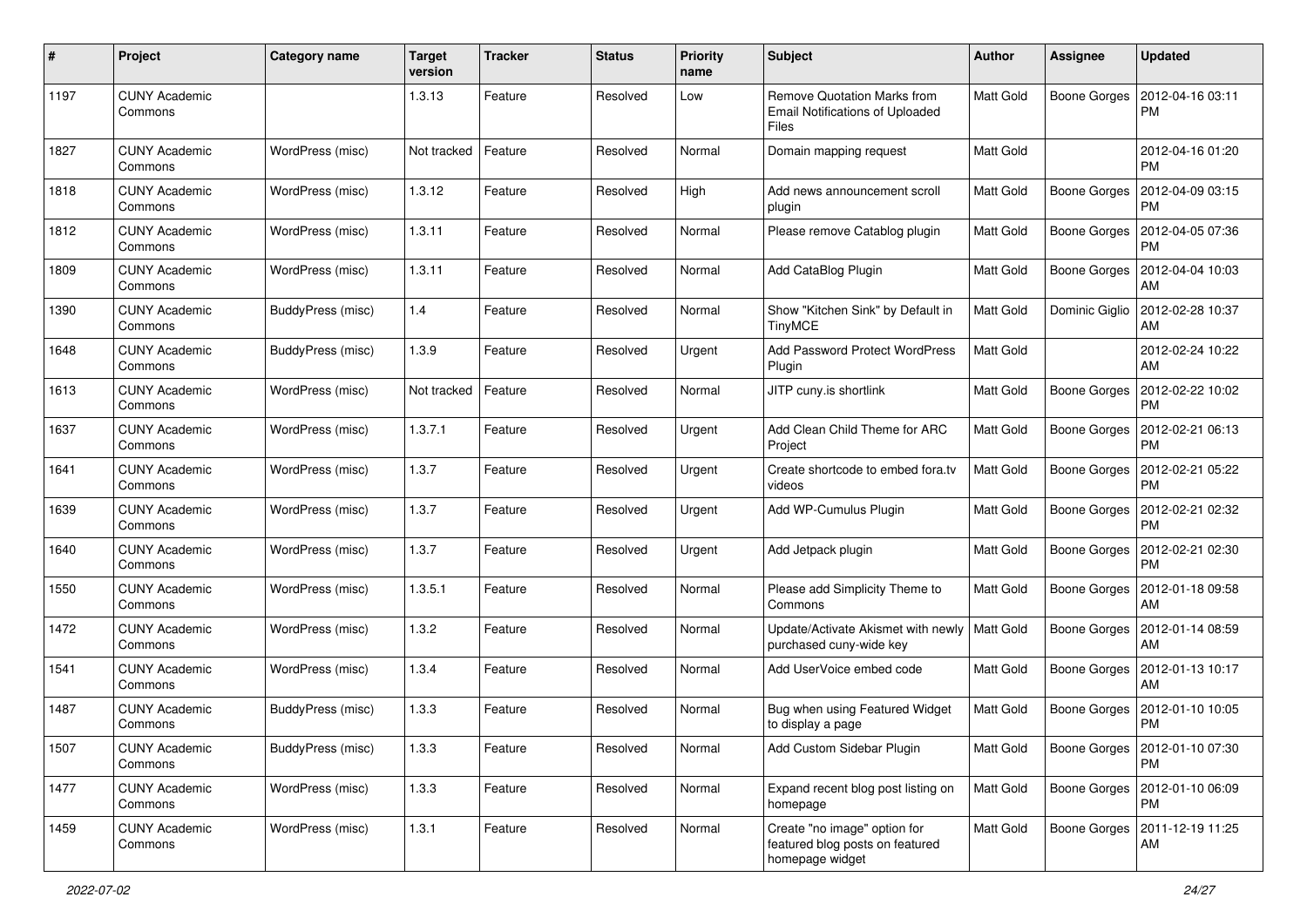| $\#$ | <b>Project</b>                  | Category name     | <b>Target</b><br>version | <b>Tracker</b> | <b>Status</b> | <b>Priority</b><br>name | <b>Subject</b>                                                             | <b>Author</b>    | Assignee            | <b>Updated</b>                |
|------|---------------------------------|-------------------|--------------------------|----------------|---------------|-------------------------|----------------------------------------------------------------------------|------------------|---------------------|-------------------------------|
| 1439 | <b>CUNY Academic</b><br>Commons | WordPress (misc)  | 1.3.1                    | Feature        | Resolved      | Normal                  | Add WP Hide Post Plugin                                                    | <b>Matt Gold</b> | <b>Boone Gorges</b> | 2011-12-15 02:50<br><b>PM</b> |
| 1438 | <b>CUNY Academic</b><br>Commons | WordPress (misc)  | 1.3.1                    | Feature        | Resolved      | Normal                  | Add WP-Print Plugin                                                        | Matt Gold        | Boone Gorges        | 2011-12-15 02:49<br><b>PM</b> |
| 1440 | <b>CUNY Academic</b><br>Commons | WordPress (misc)  | 1.3.1                    | Feature        | Resolved      | Normal                  | Add Custom Sidebar Plugin                                                  | <b>Matt Gold</b> | <b>Boone Gorges</b> | 2011-12-15 02:46<br><b>PM</b> |
| 1329 | <b>CUNY Academic</b><br>Commons | WordPress (misc)  | 1.3                      | Feature        | Resolved      | Normal                  | Create Plugin to Make it Easier to<br>Add Users to a Blog                  | Matt Gold        | Boone Gorges        | 2011-12-15 08:43<br>AM        |
| 1437 | <b>CUNY Academic</b><br>Commons | WordPress (misc)  | 1.3                      | Feature        | Resolved      | Normal                  | Add FD Footnotes Plugin                                                    | Matt Gold        | Boone Gorges        | 2011-12-14 01:00<br><b>PM</b> |
| 1393 | <b>CUNY Academic</b><br>Commons | BuddyPress (misc) | Not tracked              | Feature        | Resolved      | Normal                  | Add Postdoc option to Profile Role                                         | Matt Gold        | Matt Gold           | 2011-12-03 04:17<br><b>PM</b> |
| 1134 | <b>CUNY Academic</b><br>Commons | WordPress (misc)  | 1.3                      | Feature        | Resolved      | Normal                  | <b>Build Flexibility for Image Choices</b><br>into Featured Content Widget | <b>Matt Gold</b> | Boone Gorges        | 2011-11-30 02:27<br>AM        |
| 1387 | <b>CUNY Academic</b><br>Commons | BuddyPress (misc) | Not tracked              | Feature        | Resolved      | Normal                  | Add Alumnus/a Category for BP<br><b>Profile Fields</b>                     | Matt Gold        | Matt Gold           | 2011-11-29 12:04<br>AM        |
| 1146 | <b>CUNY Academic</b><br>Commons | WordPress (misc)  | 1.3                      | Feature        | Resolved      | Normal                  | Add Shaken Grid Theme to Site                                              | Matt Gold        | Matt Gold           | 2011-11-28 03:27<br><b>PM</b> |
| 1258 | <b>CUNY Academic</b><br>Commons | WordPress (misc)  | Not tracked              | Feature        | Resolved      | Normal                  | Add links to CAC Social Media<br><b>Accounts in Footer</b>                 | Matt Gold        | Boone Gorges        | 2011-11-16 12:28<br><b>PM</b> |
| 1256 | <b>CUNY Academic</b><br>Commons | BuddyPress (misc) | 1.3                      | Feature        | Resolved      | Normal                  | Enable BP Docs by default on<br>Commons groups                             | Matt Gold        | Boone Gorges        | 2011-11-15 02:27<br><b>PM</b> |
| 1106 | <b>CUNY Academic</b><br>Commons | WordPress (misc)  | 1.3                      | Feature        | Resolved      | Normal                  | <b>Extended Super Admins</b>                                               | Matt Gold        | Boone Gorges        | 2011-11-15 02:06<br><b>PM</b> |
| 1325 | <b>CUNY Academic</b><br>Commons | WordPress (misc)  | 1.2.5                    | Feature        | Resolved      | Normal                  | Remove hard-coded copyright<br>notice from WooThemes                       | Matt Gold        | Boone Gorges        | 2011-11-15 08:49<br>AM        |
| 1178 | <b>CUNY Academic</b><br>Commons | WordPress (misc)  | 1.2.5                    | Feature        | Resolved      | Normal                  | Add "Chunk" Theme to the<br>Commons                                        | Matt Gold        | Boone Gorges        | 2011-11-14 08:25<br><b>PM</b> |
| 1188 | <b>CUNY Academic</b><br>Commons | WordPress (misc)  | 1.2.5                    | Feature        | Resolved      | Normal                  | Add Text Expander Plugin                                                   | Matt Gold        | Boone Gorges        | 2011-11-14 08:21<br><b>PM</b> |
| 1144 | <b>CUNY Academic</b><br>Commons | WordPress (misc)  | 1.2.5                    | Feature        | Resolved      | Normal                  | Install Brunelleschi Theme                                                 | Matt Gold        | Matt Gold           | 2011-11-14 08:16<br><b>PM</b> |
| 1069 | <b>CUNY Academic</b><br>Commons | WordPress (misc)  | 1.2.5                    | Feature        | Resolved      | Normal                  | Install ThreatToCreativity Theme                                           | Matt Gold        | Matt Gold           | 2011-11-14 08:14<br><b>PM</b> |
| 1130 | <b>CUNY Academic</b><br>Commons | WordPress (misc)  | 1.2.5                    | Feature        | Resolved      | Normal                  | <b>Add PressWork Theme</b>                                                 | Matt Gold        | Boone Gorges        | 2011-11-14 08:11<br><b>PM</b> |
| 1324 | <b>CUNY Academic</b><br>Commons | WordPress (misc)  | 1.2.5                    | Feature        | Resolved      | Normal                  | Change link on main nav bar for<br>"Help"                                  | Matt Gold        | Boone Gorges        | 2011-11-04 12:08<br><b>PM</b> |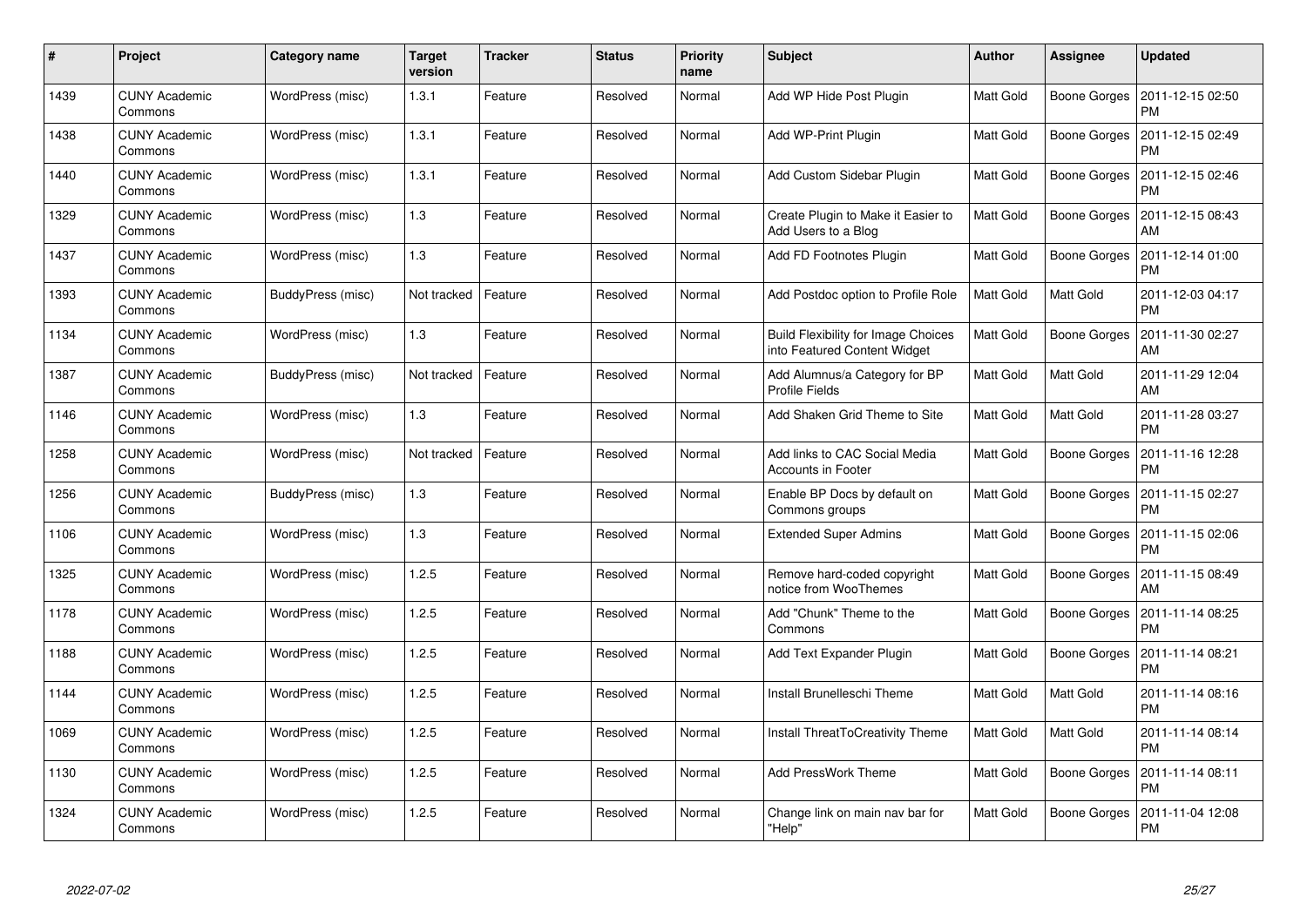| $\#$ | Project                         | Category name     | <b>Target</b><br>version | <b>Tracker</b> | <b>Status</b> | <b>Priority</b><br>name | <b>Subject</b>                                                                         | <b>Author</b>    | Assignee            | <b>Updated</b>                        |
|------|---------------------------------|-------------------|--------------------------|----------------|---------------|-------------------------|----------------------------------------------------------------------------------------|------------------|---------------------|---------------------------------------|
| 773  | <b>CUNY Academic</b><br>Commons | WordPress (misc)  | 1.2.4.2                  | Feature        | Resolved      | Low                     | <b>Adjust Featured Content Widget</b><br>Default Images                                | <b>Matt Gold</b> | Boone Gorges        | 2011-11-02 01:44<br>AM                |
| 823  | <b>CUNY Academic</b><br>Commons | WordPress (misc)  | Not tracked              | Feature        | Resolved      | Normal                  | Point cuny is domain to go site                                                        | Matt Gold        | Matt Gold           | 2011-10-24 10:02<br>AM                |
| 643  | <b>CUNY Academic</b><br>Commons | BuddyPress (misc) | 1.3                      | Feature        | Resolved      | Normal                  | Create Mechanism to Require<br>People to Fill Out New Identity<br><b>Profile Field</b> | Matt Gold        | Boone Gorges        | 2011-10-19 01:50<br><b>PM</b>         |
| 642  | <b>CUNY Academic</b><br>Commons | BuddyPress (misc) | Not tracked              | Feature        | Resolved      | Normal                  | Create new BuddyPress Profile<br>Field to Designate Role                               | Matt Gold        | Matt Gold           | 2011-09-24 03:22<br><b>PM</b>         |
| 906  | <b>CUNY Academic</b><br>Commons | BuddyPress (misc) | 1.3                      | Feature        | Resolved      | Low                     | Allow users to edit BP Doc<br>comments                                                 | Matt Gold        | Boone Gorges        | 2011-09-14 01:27<br>AM                |
| 1162 | <b>CUNY Academic</b><br>Commons | BuddyPress (misc) | 1.2.5                    | Feature        | Resolved      | Normal                  | Organization of "My Blogs"<br>Dropdown on Nav Bar                                      | Matt Gold        | Boone Gorges        | 2011-09-14 01:24<br>AM                |
| 697  | <b>CUNY Academic</b><br>Commons | BuddyPress (misc) | 1.3                      | Feature        | Resolved      | Normal                  | Member request: Indented text in<br>Forum Posts                                        | <b>Matt Gold</b> | Boone Gorges        | 2011-09-13 03:29<br><b>PM</b>         |
| 532  | <b>CUNY Academic</b><br>Commons | BuddyPress (misc) | 1.3                      | Feature        | Resolved      | Normal                  | Allow members to paste in a group<br>of email addresses when sending<br>invites        | <b>Matt Gold</b> | <b>Boone Gorges</b> | 2011-09-13 01:12<br><b>PM</b>         |
| 649  | <b>CUNY Academic</b><br>Commons | BuddyPress (misc) | 1.3                      | Feature        | Resolved      | Normal                  | Create Copy All button for<br><b>BuddyPress Docs</b>                                   | Matt Gold        | Boone Gorges        | 2011-09-13 11:59<br>AM                |
| 764  | <b>CUNY Academic</b><br>Commons | WordPress (misc)  | 1.3                      | Feature        | Resolved      | Normal                  | Install "Email Users" Plugin                                                           | Matt Gold        |                     | Boone Gorges   2011-09-13 11:35<br>AM |
| 1093 | <b>CUNY Academic</b><br>Commons | WordPress (misc)  | 1.2.5                    | Feature        | Resolved      | Normal                  | Add WP-SyntaxEvolved Plugin                                                            | Matt Gold        | Boone Gorges        | 2011-09-12 06:13<br><b>PM</b>         |
| 1074 | <b>CUNY Academic</b><br>Commons | WordPress (misc)  | 1.2.5                    | Feature        | Resolved      | Normal                  | Add Facebook Page Photo Gallery<br>plugin                                              | Matt Gold        | Boone Gorges        | 2011-09-12 06:11<br><b>PM</b>         |
| 1075 | <b>CUNY Academic</b><br>Commons | WordPress (misc)  | 1.2.5                    | Feature        | Resolved      | Normal                  | Add Spam Free WordPress plugin                                                         | Matt Gold        | Boone Gorges        | 2011-09-12 06:08<br><b>PM</b>         |
| 1073 | <b>CUNY Academic</b><br>Commons | WordPress (misc)  | 1.2.5                    | Feature        | Resolved      | Normal                  | Add Google Plus One Plugin                                                             | Matt Gold        | Boone Gorges        | 2011-09-12 06:06<br><b>PM</b>         |
| 735  | <b>CUNY Academic</b><br>Commons | BuddyPress (misc) | 1.2.5                    | Feature        | Resolved      | Normal                  | BP Docs - Include Check-Box to<br>Avoid Email Notifications of Minor<br><b>Edits</b>   | Matt Gold        | Boone Gorges        | 2011-07-24 11:34<br>AM                |
| 648  | <b>CUNY Academic</b><br>Commons | BuddyPress (misc) | 1.3                      | Feature        | Resolved      | Normal                  | Create Print functionality for<br><b>BuddyPress Docs</b>                               | Matt Gold        | Boone Gorges        | 2011-07-19 11:46<br>AM                |
| 829  | <b>CUNY Academic</b><br>Commons | WordPress (misc)  | Not tracked              | Feature        | Resolved      | Normal                  | Create CUNY Job Postings Blog                                                          | Matt Gold        | scott voth          | 2011-07-04 11:20<br>AM                |
| 836  | <b>CUNY Academic</b><br>Commons | WordPress (misc)  | Not tracked              | Feature        | Resolved      | Normal                  | Set order of articles on CUNY Buzz<br>to reverse chronological                         | Matt Gold        | scott voth          | 2011-06-22 09:36<br><b>PM</b>         |